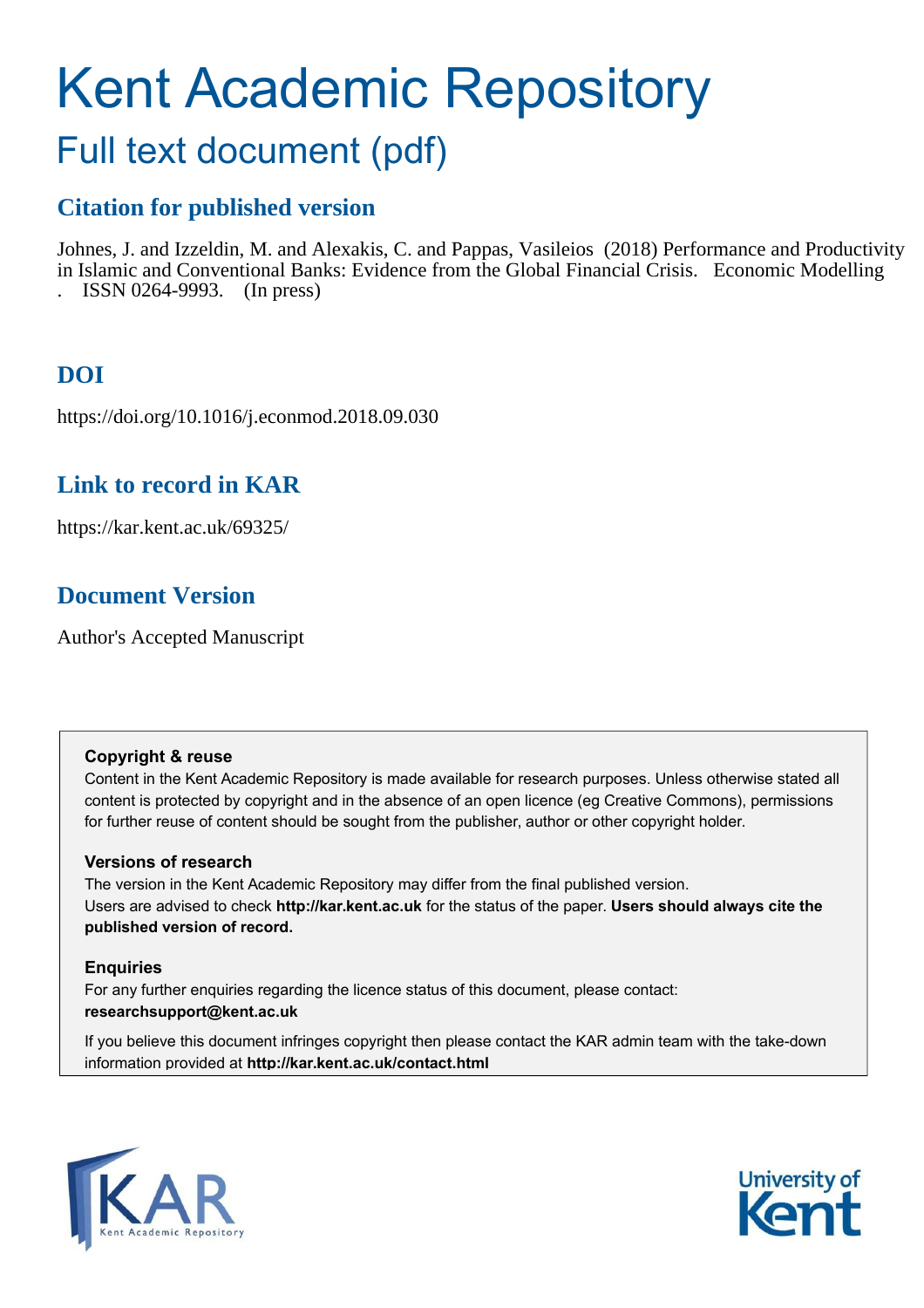### **Performance and Productivity in Islamic and Conventional Banks: Evidence from the Global Financial Crisis**

**Jill Johnes** 

Huddersfield Business School, University of Huddersfield, Queensgate, Huddersfield, HD1 3DH, UK Email: [j.johnes@hud.ac.uk](mailto:j.johnes@hud.ac.uk) 

#### **Marwan Izzeldin**

Lancaster University Management School, Lancaster University, Lancaster, LA1 4YX, UK Email: [m.izzeldin@lancaster.ac.uk](mailto:m.izzeldin@lancaster.ac.uk)

> **Vasileios Pappas<sup>1</sup>** Kent Business School, University of Kent, Kent, ME4 4TE, UK Email: [v.pappas@kent.ac.uk](mailto:v.pappas@kent.ac.uk)

> > **Christos Alexakis**

Rennes School of Business, Department of Finance and Accounting, France Email: [christos.alexakis@rennes-sb.com](mailto:christos.alexakis@rennes-sb.com) 

August 2018

#### **Abstract**

We assess the performance and productivity of Islamic and conventional banks using financial ratios, a two- and a four-component meta-frontier Malmquist productivity index (MPI). We focus on the relatively homogenous GCC region over the 2006-2012 period that covers the global financial crisis. We find that Islamic banks exhibit worse cost and profit performance but are on a par with regards to revenue performance compared to the conventional ones. The components of the meta-frontier MPI suggest that the technology of conventional banks improves markedly in years leading to the financial crisis and declines thereafter. Islamic banks show a similar but more muted pattern. By contrast, the pronounced within-Islamic bank group variation in technical efficiency and technology suggest that Islamic banks are quite heterogeneous as a group. Overall, the MPI analysis suggests that the two bank types are more aligned following the global financial crisis. Policy implications are subsequently discussed.

**Keywords**: Performance, Banking sector; Financial ratios; Meta-frontier Malmquist productivity analysis; Gulf Cooperation Council

**JEL Classification**: C14; G21

Acknowledgements: We would like to thank the participants of the 2018 ISCEF Conference in Paris, the 2016 FEBS Conference in Málaga and seminar participants at Durham Business School (April 2015) for their insightful comments at various stages of the paper. Special thanks to Antonio Alvarez-Pinilla and David Tripe for their insightful suggestions. We would like to thank the editor (Sushanta Mallick) and two anonymous referees for their constructive comments. The authors are grateful to the Gulf One Lab for Computational and Economic Research (GOLCER) for support.

<sup>&</sup>lt;sup>1</sup> Corresponding author: email: v.pappas@kent.ac.uk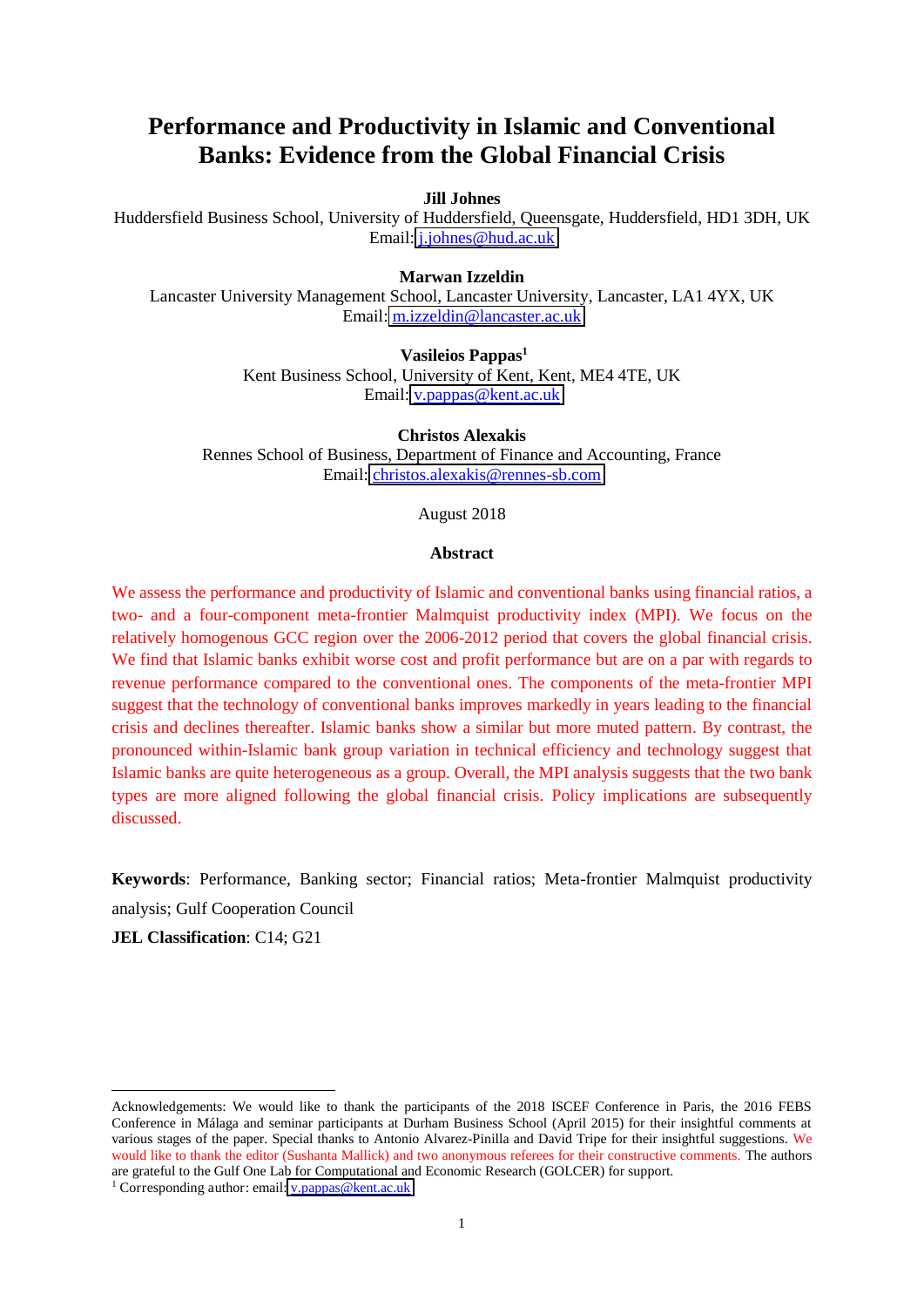#### **Highlights**

Islamic and conventional banks are distinctive based on cost and profit ratios The Malmquist productivity index (MPI) shows little productivity gain 2006-2012 We advance the MPI to a 4-component decomposition using the bank type groups This decomposition suggests distinctions between the two bank types Banking operations have aligned following the global financial crisis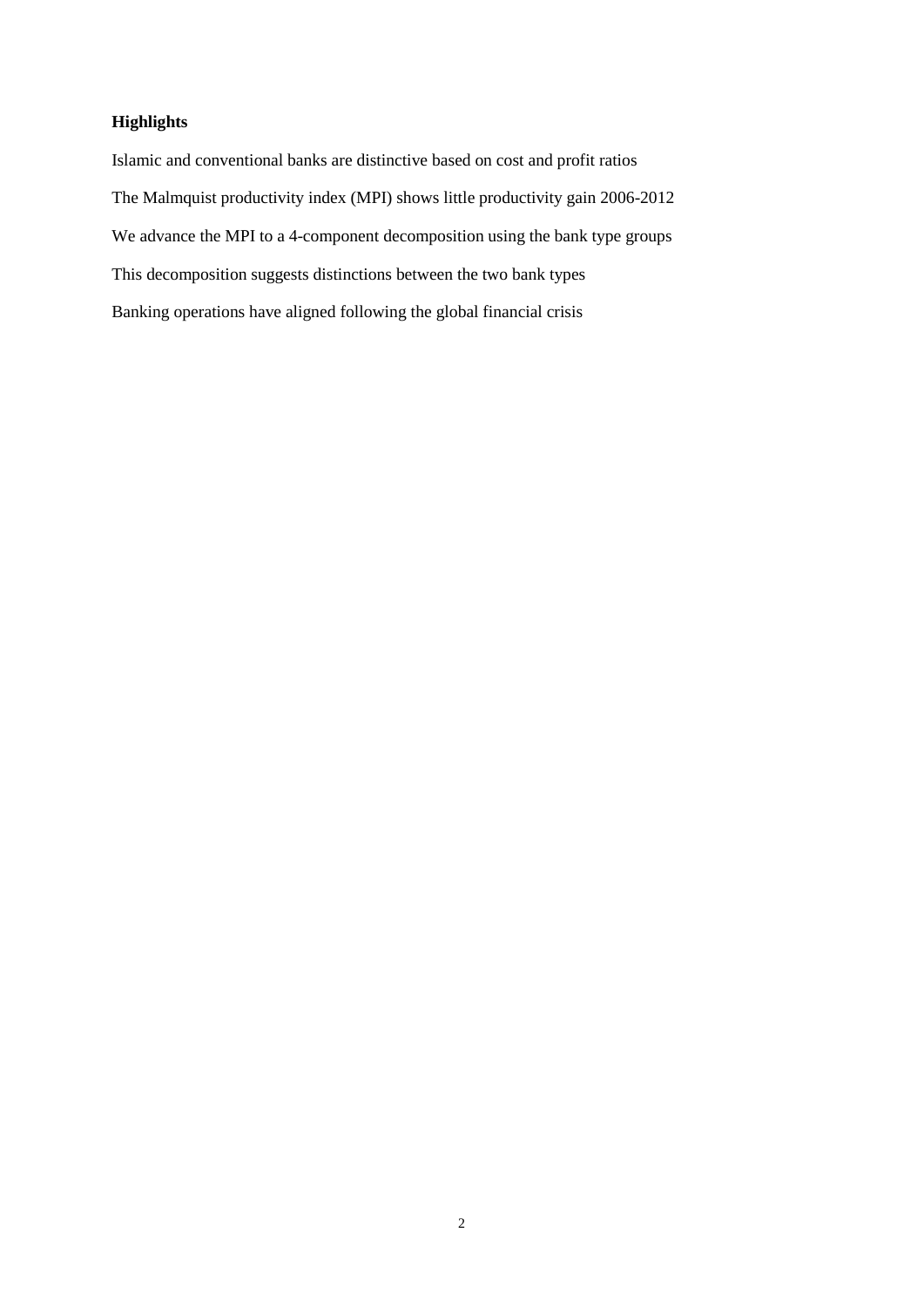#### **1. Introduction**

 $\overline{a}$ 

The 2007 global financial crisis directed attention to the Islamic banking system which emphasises transparency and avoids undue risk and appears to have been more insulated from the crisis than conventional banks (Hamdan 2009; Willison 2009; Warde 2010). Islamic banking is distinct from conventional banking. The former is guided by Shariah principles whereby interest (riba) is forbidden, money is not treated as a commodity, there is prevalence of justice, and uncertainty (gharar) is prohibited (Hamdan 2009). As a consequence, Islamic banks use profit-and-loss sharing (PLS) instruments that do not guarantee a pre-determined profit to depositors and do not force borrowers to repay a pre-determined amount. In addition, Islamic banks offer fee-based services. These characteristics are thought to have positive implications on economic growth and stability. Many studies of Islamic banking focus on various aspects including efficiency (Johnes et al. 2014; Saeed and Izzeldin 2014), stability (Čihák and Hesse 2010; Pappas et al. 2016), loan default rates (Baele et al. 2014), credit risk (Abedifar et al. 2013) and accounting practices (Elnahass et al. 2014). Research has also focused on Islamic equity markets, with several studies investigating equity market integration and volatility spillovers (Majdoub and Mansour 2014), integration of conventional and Islamic equity indices (Majdoub et al. 2016), and predictability dynamics of the two types of indices (Sensoy et al. 2015).

The aim of this paper is to compare and contrast the financial performance and productivity of Islamic banks and conventional banks in the GCC group of countries during the global financial crisis. Consequently, this study fits with the established literature comparing the two banking models. However, our study seeks to improve upon certain sample selection deficiencies that studies in this field suffer from. In particular, in an attempt to boost the sample size, a customary practice is to feature a number of disparate countries, where banks can be expected to face different economic conditions, banking and accounting regulations. This can be particularly relevant for studies dealing with efficiency/productivity issues.<sup>2</sup> A remedy might be to have a single country case-study; however, data limitations could be even harder to surmount.<sup>3</sup> As such, our choice of the homogeneous GCC serves, perhaps, as a fine balance between the aforementioned issues.<sup>4</sup>

We contribute to the growing literature on Islamic and conventional banking with respect to performance and productivity measurement. First, we observe the relative performance of Islamic and conventional banks using two distinctive but complementary methods. Second, we explore the sources of productivity change in a meta-frontier framework, which is novel in this context. Here, the two- and four-component Malmquist Productivity Index (MPI)<sup>5</sup> analysis allows us to examine efficiency and technological change relative both to the meta-frontier<sup>6</sup> and to the distinctive bank-type frontiers.

As a preview of our findings, we find Islamic banks to be worse on cost performance but share equal revenue performance with the conventional ones. A poorer profit performance is evidenced in Islamic banks with the gap closing by the end of the study period. The meta-frontier MPI and its two-component decomposition show little gain in productivity across the sample period, although with some interesting fluctuations. In particular, the technology of conventional banks improves markedly in years leading to the financial crisis and declines thereafter, while a similar, yet more muted pattern is observed for the

<sup>&</sup>lt;sup>2</sup> See Johnes et al., (2017) for a study on efficiency convergence that highlights the issues of mixing different countries.

<sup>3</sup> Some single-country studies in the efficiency/productivity literature are: El-Gamal and Inanoglu (2005) for Turkey, Abdul-Majid et al., (2008) for Malaysia, Matthews (2014) for Pakistan, Matthews (2017) for Bangladesh.

<sup>4</sup> The GCC countries - Bahrain, Kuwait, Oman, Qatar, Saudi Arabia and the United Arab Emirates (UAE) - share similar economic, market structure, financial and regulatory characteristics (Al-Hassan, Khamis and Oulidi, 2010).

<sup>&</sup>lt;sup>5</sup> We use a number of acronyms in this paper and these are defined in the appendix.

<sup>&</sup>lt;sup>6</sup> In the efficiency context, a (non-parametric) meta-frontier envelops all the observations in a data set regardless of the subgroup each observation belongs to.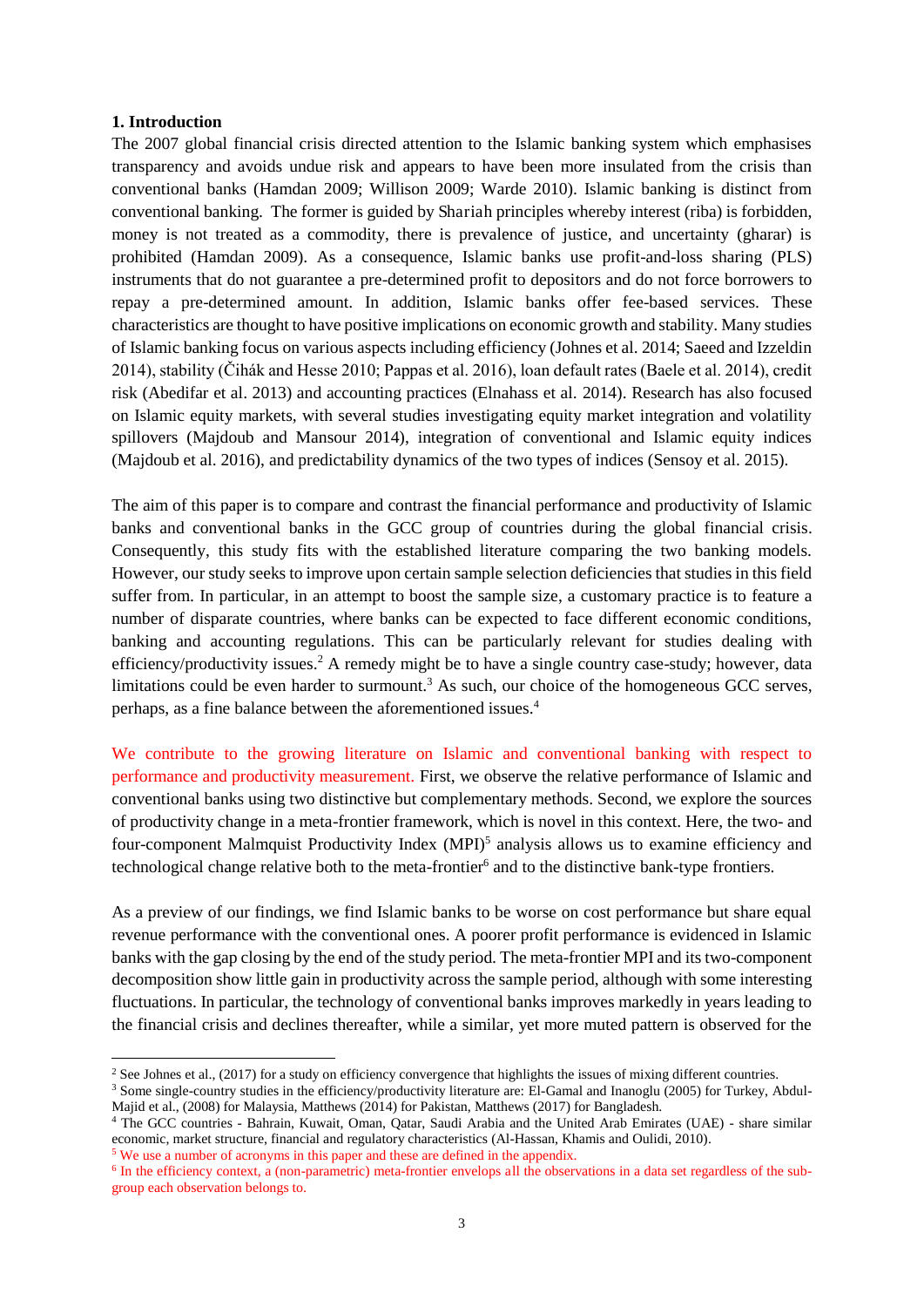Islamic banks. This is further corroborated by the four-component decomposition, suggesting that the two banking systems become more aligned after the global financial crisis. In addition, the pronounced variation within the Islamic bank group in terms of technical efficiency and technology seem to suggest that Islamic banks are not as homogenous a group as might be expected. Policy implications are subsequently discussed.

The paper is in six sections of which this is the first. A brief literature review is presented in section 2, while section 3 describes the methodological approaches used in the subsequent empirical analysis. Sample data are described in section 4 and results are presented and interpreted in section 5. Conclusions and policy implications are discussed in section 6.

#### **2. Literature review**

 $\overline{a}$ 

There is a considerable literature on the efficiency of banking institutions (reviews of which can be found in [Berger and Humphrey 1997;](#page-24-0) [Berger and Mester 1997;](#page-24-1) [Casu et al. 2001;](#page-24-2) [Brown and Skully](#page-24-3)  [2002\)](#page-24-3).<sup>7</sup> A minority of studies focus on Islamic banking, or on banking within the GCC countries and an even smaller number compares these two banking models within the GCC countries. In this section we provide a brief review of the studies that have compared Islamic and conventional banks performance, both generally and within the GCC context. A priori there are two main reasons that might impair Islamic bank performance: i) the restrictive nature of Shariah rules in terms of operational freedom; ii) the lower utilization of assets commensurate with the need for high liquidity and capitalisation reserves and the Islamic banks' limited access to capital and interbank markets (Ali 2011).

Due to the fast growth and projected future growth of Islamic banking, several economic aspects – including productivity – have been investigated in academic research. For example, Zins and Weill (2017) investigate how the implementation of Basel II standards affects the risk gap between Islamic and conventional banks. Their results suggest that Basel II standards enlarge the risk gap between the two bank types at the expense of Islamic banks. The contribution of Islamic banks in economic development of the host countries has been analysed in Imam and Kpodar (2016). Their results suggest that Islamic banking is positively associated with economic growth, even after controlling for key growth determinants. The operational performance of Islamic banks has been examined from different angles. Recently, Jawadi et al. (2017) use principal component analysis to show that the performance of Islamic banks varies across geographic regions. Furthermore, the geographic environment affects the operations of Islamic banking, suggesting the importance of externality effects, while the quantile specification used attests to the nonlinearity of the environmental factors' contributions to the Islamic bank performance.

Studies which use financial ratio analysis (FRA) do not always confirm the hypothesis of poorer performance amongst Islamic banks, though, and find that Islamic banks perform better than conventional banks in terms of profitability [\(Olson and Zoubi 2008;](#page-27-0) [Parashar and Venkatesh 2010;](#page-27-1) [Hasan and Dridi 2011;](#page-25-0) [Olson and Zoubi 2011\)](#page-27-2), resource use, cost effectiveness, asset quality, capital adequacy and liquidity ratios [\(Hassan and Bashir 2005\)](#page-25-1). Doumpos, Hasan and Pasiouras (2017) compare Islamic, conventional and banks with an Islamic window with the use of a bank overall financial strength index. The results suggest that banks differ significantly in terms of individual financial ratios; however, the difference in the overall financial strength between Islamic and conventional banks is not statistically significant. At a regional level they find that conventional banks outperform both the Islamic banks and the banks with Islamic window in the case of Asia and the Gulf Cooperation Council; however, Islamic banks perform better in the MENA region.

<sup>&</sup>lt;sup>7</sup> A summary of banking efficiency studies by country context can be found here <http://www.lancaster.ac.uk/lums/golcer/ecajj/>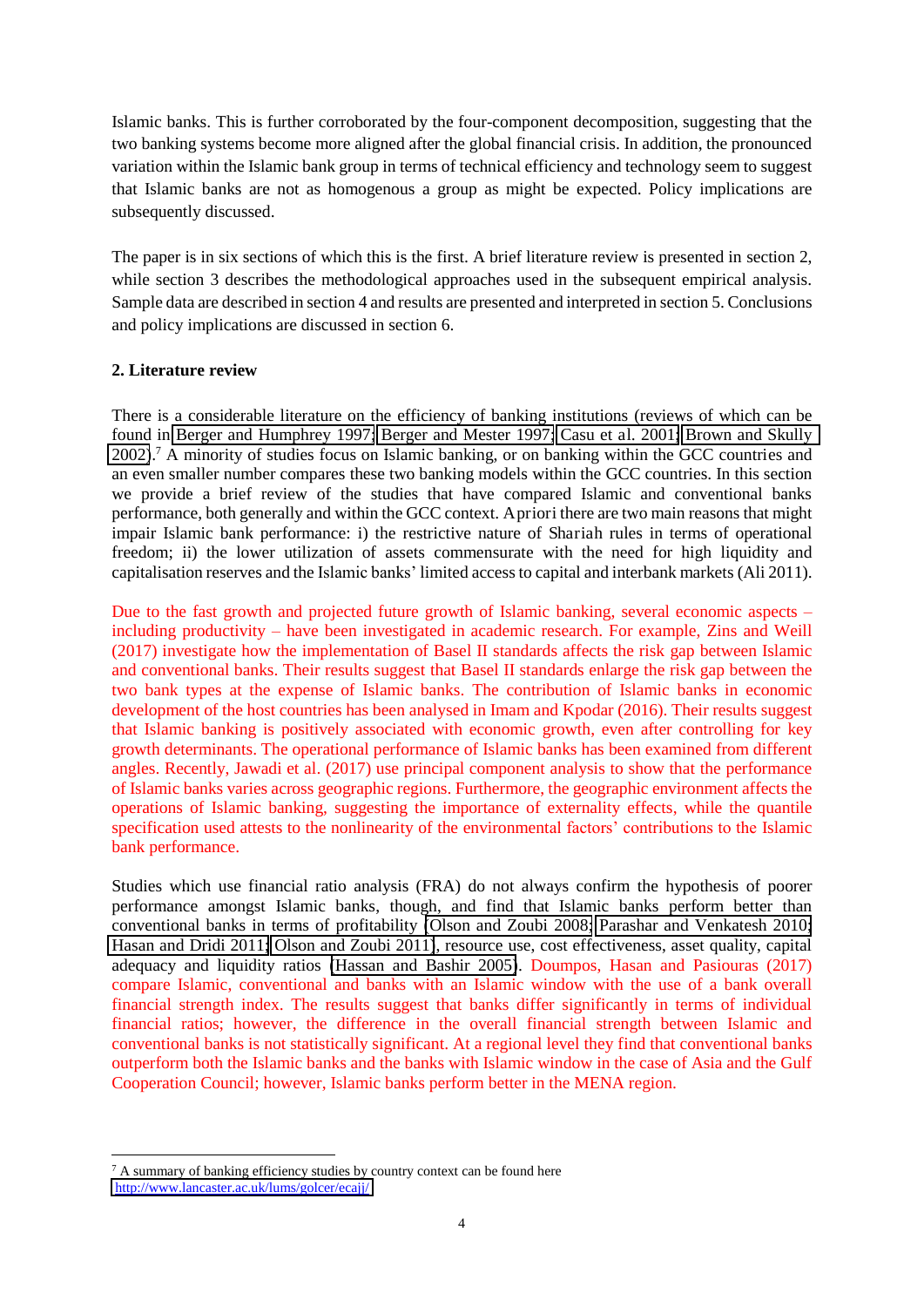Results of studies which measure performance using frontier estimation methods are also mixed. Some studies (two of which are in the GCC context) find that Islamic banks are significantly less efficient than conventional ones [\(Mokhtar et al. 2007;](#page-26-0) [2008;](#page-26-1) [Srairi 2010;](#page-27-3) [Kamarudin et al. 2014;](#page-26-2) [Mobarek and](#page-26-3)  [Kalonov 2014\)](#page-26-3), while other studies (two of which are in the GCC context) suggest that Islamic banks are significantly more efficient than conventional banks [\(Al-Jarrah and Molyneux 2006;](#page-23-0) [Al-Muharrami](#page-23-1)  [2008;](#page-23-1) [Olson and Zoubi 2008\)](#page-27-0). The vast majority of frontier studies, however, find no significant difference between the two bank types [\(El-Gamal and Inanoglu 2005;](#page-25-2) [Grigorian and Manole 2005;](#page-25-3) [Mokhtar et al. 2006;](#page-26-4) [Bader 2008;](#page-23-2) [Mohamad et al. 2008;](#page-26-5) [Hassan et al. 2009\)](#page-25-4), or else the significance of the difference between the two bank systems is not tested [\(Hussein 2004;](#page-25-5) [Al-Jarrah and Molyneux 2005;](#page-23-3) [Ahmad and Luo 2010;](#page-23-4) [Said 2012\)](#page-27-4). However, caution is needed regarding some studies where either the sample size - particularly the number of Islamic banks - is small or a variety of countries with markedly economies has been utilised; thus, making the isolation of an "Islamic banking" effect difficult.

Methodologically, many of the studies investigating efficiency differences assume that the two bank types share a common production function, which might lead to biased conclusions. More recent work, however, recognises this drawback and opts for a dual production function setup, often termed as meta-frontier<sup>8</sup>, see for example [\(Abdul-Majid et al. 2008;](#page-23-5) [2010;](#page-23-6) [2011a;](#page-23-7) [2011b;](#page-23-8) [Johnes et al. 2014\)](#page-25-6).<sup>9</sup> The main advantage of the meta-frontier analysis is its ability to disentangle inefficiencies arising from managerial incompetency (i.e., net efficiency) and those pertaining to the business model itself (i.e., type efficiency). Efficiency meta-frontier studies conclude that managerial efficiency is not inferior in Islamic banks [\(Abdul-Majid et al. 2008;](#page-23-5) [2011a;](#page-23-7) [2011b;](#page-23-8) [Johnes et al. 2014\)](#page-25-6). Conversely, the Islamic banking model is inferior, in efficiency terms to the conventional one [\(Abdul-Majid et al. 2008;](#page-23-5) [2011a;](#page-23-7) [2011b](#page-23-8)[;Johnes et al. 2014\)](#page-25-6), which may not be surprising given its business and financial restrictions. However, if a meta-frontier framework is not used, then the conclusion is markedly different. In that case the overall efficiency score cannot differentiate between managerial and business type practices; hence the Islamic banking sector would falsely appear as of lower efficiency [\(Abdul-Majid et al. 2008;](#page-23-5) [2011a;](#page-23-7) [2011b;](#page-23-8) [Johnes et al. 2014\)](#page-25-6) and attributed to the lower quality of managerial personnel. Economic implications of such conclusion would be completely different.

Productivity in banking (as measured by the Malmquist productivity index<sup>10</sup>) and its components has been featured in several studies [\(Worthington 1999;](#page-27-5) [Sanyal and Shankar 2011\)](#page-27-6).<sup>11</sup> However, little work has been done on comparing productivity in Islamic and conventional banks. We review some of these studies next. Productivity in Malaysia has increased over the period 1996 to 2002, primarily as a consequence of technology rather than technical efficiency improvements, and the pattern of productivity change is similar for both conventional and Islamic banks [\(Abdul-Majid et al. 2008\)](#page-23-5). In

<sup>&</sup>lt;sup>8</sup> The incomparability of performance in different groups, which leads to the introduction of the meta-frontier concept dates back to Hayami (1969) and Hayami and Ruttan (1970, 1971). The meta-frontier in an efficiency context stems from the work of Cooper et al., (1981).

<sup>&</sup>lt;sup>9</sup> These are a mix of single and multiple country studies, which give a reassurance over our previous criticism, particularly to the methodological nature of the issue we subsequently describe.

<sup>&</sup>lt;sup>10</sup> The Malmquist productivity index (MPI) has been widely used for productivity growth measurement in banking (Portela and Thanassoulis 2010; Chang, Hu, Chou and Sun, 2012; Bassem, 2014; Kevork, Pange, Tzeremes and Tzeremes, 2017; Li, Crook and Andreeva, 2017) and a large variety of contexts, such as the health sector (Chowdhury et al. 2011), agriculture (Xu 2012) and transportation (Pires and Fernandes 2012) among others. See Afsharian and Ahn (2015) for an extensive review. Its wide application stems from the following merits: i) computational ease as it is an extension of a DEA analysis; ii) it does not require information on cost or revenue shares, making it less data-demanding; iii) decompositions of MPI can identify the sources of productivity growth such as efficiency change and/or technological progress (Chang and Luh, 2000). A further advantage, relevant to our context is that the MPI does not assume profit maximisation for the underlying banks compared to, for example, the Luenberger index which does (Boussemart et al., 2003).

<sup>&</sup>lt;sup>11</sup> Applications of the Malmquist productivity index are not limited to the banking sector; see for exampl[e Zheng et al. \(2003\),](#page-27-7) [Zaim and Taskin \(1997\)](#page-27-8) and Johnes (2008) for applications in Chinese, Turkish and UK organisations respectively.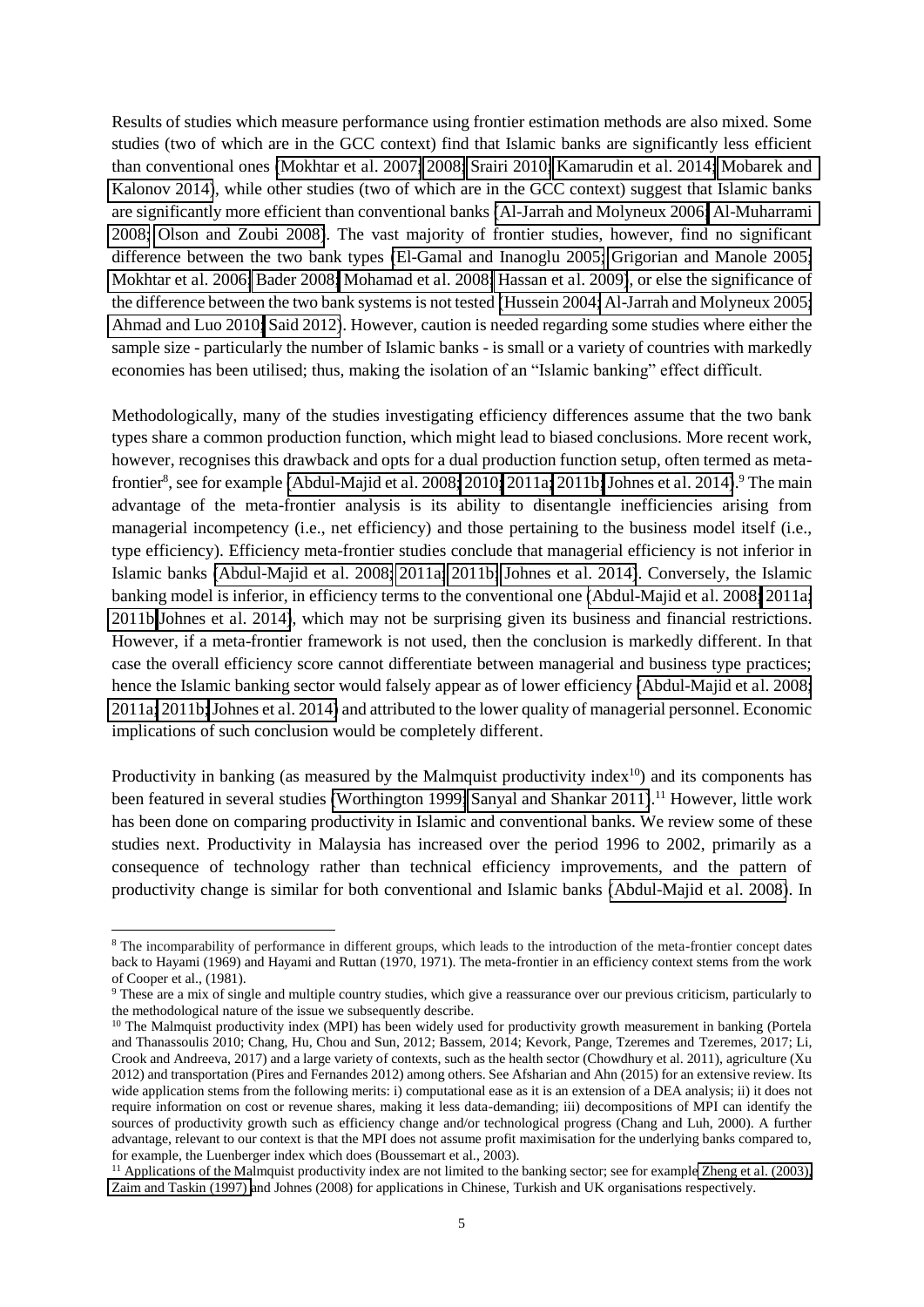the GCC, productivity evidence is mixed. In particular, one study finds that productivity has risen between 2000 and 2004 [\(Ramanathan 2007\)](#page-27-9), while another finds that productivity has fallen over the period 1999 to 2004 [\(Ariss et al. 2007\)](#page-23-9). Both studies find the technology change to have declined across the years, suggesting that any productivity differences are governed by technical efficiency change.

Several important remarks are in order here. First, neither of the two GCC studies has compared the Islamic and conventional banks. Second, although [Abdul-Majid et al. \(2008\)](#page-23-5) implements a metafrontier framework for the efficiency estimation, this is not carried over to the productivity analysis and it could be problematic for the interpretation of the results, as explained earlier. Third, the stark differences between these three studies (and more specifically about the two GCC ones) regarding the productivity dynamics and the relevance of the productivity components necessitates further analysis. The economic intuition is that the bank has more control over technical efficiency change that relates to the improvement of its managerial staff. By contrast, technology change is beyond the direct control of a single bank reflecting the availability of financial products and practices (EY, 2017), which is a key differentiating factor of the two bank types examined here. Fourth, none of the studies above has covered the global financial crisis, despite the fact that technology change is noted to surge ahead of financial crisis events [\(Sánchez 2010;](#page-27-10) [Martin-Oliver and Salas-Fumás 2012\)](#page-26-6). Our meta-frontier productivity analysis aims to fill these research gaps.

#### **3. Methodology**

The analysis of banking performance can be done in two ways: (i) by using financial ratio analysis (FRA); (ii) by using frontier estimation methods, such as data envelopment analysis (DEA) and stochastic frontier analysis (SFA). The first approach measures performance using ratios constructed from annual accounting statements. The second uses estimates of the technical (or X-) efficiency of banks. Financial ratios are easy to calculate and interpret [\(Hassan and Bashir 2005\)](#page-25-1); but a single ratio cannot capture the performance over the breadth of banking activities as there is no criterion for selecting a ratio that is relevant to all stakeholders [\(Ho and Zhu 2004\)](#page-25-7). In addition, the use of financial ratios assumes that banks are interested in cost minimisation, profit maximisation, or revenue maximisation; in the context of Islamic banking these may not be the most pressing objectives [\(Abdul-](#page-23-6)[Majid et al. 2010\)](#page-23-6). Efficiency measures calculated from SFA or DEA are less easy to understand and can be distorted by misspecification errors or the presence of outliers. Meta-frontier DEA has the advantage that its piece-wise linear frontier that envelops the data allows Islamic banks to pursue objectives other than cost minimisation or profit maximisation, which conventional banks typically do, without being penalised. The frontier estimation methods can also be extended when panel data are used to permit examination of productivity change using a Malmquist productivity approach.

#### **3.1 Financial ratio analysis**

 $\overline{a}$ 

We use six financial ratios across three categories: i) cost performance; ii) revenue performance; iii) profit performance (see Table 1).<sup>12</sup> Cost performance is proxied by Cost to Income (CTI) and Non-Interest Expenses to Average Assets (NIE) ratios. The first ratio is a widely used indicator of cost performance [\(see, for example, Beck et al. 2013\)](#page-23-10). The second is more attuned to Islamic banks which are likely to have additional standing costs to cover, for example, the Shariah supervisory boards. Net Interest Margin (NIM) and Other Operating Income to Average Assets (OOI) are proxies for revenue

<sup>&</sup>lt;sup>12</sup> Islamic banks do not charge interest or engage in interest bearing activities, but it is standard practice in certain financial ratios to include the term 'interest' as in, for example, Net Interest Margin [\(Olson and Zoubi 2008;](#page-27-0) [Beck et al. 2013\)](#page-23-10). This is merely a naming convention which includes the revenues or costs associated with equity-based financial products (such as Mudarabah and Musharakah). We maintain the generally accepted financial ratio names for maximum compatibility with other studies.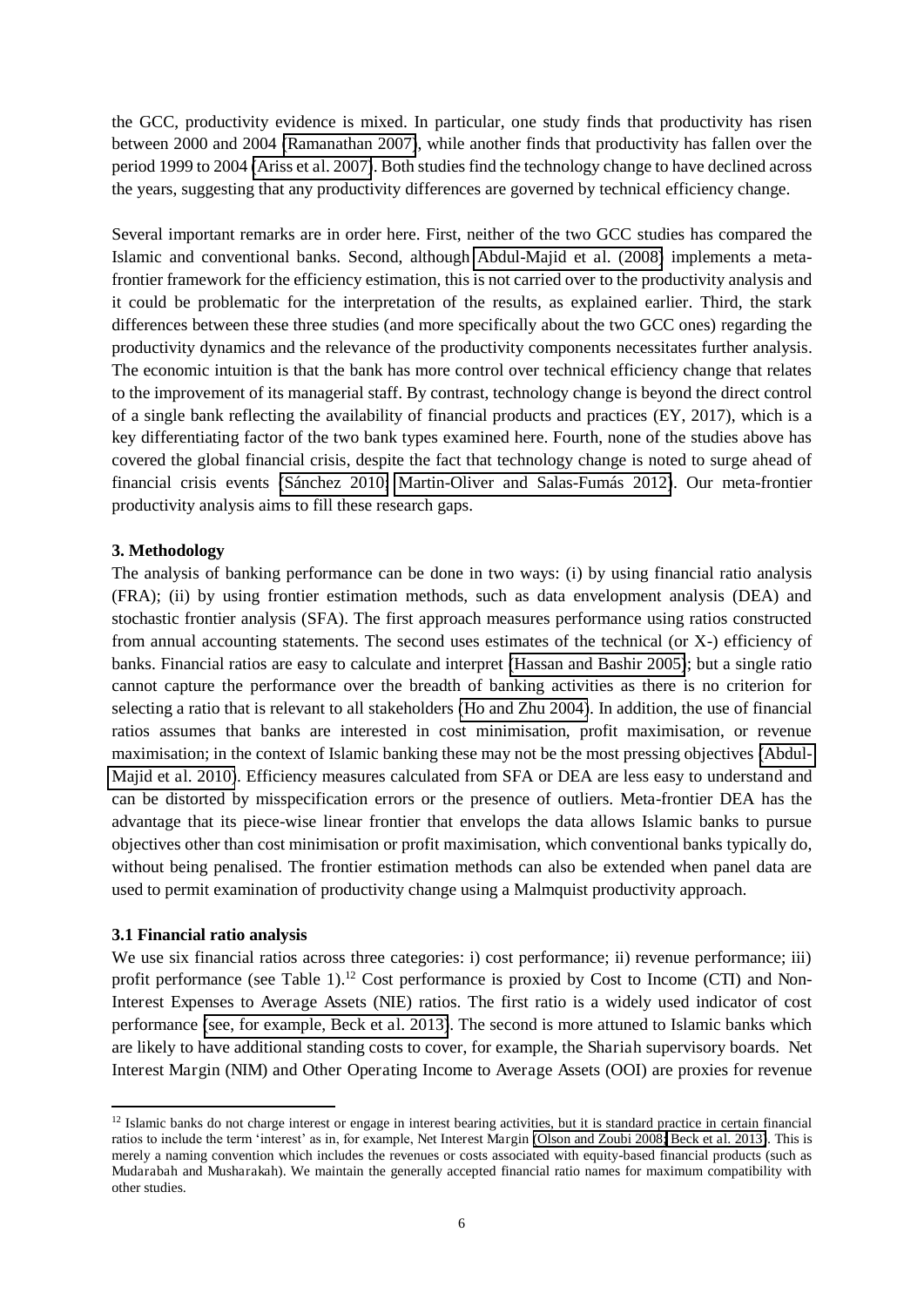performance. The former captures the capacity of the bank to generate revenues through interest-based (or, in the case of Islamic banks, profit-sharing-based) financial products, while the latter indicates the capacity of the bank to generate revenues from fee-based financial products. Return on Average Assets (ROA) and Return on Average Equity (ROE) are well-established proxies for profit performance, see for example [Olson and Zoubi \(2008; 2016\)](#page-27-0) and [Rosly and Abu Bakar \(2003\)](#page-27-11) among others. We test for differences in financial ratios between the two banking systems using conventional significance tests. Given evidence in the literature of mixed results possibly deriving from use of small samples, we check the sensitivity of our results to sample size using the bootstrap procedure of [Desagné et al. \(1998\).](#page-24-4)

[Table 1 here]

#### **3.2 Malmquist productivity**

Productivity changes can be measured using the Malmquist productivity index derived from the wellknown distance function approach [\(Coelli et al. 2005\)](#page-24-5). In the general situation where multiple outputs are produced from multiple inputs, the distance function provides a measure of a bank's technical efficiency and from this we can derive information about productivity change over time. The distance function and hence Malmquist productivity can be estimated using parametric or non-parametric methods. For reasons presented earlier we use DEA, a non-parametric approach, to estimate the distance function and derive the Malmquist productivity indexes.

The meta-frontier approach is relevant when the data can be split into g groups ( $g = 1, ..., G$ ) and makes a distinction between the distance function derived from the entire data set (the meta-frontier) which we will denote by  $D_0(x, y)$ , and the distance function derived for each group which we will denote by  $D_0^g(x, y)$ . Thus  $D_0(x, y)$  represents gross efficiency (i.e. the efficiency measured relative to all DMUs), while  $D_0^g(x, y)$  represents net efficiency (i.e. the efficiency relative to DMUs facing the same conditions). The technology gap ratio provides a measure of type efficiency and is defined as<sup>13</sup>  $TGR^{g}(x, y) = \frac{D_{Q}(x, y)}{D_{Q}(x, y)}$  $D^g(x,y)$ (1)

When data are available over time the distance function methodology can be extended to derive productivity measures [\(Coelli et al. 2005\)](#page-24-5). Let us assume time periods  $t = 1, ..., T$  and modify the earlier notation so that superscripts denote period. Thus  $D_0^t(x^t, y^t)$  and  $D_0^{t+1}(x^{t+1}, y^{t+1})$  represent the output distance functions for periods  $t$  and  $t + 1$  respectively. The Malmquist productivity change index for time  $t + 1$  relative to time t ( $MPI_{t,t+1}$ ) is defined in full in Table 2. Values of the Malmquist productivity index above unity indicate that there has been an improvement in productivity between  $t$ and  $t + 1$ . Values less than 1 imply the converse. The index is made up of two components (see Table 2):

#### [Table 2 here]

- Technical efficiency change from period t to  $t + 1$  (TEC<sub>t<sub>i</sub>t+1</sub>) shows whether the DMUs are getting closer to their production frontiers over time. Values greater (less) than unity suggest improvement (deterioration). This component measures whether banks are using existing resources more efficiently (catching-up effect) and is particularly relevant for the bank's management by giving an indication as to whether the internal processes have been improved.
- Technology change from period t to  $t + 1$  ( $TC_{t,t+1}^*$ ) indicates whether the production frontier is shifting over time. Values of greater (less) than unity suggest improvement (deterioration) in technology. The idea here is that new technology that the bank adopts in the form of financial products, practices and/or procedures enables the bank to achieve higher productivity.

<sup>&</sup>lt;sup>13</sup> This methodology is discussed in detail in a banking context in Johnes et al. (2014)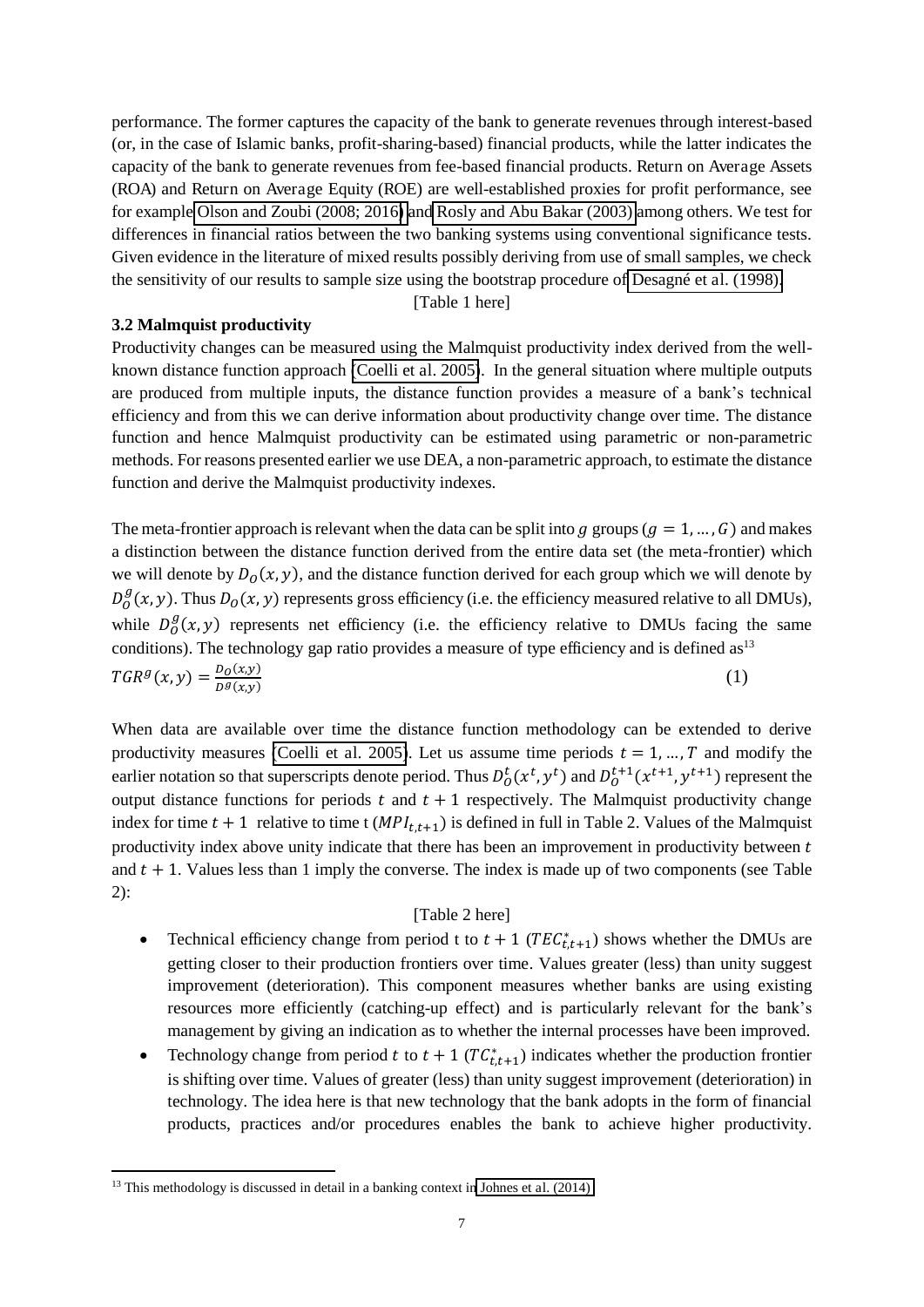Moreover, this component can give an indication to the bank's management as to whether practices adopted by competitors can yield an advantage (innovation effect); thus, potentially the bank's management may consider expanding to such products/practices.

Oh and Lee (2010) provide the first meta-frontier productivity analysis application in a non-parametric context. A further extension of the meta-frontier Malmquist productivity index is offered by [Chen and](#page-24-6)  Yang  $(2011)$ , in which four components are identified<sup>14</sup> that provide additional insights for data sets comprising groups ( $g = 1, ..., G$ ). The meta-frontier MPI is simply the original MPI calculated relative to all DMUs in the data set (the pooled sample), while the within-group MPI  $(MPI_{t,t+1}^g)$  is the MPI calculated relative to DMUs only within the same group. Following [Chen and Yang \(2011\)](#page-24-6) the metafrontier Malmquist productivity index is decomposed into four components (see Table 2 for additional details). The first two components are similar to those of the original Malmquist index but are now expressed as within-group, specifically:

- Technical efficiency change between periods t and  $t + 1$  relative to the group frontier (TEC<sup>g</sup><sub>t,t+1</sub>). This is the catching-up effect in each of the identified groups.
- Technology change between periods t and  $t + 1$  relative to the group frontier  $(TC_{t,t+1}^g)$ . This is the innovation effect in each of the groups.
- The third component, Pure type catch-up between periods t and  $t + 1$  (PTCU<sub>t,t+1</sub> =  $\frac{TGR_{t+1}^g}{TGR_t^g}$  $\frac{m_{t+1}}{TGR_t^g}$ measures how the effect of the business model (type) on efficiency changes over time (technology leading effect). Values of  $PTCU_{t,t+1}^g$  greater (less) than 1 imply that business type is having less (more) effect on efficiency i.e. the effect of modus operandi is shrinking (increasing). In our case, an overtime diminishing type effect would be evidence that the practices between the two bank types become more aligned.
- The forth component, Frontier catch-up between periods t and  $t + 1$  ( $FCU_{t,t+1}^g = \frac{TC_{t,t+1}^g}{TC_{t,t+1}^g}$  $\frac{r_{t,t+1}}{rc_{t,t+1}^{g}}$ ) refers to the area lying between the meta-frontier and the group frontiers (leadership effect). It captures the speed of change of the meta-frontier relative to the group frontier: if  $FCU_{t,t+1}^g$  <  $1$  ( $> 1$ ) then any outward (inward) shift of the group frontier is faster (slower) than that of the meta-frontier, suggesting that best practice within the group is improving faster (declining more slowly) than best practice in the whole sample causing the technology gap to shrink (expand).

#### **4. Sample data, variables description and model specification**

 $\overline{a}$ 

The sample data for both the FRA and the Malmquist productivity analysis are derived for banks in the 6 GCC countries from Bankscope over the period 2006 to 2012.<sup>15</sup> The market share of Islamic banking in the GCC is over 25%, suggesting that Islamic banks have become systemically important (Basu et al. 2015). Saudi Arabia, the UAE and Kuwait are considered to be three of the 'big 4' countries (along with Malaysia) in global Islamic finance [\(Ernst and Young 2013\)](#page-25-8). By 2012, assets of GCC Islamic banks were around 34% of the global assets of Islamic banks, making the GCC a global Islamic finance centre. In terms of consistency of financial reporting between the two bank types, conventional banks

<sup>&</sup>lt;sup>14</sup> It is this which makes the Malmquist approach attractive in the context of this study compared to alternative productivity indexes such as that proposed b[y Färe and Primont \(1995\).](#page-25-9)

<sup>&</sup>lt;sup>15</sup> For the categorization of Islamic banks, we rely on Bankscope but we cross-check with other databases (e.g., Zawya, World Database for Islamic Banking and Finance, Central Banks) and individual banks' websites.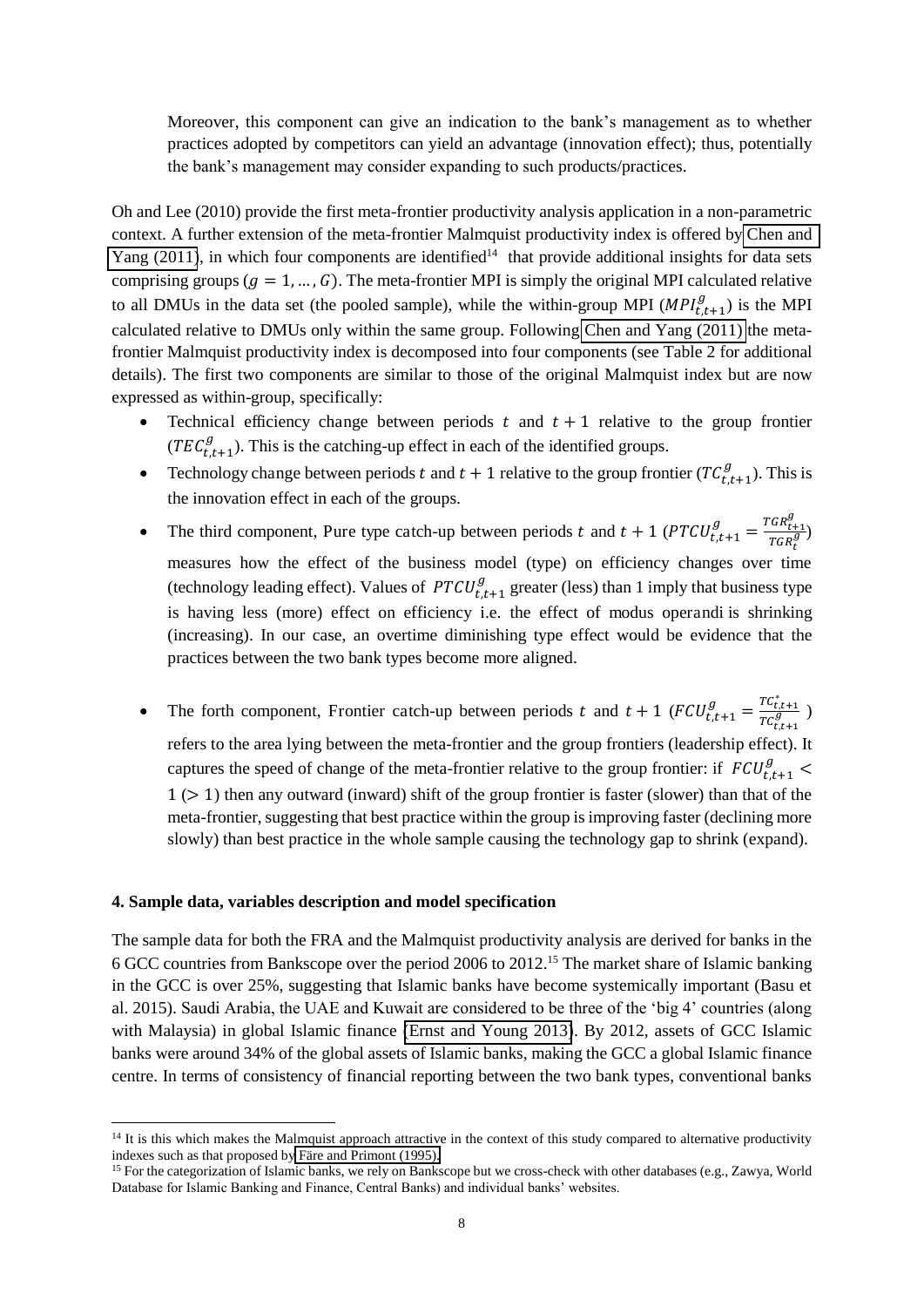follow the practices established by the International Accounting Standards Board (IASB), while the Accounting and Auditing Organization for Islamic Financial Institutions (AAOIFI) is the regulatory body that ensures the applicability of the conventional standards to Islamic banks. The two frameworks are generally compatible, although there may be more lax disclosure requirements imposed on Islamic banks [\(Olson and Zoubi 2008\)](#page-27-0). Only banks which have a full set of values for all required variables (for the FRA and the DEA) for all 7 years of the study are included. This yields a sample of 19 Islamic and 43 conventional banks.<sup>16</sup> The sample period has been selected so to provide as long a time frame as possible during the global financial crisis whilst maintaining a good balance between the bank-year observations for each bank type.<sup>17</sup> All variables were converted to 2005 prices using appropriate deflators.<sup>18</sup>

With the focus of the Malmquist analysis on productivity of banks, rather than bank branches, we adopt the intermediation approach [\(Pasiouras 2008\)](#page-27-12) in the distance function estimation whereby banks are assumed to perform an intermediary role between borrowers and depositors and hence accept deposits and other funds in order to provide loans and alternative investments. The choice of input and output variables is informed by previous literature [\(Casu and Giradone 2004;](#page-24-7) [Casu et al. 2004;](#page-24-8) [Abdul-Majid](#page-23-5)  [et al. 2008;](#page-23-5) [2010;](#page-23-6) [Mobarek and Kalonov 2014\)](#page-26-3) as well as by data availability. Thus the outputs of banks which undertake an intermediary role are defined here as: i) Total loans, ii) Other earning assets. It is well-known that Islamic banks do not offer loans in the same way as conventional banks, and so the choice of total loans and other earning assets as outputs might therefore be questioned. Conventional banks earn money from the spread between lending interest and borrowing interest rates, while Islamic banks do not have interest rates but have a similar spread which is defined in terms of profit share ratios between the entrepreneurs (borrowers) and the depositors (lenders).<sup>19</sup>

The inputs which comprise the funds from depositors as well as capital and labour employed by the banks are defined as: i) Deposits and short term funding, ii) Fixed assets, iii) General and administration expenses, iv) Equity. General and administration expenses are used as a proxy for labour input. While it may not be an absolutely accurate reflection of labour input, it is more easily available than better measures (e.g. employee numbers or expenditure on wages) and has been used in previous studies [\(Drake and Hall 2003\)](#page-24-9) where it is argued that personnel expenses make up a large proportion of general and administration expenses. Equity is included as an input to reflect risk-taking in the banking sector. In the context of Islamic banking, one would expect a difference in risk-taking behaviour between Islamic and conventional banks, and so it is important to incorporate it into the model [\(Sufian](#page-27-13)  [2006/2007\)](#page-27-13). [Charnes et al. \(1990\)](#page-24-10) suggest that an indicator of risk-taking should explicitly be incorporated into any model of banking efficiency by the inclusion of loan-loss provision as an input. Data on loan-loss provision are not widely reported, and the sample can be much reduced by its inclusion. We therefore include as an input an alternative measure of risk namely, equity. This easily obtainable variable has been included to reflect risk in previous studies [\(Alam 2001;](#page-23-11) [Mostafa 2007;](#page-26-7)

<sup>&</sup>lt;sup>16</sup> The resulting sample is representative in terms of market concentration in the GCC countries compared with findings from [Al-Muharrami et al. \(2006\).](#page-23-12)

 $17$  It is well-documented that Islamic banks were affected later than the conventional banks when the financial crisis hit the real economy (Olson and Zoubi, 2016; Basu et al., 2015). Consequently, in the years 2011-2012, the recovery process of the IBs still lags behind (Olson and Zoubi, 2016; Basu et al., 2015).

<sup>&</sup>lt;sup>18</sup> These were calculated from data in World Economic Outlook 2014

<sup>&</sup>lt;sup>19</sup> Note that in Bankscope the term 'total loans' is a generic one which encompasses the equity financing products used by Islamic banks and can therefore be used without disadvantaging Islamic banks. A breakdown of banking activity into different banking products might be more satisfactory, but it would result in an unsatisfactory loss of observations.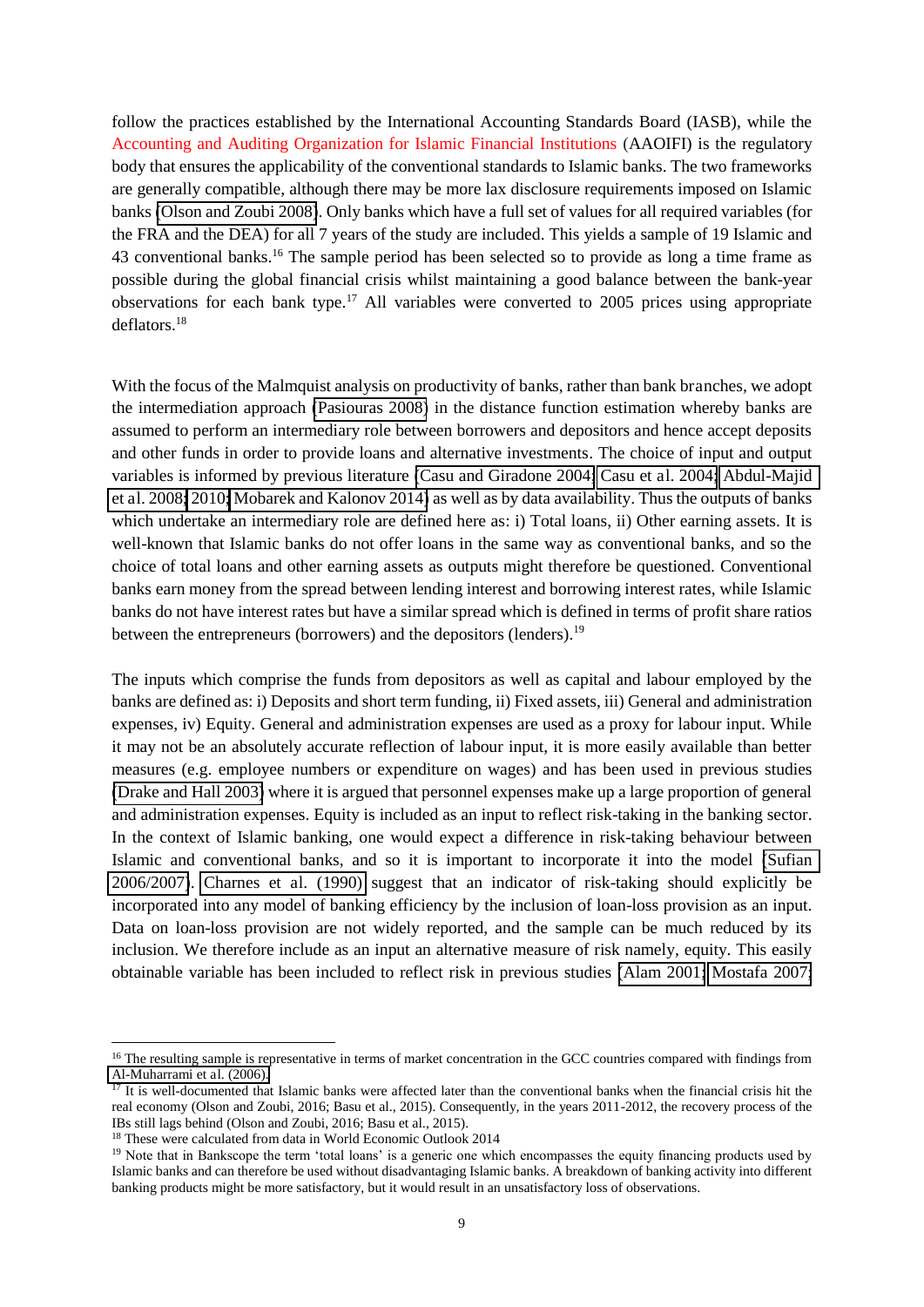[Abdul-Majid et al. 2010\)](#page-23-6). A more detailed discussion of these inputs and outputs can be found in Johnes et al. (2014).

Descriptive statistics for the variables used in the Malmquist productivity analysis are shown in Table 3. The upward trend in banking business is clear for both types of banks. Total loans, for example, have grown on average by over 63% (in real terms) over the 7-year period. For conventional banks the growth is around 60% and for Islamic banks it is 75%. The table also indicates that the average size of an Islamic bank (in terms of total loans) is around half the size of a conventional bank. Note, however, that Islamic banks have higher levels of mean fixed assets than conventional banks.

[Table 3 here]

#### **5. Results**

 $\overline{a}$ 

#### **5.1 Financial ratio analysis**

The evolution over time of cost, revenue and profit ratios for conventional and Islamic banks can be seen in Figure 1 and Table 4. Cost ratios (CTI and NIE) are generally higher for Islamic banks compared to conventional banks, and the difference is significant in the case of NIE when looking at the period as a whole as well as individual years. The results are expected given that Islamic banks are not known to be cost effective owing to associated costs that are peculiar to their business model. For example, in order to achieve Shariah compliance, Islamic banks incur additional payroll expenses for maintaining a Shariah Supervisory Board (SSB) board. The SSB works in parallel to the Board of Directors and is considered the "Supra Authority" in an Islamic bank (Choudhury and Hoque, 2006). The SSB governance is featured in all IBs and is particularly relevant for the GCC banks where all IBs maintain one with at least three members. The average salary of a SSB member is approximately a quarter of the CEO's salary (Matoussi, 2014). In addition, the development of what are essentially bespoke products is a highly labour-intensive process [\(Willison 2009\)](#page-27-14). The higher complexity of such products commands high legal costs, particularly when legal ramifications for compliance of Islamic financial products with foreign laws are necessary. In addition, a low cost-performance ratio requires a critical size of a bank necessary for economies of scale and scope to emerge; Islamic banks tend to be smaller than conventional ones in terms of assets and the products they offer. Looking at Figure 1, it is particularly noteworthy that the CTI rises for both bank types in 2009 (when the global financial crisis hit the real economy of the region) and the rise is considerably more marked for Islamic banks compared to conventional ones.

#### [Figure 1 and Table 4 here]

Turning to the revenue ratios, there is generally no significant difference in OOI and NIM between Islamic and conventional banks. This is expected since both bank types compete for the same depositors/investors, without any significant evidence to suggest that the average Muslim client would avoid a conventional bank.<sup>20</sup> Evidence from Ongena and Sendeniz-Yüncü (2011) suggests that firms consider Islamic banks as an alternative means of financing, hence complementary to conventional banks, without any solid connection to religious criteria. Individuals may have their own perceptions on whether certain practices/products are Shariah-compliant or not, which may influence their choice. Even though, the religiosity criterion may be quite prominent in the GCC, market structure dynamics

<sup>&</sup>lt;sup>20</sup> There is the argument that clients of Islamic banks can be willing to pay higher prices to have peace of mind (El-Gamal, 2009); however we believe that this may be more relevant for the high-net worth individuals.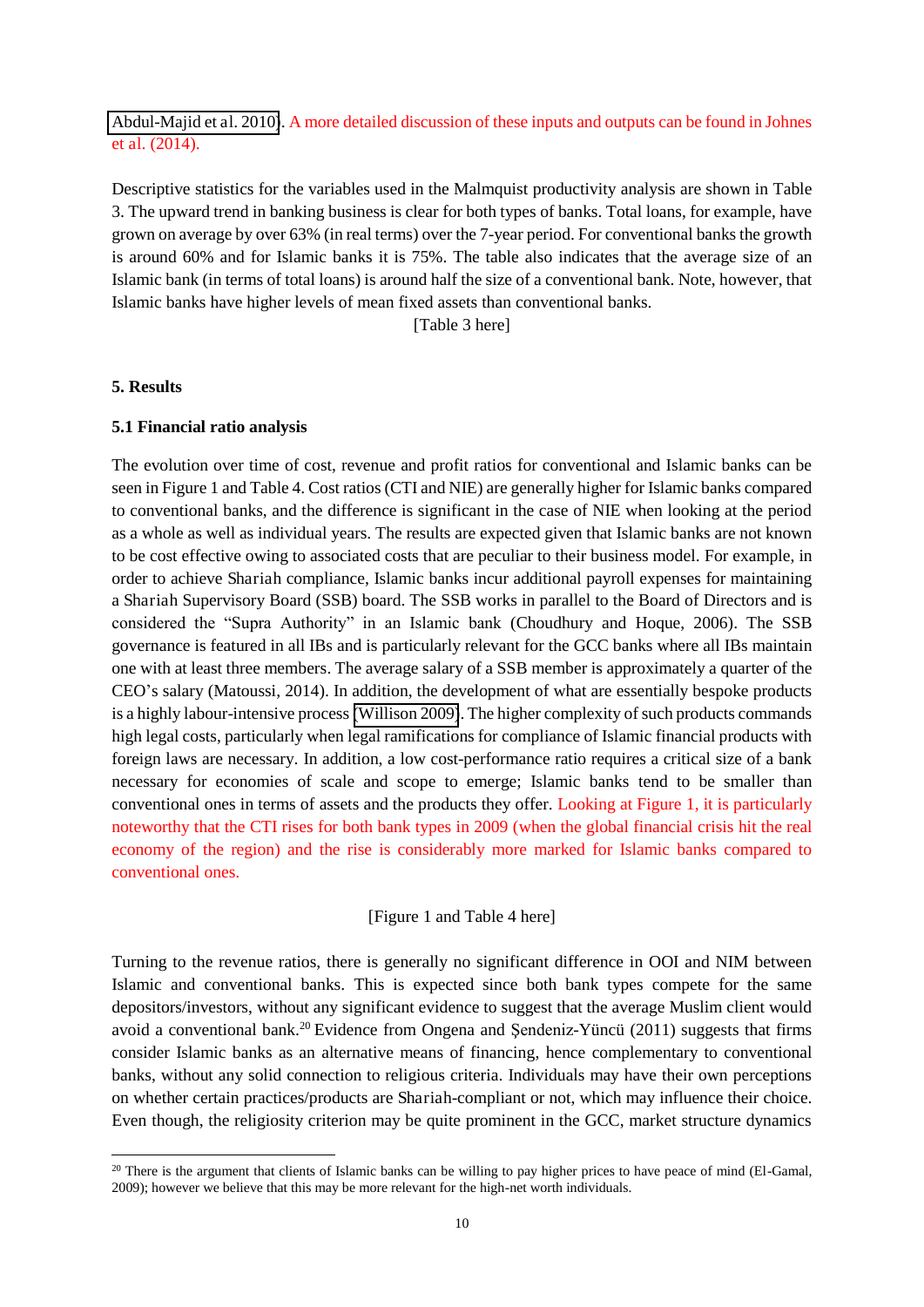(e.g., market share of either bank type (Al-Hassan et al. 2010)) suggest that the two banks complement each other. Moreover, Islamic banks maintain two types of reserves<sup>21</sup> to ensure a smoothed-out return payment to their investment account holders; thus staying competitive and reducing displaced commercial risk. The fact that no revenue efficiency differential exists between the two bank types ensures that there is no short-term demand threat to either bank type. In the wake of the global financial crisis, the results show a significant difference in the revenue ratios between the two bank types, which however is reduced as the crisis unfolds.

Another comparison is based on the ROA and ROE, which are the two most widely adopted profitability measures, often examined in tandem. Based on both ROA and ROE conventional banks are found to be more profit efficient than Islamic banks in the GCC when taken across the period as a whole. If considered alongside the cost and revenue ratios, we conclude that this is driven by the cost advantage exhibited by conventional banks. Prior to the global financial crisis, profitability of the two bank types is more aligned without significant differences (e.g., ROE). However, as the crisis hits significant differences in profitability between the two bank types emerge, and appear to be closing after 2011.

The profitability measures used in this study include the rate of return on assets (ROA) and the rate of return on equity (ROE). The rate of return on assets, ROA, is the most characteristic accounting measure of a bank's performance, defined as net income over total assets. The ROE, on the other hand, reflects how effectively a bank management is using shareholders' capital. ROE in accounting terms is defined as net income divided by shareholders equity. Nevertheless, Islamic and conventional banks view profitability differently. The prohibitions that exist in the Islamic banking model, most notably that of interest (no money for money) – place profitability lower in the hierarchy of their goals. The ethical reasoning is that interest does not allow the sharing of risk; a necessary condition for a fair distribution of income and wealth. The challenge here is the smooth operation of Islamic banks without some kind of predetermined financial reward, which in the conventional banking is manifested via the interest rate margin. Islamic banks replace the concept of interest payments by the profit and loss sharing (PLS) agreements that use the principle of risk sharing; most notably the Mudarabah and the Musharakah. Under Mudarabah, Islamic banks receive funds from the investing public and then they may use the funds in business activities according to decisions of the bank's management, under the restriction that these business activities are not forbidden by the Islamic Law. In a Mudarabah scheme the partner that receives the funds provides labour and business expertise and in return gets a reward. In the Musharakah agreement two or more partners combine their capital and services for the purpose of making a profit. In this sense, a Mudarabah is a special case of a Musharakah agreement. Thus, Islamic banks based on equity financing are in fact partners with both depositors and entrepreneurs as they share economic risk with both.

A look at the full sample period however, conceals year-on-year differences in performance. A closer inspection of the results indicates two main observations. First, Islamic banks profitability shows higher variability relatively to conventional banks. Second, the profitability patterns between Islamic and conventional banks switch during the period. Islamic banks have higher ROA during the years 2006 and 2007 (the years prior to the global financial crisis) than their conventional counterparts. But as the global financial crisis unfolds and hits both the GCC region and the real economy, profitability levels of Islamic banks fall below those of the conventional banks, and only show mild signs of recovery towards the end of the sample period.

There are various reasons for the observed ROA and ROE observed patterns. The larger variability in the ROA and ROE of Islamic banks compared to the conventional banks, also found elsewhere [\(see,](#page-26-8) 

<sup>&</sup>lt;sup>21</sup> Islamic banks maintain a profit equalization reserve (PER) and/or an investment risk reserve (IRR) both enabling the bank to forgo some of its profit share when it considered essential due to the commercial pressure (Mejia et al., 2014; Alzahrani and Megginson, 2017).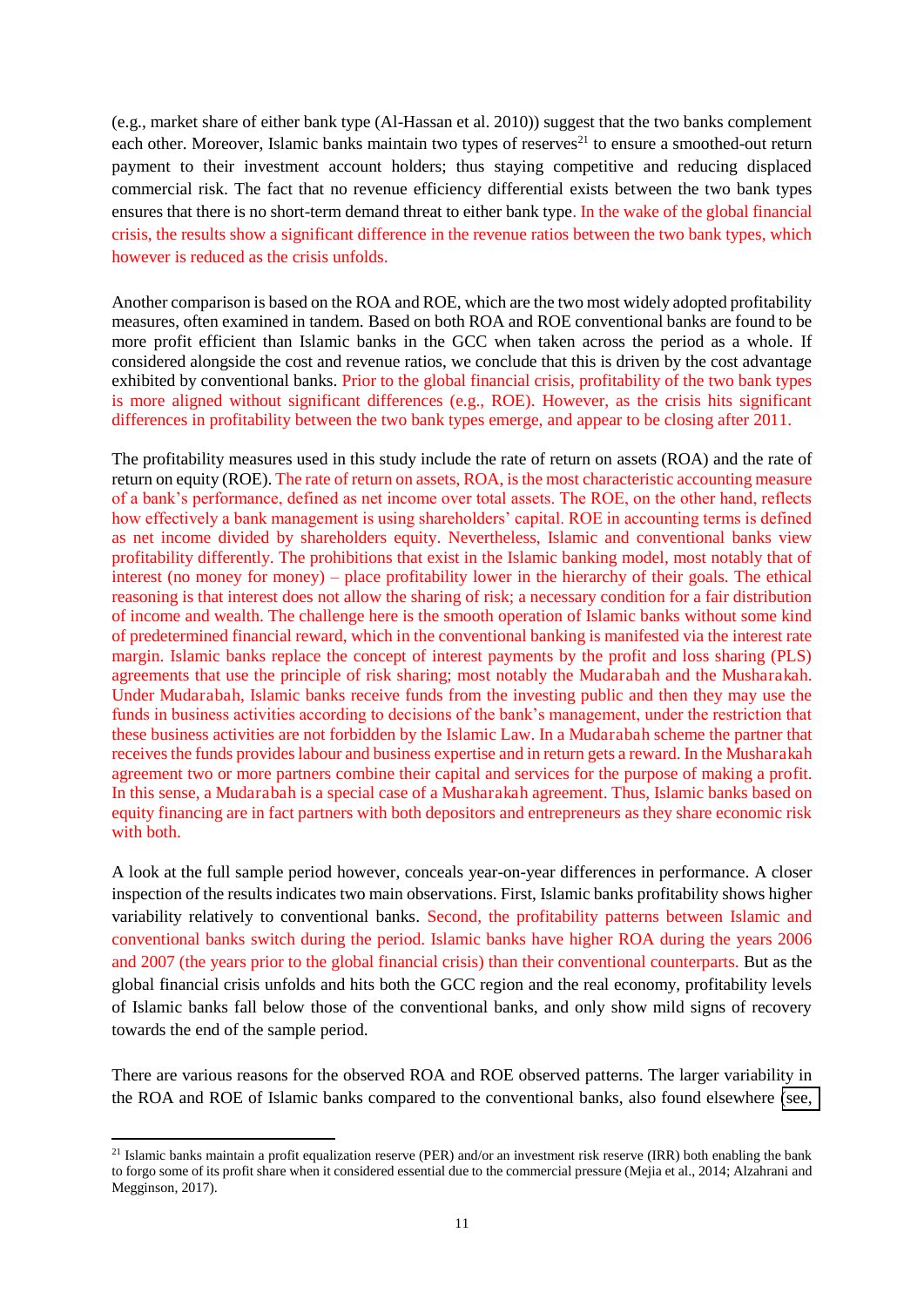[for example, Olson and Zoubi 2016;](#page-26-8) Basu et al. 2015), may be, in part, driven by the fact that the Islamic banking sector in the GCC is smaller and more heterogeneous than the conventional one, comprising both old/large and new/small banks.<sup>22</sup> There is therefore variability in the offered products, as well as in personnel expertise and knowhow. In addition, Islamic banks are known to utilise an equity type of financing (i.e. profit and loss sharing) that is known to underperform during prolonged periods of economic crises [\(Grassa 2012;](#page-25-10) [Olson and Zoubi 2016\)](#page-26-8). This is markedly evident in the dynamics of the non-performing loans (NPL) of the two banks, which – even similar on average – peak with a two-year delay in Islamic banks (in 2012 as opposed to 2010 of conventional banks) (Basu et al. 2015). In contrast, the almost flat ROA and ROE observed in conventional banks could be an indication of a profit-smoothing behaviour widely practised by these banks [\(Safieddine 2009;](#page-27-15) [Elnahass et al. 2014;](#page-25-11) [Abdelsalam et al. 2016\)](#page-23-13). The persistence of a gap in profitability between the bank types is also evidenced in Basu et al. (2015), which seems, however, to be narrowing over time (Olson and Zoubi,  $2016$ ).<sup>23</sup>

#### **5.2 Malmquist productivity analysis**

 $\overline{a}$ 

The MPI is derived from meta-frontier DEA results<sup>24</sup> which we briefly summarise (full results are available on request). We find no significant difference between Islamic and conventional banks in terms of gross efficiency. However, net efficiency is 6 percentage points higher, on average, for conventional banks compared to Islamic banks. In terms of type efficiency, the Islamic banking business model is more efficient than the conventional one by nearly 5 percentage points in the GCC over the entire period. Thus, the similarity in performance of the two types of banks in terms of gross efficiency conceals interesting differences in net and type efficiency. The effect of the global financial crisis is also notable in the context of efficiency dynamics. In particular, both net and type efficiency estimates are significantly different between the two bank types before the crisis, but not during.

This higher type efficiency could be attributed to the fact that a dual banking system in these countries is well founded and supported (EY, 2016). Small banks that specialise in niche areas may be more flexible in capturing a certain need of the market than fully-fledged banks. In addition, new banks may be better suited to incorporate a certain technological innovation that might offer them an advantage over competition. For example, a new bank may invest in Financial Technology (FinTech) with the view to enhancing the user experience through simplified transaction flow, ease of use and increased choice (EY, 2017). By contrast, incumbents may not be eager to embark on such changes on the grounds that they may not receive explicit support from the regulator (EY, 2017). The majority of Islamic banks are small, while a substantial proportion are comprised of new banks. Moreover, the existence of strong competition between the two bank types incentivizes Islamic banks to maintain their market share by offering a competitive and diversified range of products. At the same time, Islamic banks need to abide by their special business model, which on the one hand protects them from possible (over-) exposure to debt instruments and complex derivatives that have been criticised during the global financial crisis. On the other hand, the lower net efficiency of Islamic banks suggests that there may be some scope for an improvement in the managerial competency.

<sup>&</sup>lt;sup>22</sup> For example, the Dubai Islamic Bank (UAE) was established in 1975, while Noor Bank (UAE) only in 2008.

<sup>&</sup>lt;sup>23</sup> However, the study periods and geographical areas covered are not comparable as Olson and Zoubi examine the Middle East, Africa, and Southeast Asia regions over the period 1996 to 2014.

<sup>&</sup>lt;sup>24</sup> Note that constant returns to scale (CRS) are assumed, and we allow for time varying production conditions to account for market expansions and possible spill overs from global financial markets by performing the DEA for each year separately.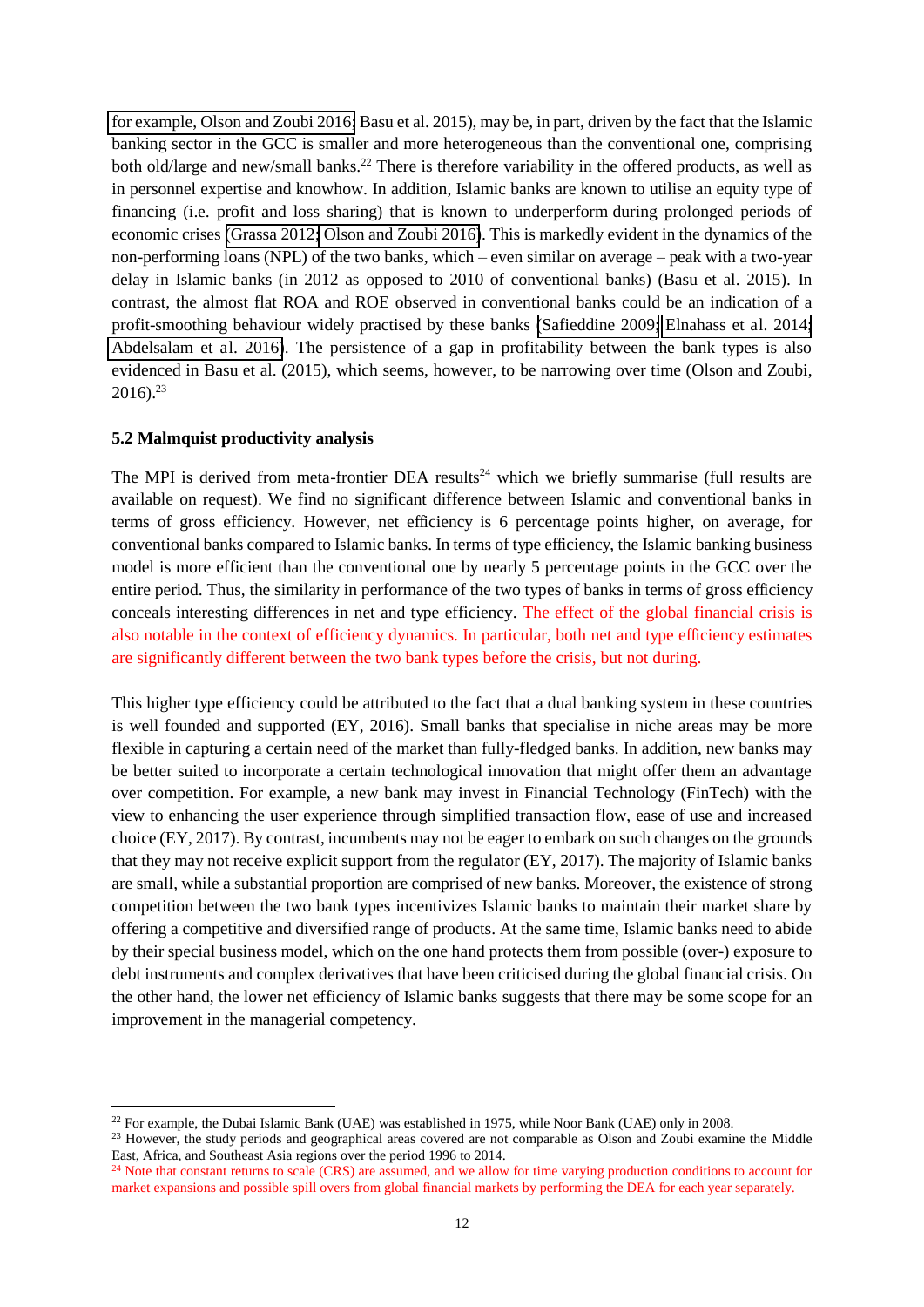The MPI and its components  $(TEC_{t,t+1}^*, TC_{t,t+1}^g, TCC_{t,t+1}^g, TCC_{t,t+1}^g, PTCU_{t,t+1}^g, FCU_{t,t+1}^g)$  are defined in section 3 and summarised in Table 2. Related results are presented in Table 5 and Figure 2. The indices are calculated for each consecutive pair of years over the 7-year interval 2006 to 2012.

#### [Table 5 and Figure 2 here]

Panel A of figure 2 (which displays the results of MPI, and its two-component decomposition:  $TEC_{t,t+1}^*$ ,  $TC_{t,t+1}^*$  shows occasional fluctuations, and only slight differences between the bank types. For instance, in 2007/08 (the years leading to the global financial crisis), productivity rises for conventional banks. The main driver behind this result is that positive technology change exceeds negative technical efficiency change during this period. The former can plausibly be explained by the surge of expansive business decisions and availability of financial products and practices that, ex-post, have been linked to the fuelling of the crisis e.g. housing market boom/bubble, securitisation products [\(Sánchez 2010;](#page-27-10) [Martin-Oliver and Salas-Fumás 2012\)](#page-26-6). When technology change is highly positive, a negative technical efficiency change is commonly observed. This is because of the outwardly-shifting frontier, which increases the gap between the most and least efficient banks. Islamic banks have also experienced positive technology change through the same period, but of lesser magnitude. Contributing factors include their lower exposure to complex financial products, relatively higher level of deposits and lower levels of asset utilisation [\(Ali 2011\)](#page-23-14). In 2008/09, both bank types experience a fall in productivity, with conventional banks being more adversely affected than Islamic banks. The global financial crisis is likely to be linked to this drop in general banking productivity in the GCC banking sector, an observation which has received further support in the literature [\(Maredza and Ikhide 2013\)](#page-26-9). The financial crisis seems to have a different impact in the GCC compared to elsewhere, and this may be for reasons pertaining to the different investment philosophies and market structure leading to sustained differences in risk measures of the two bank types in this period (Al-Hassan, Khamis and Oulidi, 2010; [Olson and Zoubi 2016\)](#page-26-8). Productivity in Islamic banks has reverted to pre-crisis levels sooner (in 2009/10) than in conventional banks (in 2010/11). This is not in line with the FRA profitability analysis reported in this paper and elsewhere (see Olson and Zoubi 2016). This is not surprising given that productivity (and efficiency) takes a more holistic approach to the bank's operations compared to FRA.

Panels B and C of Table 2 extend the commonly-adopted two-component to a four-component decomposition. The four-component decomposition further captures the within-group behaviour in the productivity context.<sup>25</sup> Interpretation of Panel B of Figure 2 (and columns (6) and (7) of Table 5) should be made in the context of overall productivity change – relative to the meta-frontier – which we already discussed and illustrated in Panel A. Observation of Panel B of Figure 2 shows that the trough in PTCU in conventional banks occurs in 2007/08 in tandem with the observed technological progress in the meta-frontier (see Panel A) and is indicative that the gap between the meta-frontier and the conventional bank frontier is widening at this time. Consequently, the conventional banking model is becoming more distinctive than the Islamic one, a consequence of the increased technology that takes place, which is only remotely shared by Islamic banks owing to their business model restrictions. This pattern is reversed in the later part of the sample, where the gap between the meta-frontier and the conventional banks' frontier narrows. This cycle could be the consequence of the increased regulatory restrictions that were introduced in the wake of the crisis. Our results are in line with the convergence in certain performance indicators between the two bank types following the financial crisis found elsewhere [\(Gohou and Miniaoui 2013;](#page-25-12) [Olson and Zoubi 2016\)](#page-26-8). The PTCU and FCU oscillations of Islamic banks appear more dampened relatively to those of conventional banks. Business model uniqueness aside, this

<sup>&</sup>lt;sup>25</sup> However, since the values are calculated within groups, we issue a caveat: the results for Islamic banks are based on a smaller within-year sample  $(n=19)$  than the conventional bank results  $(n=43)$ . Note, however, that a sample size of 19 with a DEA model with 4 inputs and 2 outputs is well within the acceptable norms for DEA applications recommended by [Dyson et](#page-25-13)  al. (2001).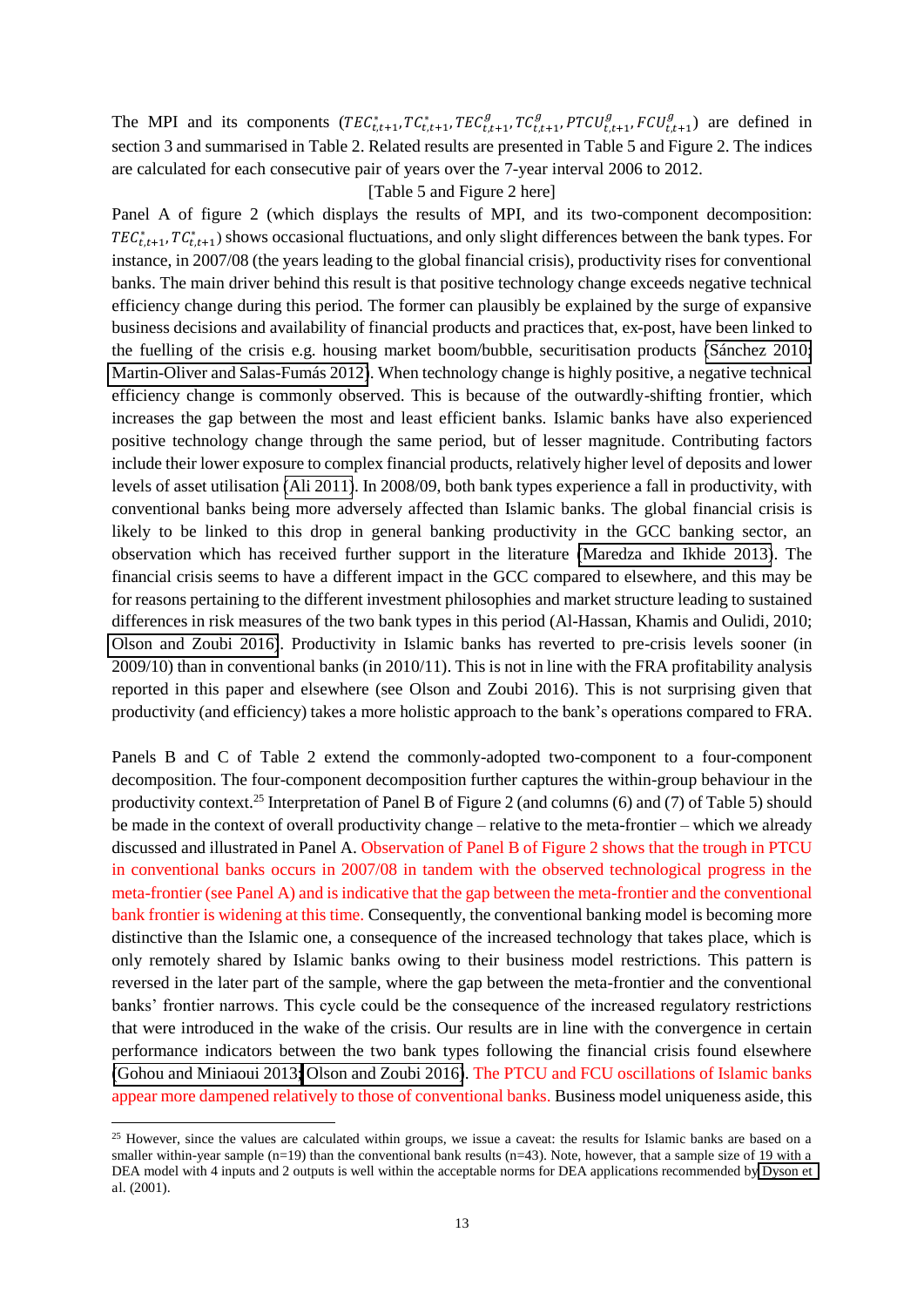might be because Islamic banks are predominantly local and more specialised in their operations compared to conventional banks. Hence, they are less prone to the fluctuations in international markets. In contrast, conventional banks comprise a mix of local and foreign banks<sup>26</sup> and are active in a larger variety of financial services and products, beyond the traditional deposit-taking/loan-making activities of the Islamic banks. Innovations and practices (positive and negative) of conventional banks could therefore diffuse more quickly amongst this group causing the conventional banking group frontier to outpace the meta-frontier.

Panel C of Figure 2 and columns (4) and (5) of Table 5 outline changes in technical efficiency and technology within banking groups. The results suggest that Islamic banks exhibit higher variation in the levels of TC and TEC. This can be, in part, attributed to the small size of Islamic banks, which makes them sensitive to changes in the financial environment. This in turn leads to substantial observed variation in managerial practices changes (reflected in TEC) and innovation (reflected in TC). A further reason may be traced in the heterogeneity of Islamic banks. Islamic banking is a relatively young industry, yet the GCC is home to some of the oldest and largest Islamic banks. For example, the Dubai Islamic Bank (UAE) was established in 1975, while Noor Bank (UAE) only in 2008. It is therefore expected that we have leaders and followers within the Islamic banking industry with regards to, for example, product innovation, availability of financial products and banking presence and status. In turn, this may lead to substantial variation in changing managerial practices changes (reflected in TEC) and innovation (reflected in  $TC$ ).<sup>27</sup> The followers in Islamic banks are particularly adversely affected in the early years of the global financial crisis as revealed by the fall in TEC in 2007/08, which however picks up soon afterwards. TC, amongst Islamic banks, however, remains volatile throughout the period, suggesting that a fraction of the Islamic banks has been considerably more affected than others during the global financial crisis.

To conclude this section, we link the FRA and the MPI results from which further interesting insights can be drawn. The ROA and ROE results suggest that the gap between Islamic and conventional banking performance which unravelled in 2009 persists throughout the sample period. The productivity results, in contrast, suggest an alignment between the two bank types following the effects of the financial crisis. Two points are worth mentioning here. First, although the gaps between banks persist for ROA and ROE, these become visibly narrower as time progresses (see Figure 1). Second productivity measures are based on technical efficiency, which considers the full intermediation process that a bank is performing (with ratios capturing certain aspects of it). It might be, given more time, that the alignment of managerial and business practices of Islamic and conventional banks observed through the productivity analysis might feed into a continuing narrowing of the gap between the two bank types with respect to measures such as profitability (as verified in Olson and Zoubi, 2016) but also risk-related measures (which Olson and Zoubi, 2016 did not verify).

<sup>&</sup>lt;sup>26</sup> Foreign bank entry has been shown to be beneficial to the host country through improved access to capital markets (Claessens [et al. 2001\)](#page-24-11); long term, the presence of foreign banks can benefit the bank supervisory, regulatory and legal framework in the host country [\(Süer et al. 2016\)](#page-27-16).

 $27$  Across the whole period, the top two most technologically innovative banks (based on geometric mean technology change) are IBs: the Emirates Islamic Banks and the First Investment Company. The reasons for their superior technological performance are likely to differ. The former maintains close connections with universities (for example through the financing of 'The Innovation Challenge', a university-wide competition for innovative social media solutions with banking applicability) and offers innovative products and services to its customers through its award-winning use of information technology. In contrast, the latter specialises in real estate, oil drilling and related infrastructure projects, which were deemed to be highly profitable investments during this period.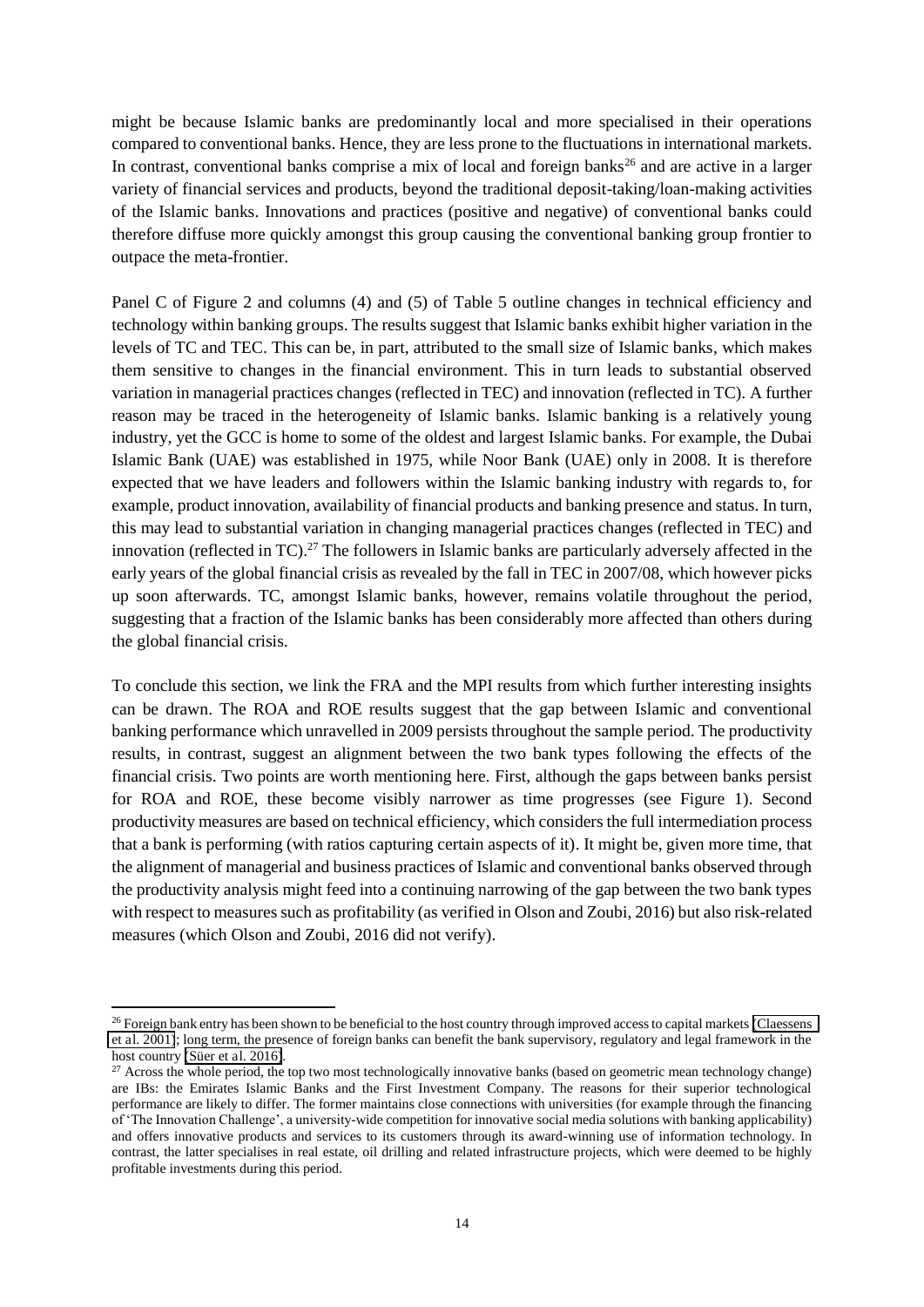#### **6. Conclusion**

The paper sets out to examine the relative performance and productivity of Islamic and conventional banks in the GCC region over the period 2006 to 2012. We have used a variety of approaches including financial ratio analysis, a meta-frontier Malmquist productivity index with the standard two-component decomposition, and where we have extended the latter with a four-component decomposition. This allows for finer details within the groups be identified and gaps between the meta-frontier and the bank type frontiers to be captured.

The comparison of the performance of the two banking systems via the approaches adopted shows interesting variations. Islamic banks have lower cost performance owing to increased costs associated with maintaining a Shariah Supervisory Board and the development of complex Shariah-compliant products. From a revenue perspective, we find no significant differences between the two bank types, which is indicative that the two bank types compete for depositors/investors, attesting to the complementarity of the two banking systems. Profit performance is relatively poorer in Islamic banks, while taking them long to align with profitability rates of conventional banks after the global financial crisis. A possible explanation lies within the earnings management and smoothing practices of conventional banks as well as specific attributes of equity type of financing utilised by Islamic banks.

The standard two-component Malmquist productivity index approach finds gains in productivity for both bank types over the 2006 - 2012 sample period. Measured in relation to the meta-frontier, the technology of conventional banks improves in years leading to the global financial crisis and declines thereafter. This may reflect the prevailing business environment, which determines both decisionmaking and the adoption of financial products. The more muted, yet similar pattern existing for Islamic banks may be attributed to their steering away from complex derivatives and financial product.

The four-component decomposition, which makes use of the within-group frontiers, identifies a widening gap between the meta-frontier and the conventional bank frontier, with the conventional banking model becoming more distinctive in the lead-up to the financial crisis relatively to the Islamic one. Post 2008/09, however, we observe a reversal of that pattern as conventional banking practices become less distinctive. Islamic banks show similar, but more muted, patterns. Variations in technical efficiency and technology are more pronounced for Islamic banks and an explanation may lie in the history of Islamic banks in the GCC. While the industry is relatively young, the GCC has some of the oldest Islamic banks and this mix is likely to be markedly different in terms of product innovation, clientele focus, range of financial products and status.

The period under study was a turbulent one for banking generally. The presence of both Islamic and conventional banks operating side by side in the GCC offers the diversity that is generally associated with a greater resilience to exogenous shocks. This might suggest that a dual banking system is one to be encouraged. Furthermore, policy makers and regulators should be wary of the important variations within the Islamic banking industry when setting up or implementing bank regulations. Hence, besides recognising the distinction between conventional and Islamic banks, a further distinction within Islamic banks, possibly in line of the specialisation and/or the range of offered products as this paper has evidenced, needs to be made. Therefore, it is important for Islamic banks as a whole to promote a brand image based on the principles of mutuality, transparency and cooperation, which is particularly topical given the EU (2018) policy "Financing a Sustainable European Economy", on sustainability (Maers and Hassanzedah, 2013; Mukhtar et al. 2018). To decrease operational costs Islamic banks could embrace the latest information technology financial applications (FinTech) and/or adopt a cost ceiling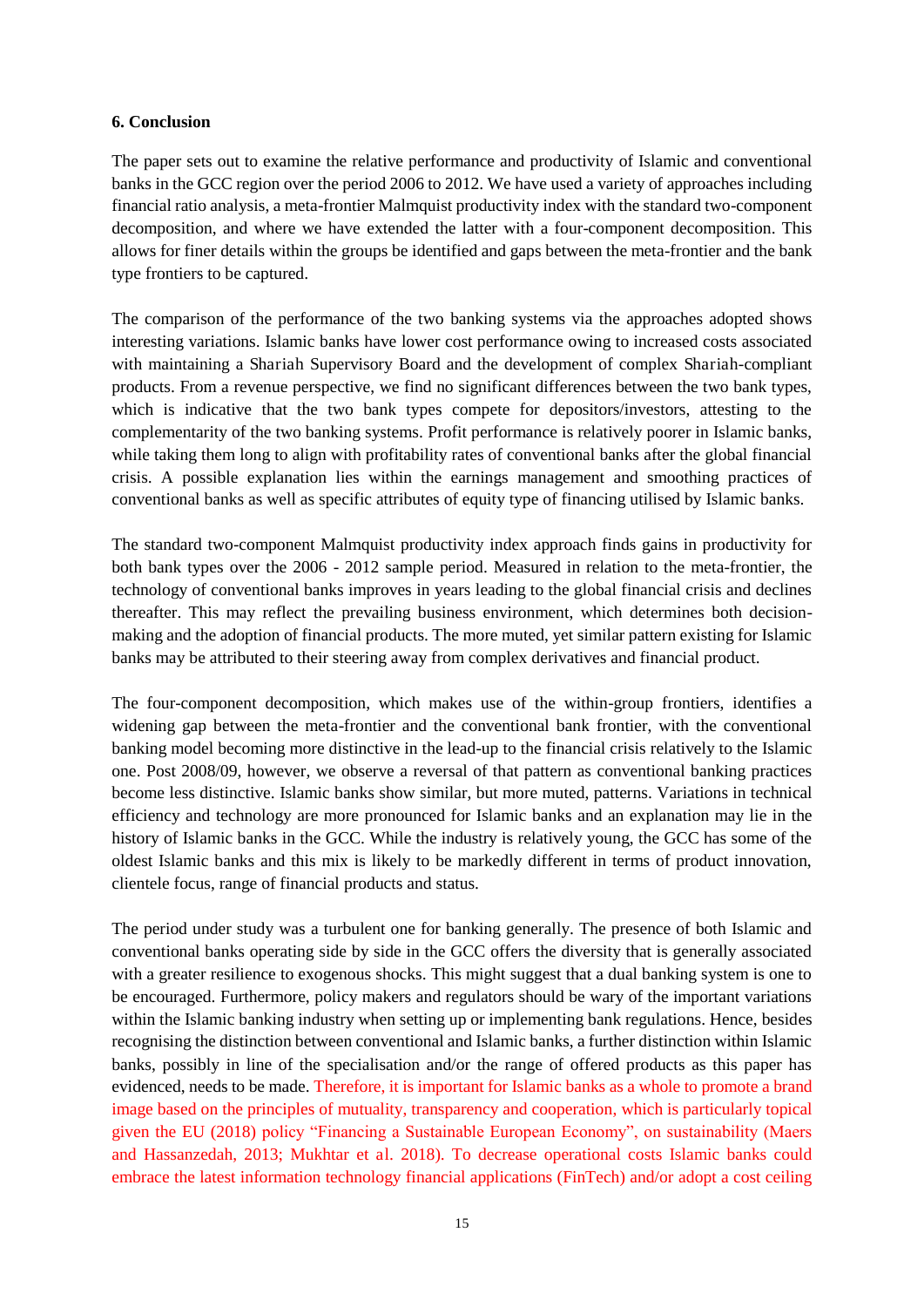policy for Shariah Supervisory Board costs, which would relate to the size, complexity and nature of business.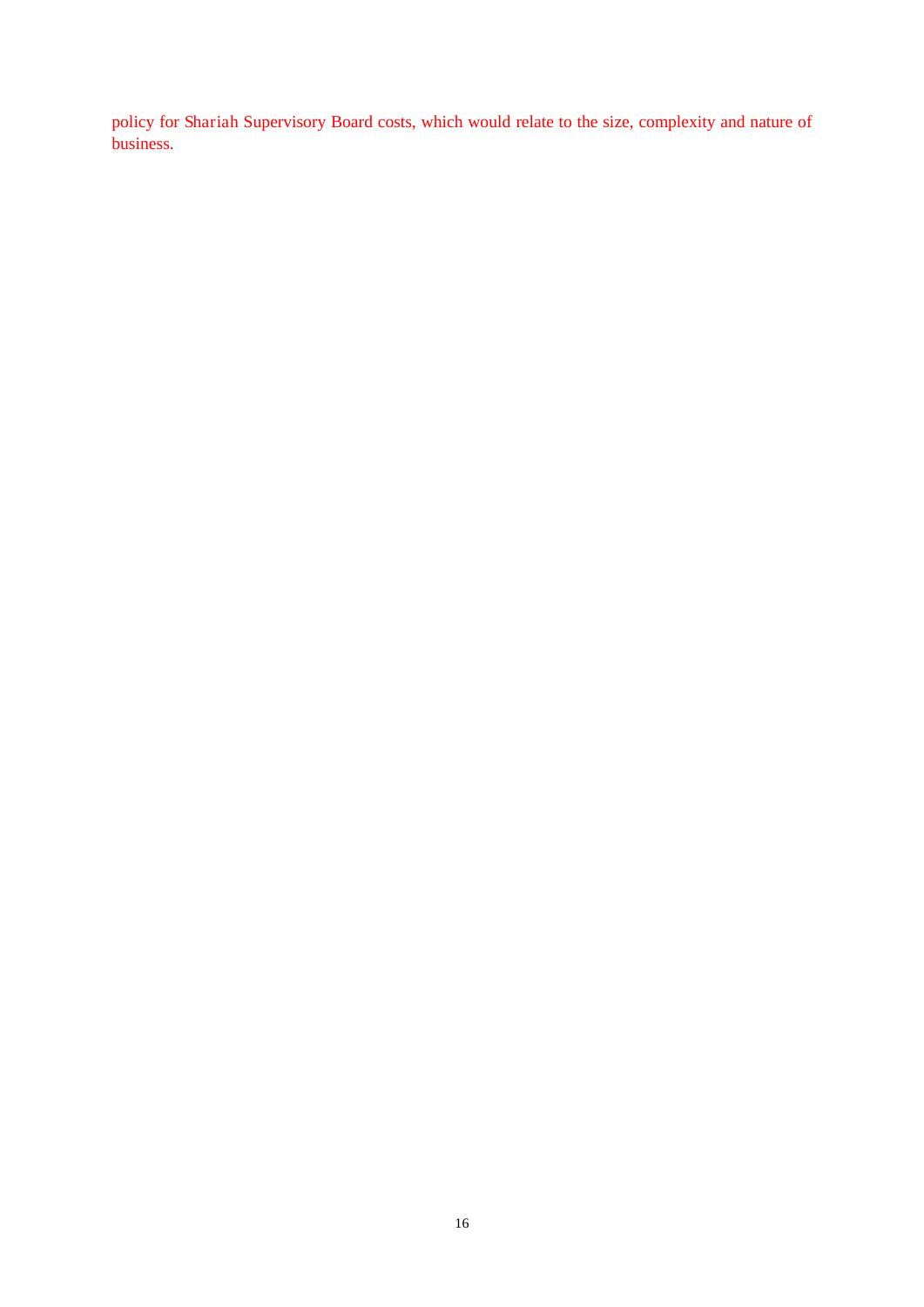

Notes: Cost performance is represented by cost-to-income (CTI) and non-interest-expenses (NIE). Revenue performance is represented by net-interest-margin (NIM) and other-operating-income (OOI). Profit performance is represented by ROA and ROE.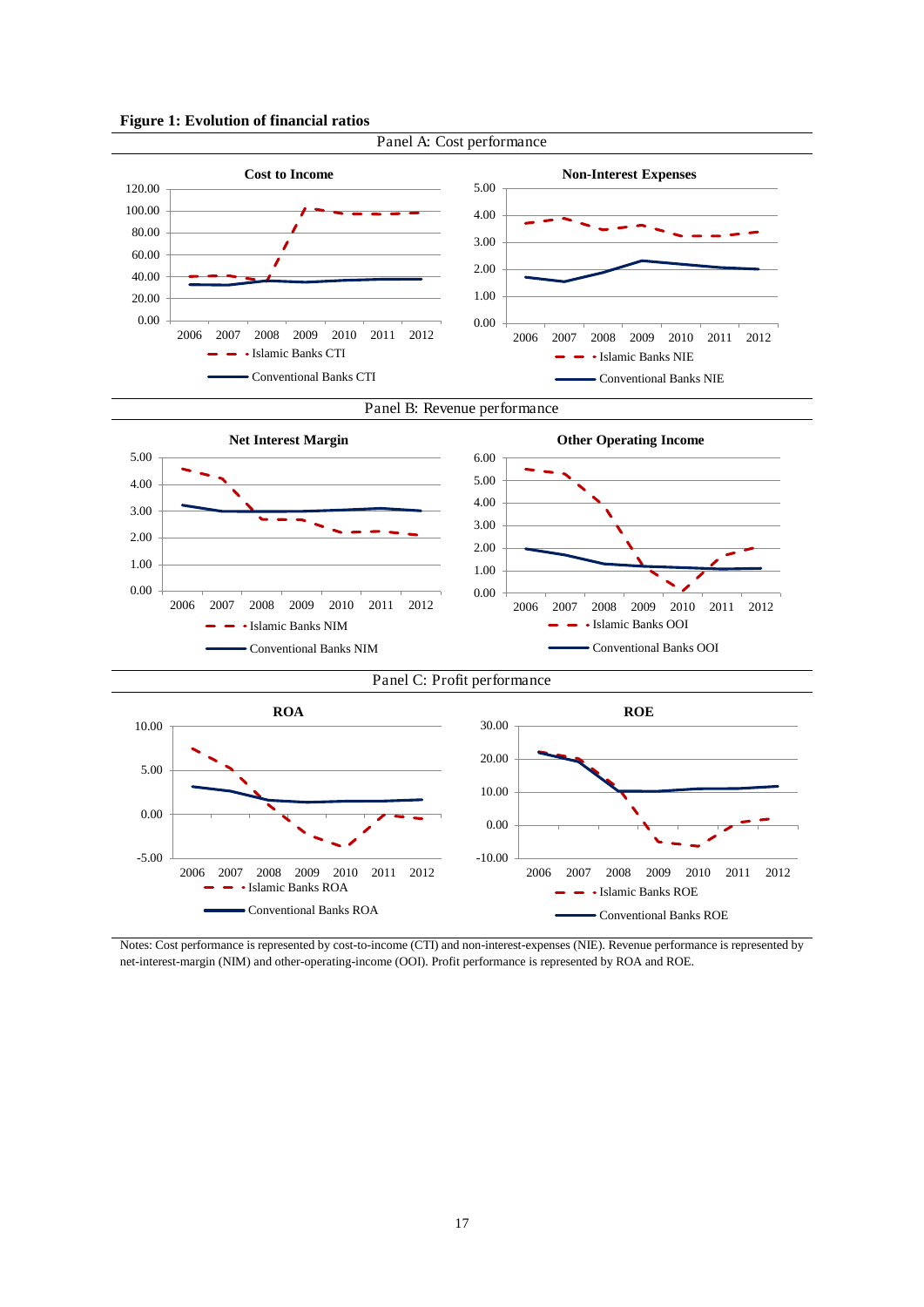

Note: Panel A shows the two-component MPI decomposition while panels B and C show the four-component decomposition, both defined in Table 2.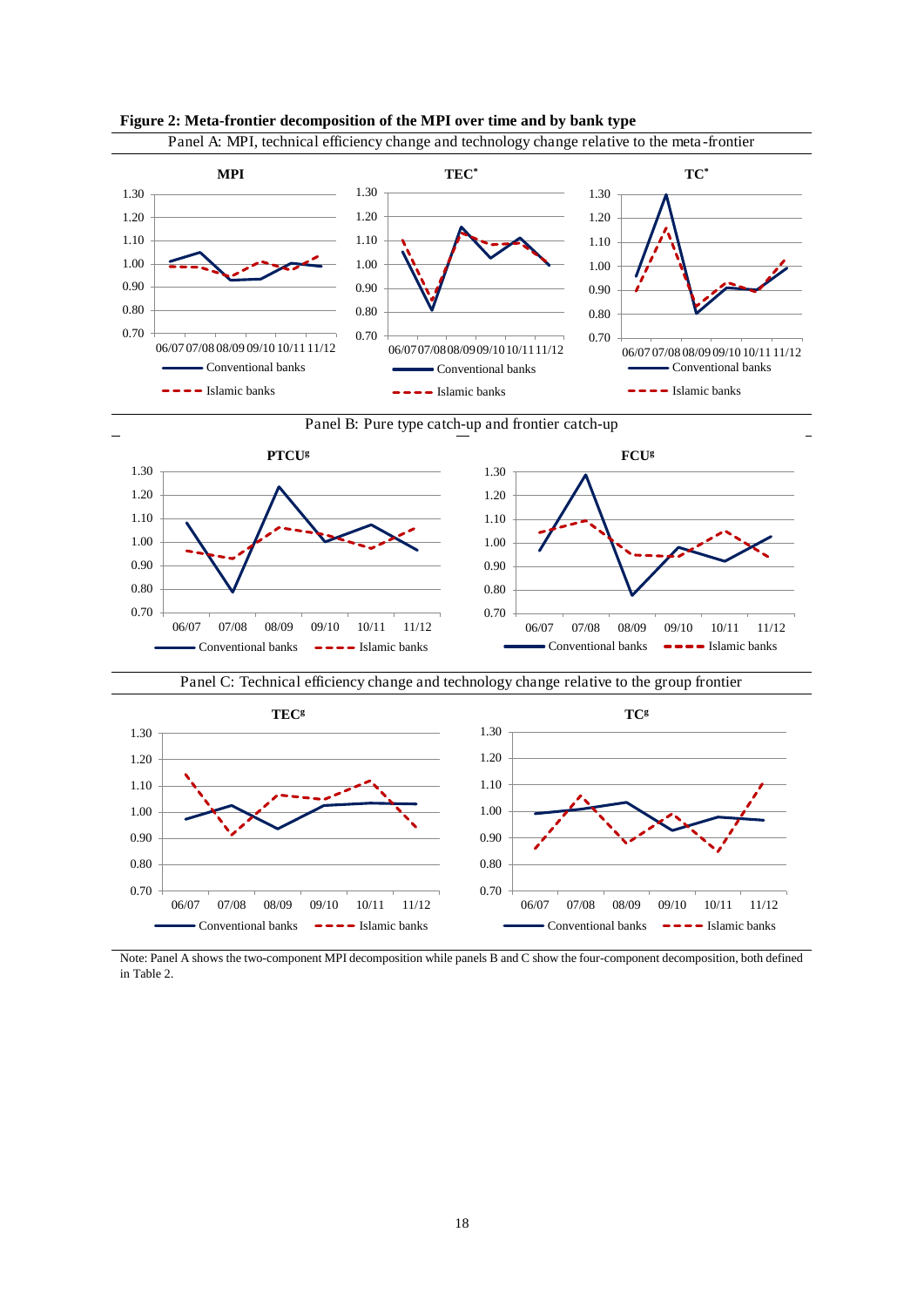|  |  | Table 1: Definitions of Financial Ratios according to Bankscope |
|--|--|-----------------------------------------------------------------|
|--|--|-----------------------------------------------------------------|

|                              | <b>Cost Performance Ratios</b>                                                |
|------------------------------|-------------------------------------------------------------------------------|
| Cost to income (CTI)         | Calculated as [Overheads/(Net Interest Margin + Other Income)] $\times$ 100   |
|                              | where Overheads are mostly salaries                                           |
| <b>Non-interest expenses</b> | Calculated as [(Overheads + Loan Loss Provisions)/Average Total Assets]       |
| to average assets (NIE)      | $\times100$                                                                   |
|                              | <b>Revenue Performance Ratios</b>                                             |
| Net interest margin          | Calculated as [Net Interest Margin/Average Total Earning Assets] $\times$ 100 |
| (NIM)                        |                                                                               |
| Other operating              | Calculated as [Other Operating Income/Average Total Assets] $\times$ 100      |
| income to average            |                                                                               |
| assets (OOI)                 |                                                                               |
|                              | <b>Profit Performance Ratios</b>                                              |
| <b>Return on average</b>     | Calculated as [Net Income/ Average Total Assets] $\times$ 100                 |
| assets (ROA)                 |                                                                               |
| <b>Return on average</b>     | Calculated as [Net Income/ Average Equity] $\times$ 100                       |
| equity (ROE)                 |                                                                               |
|                              |                                                                               |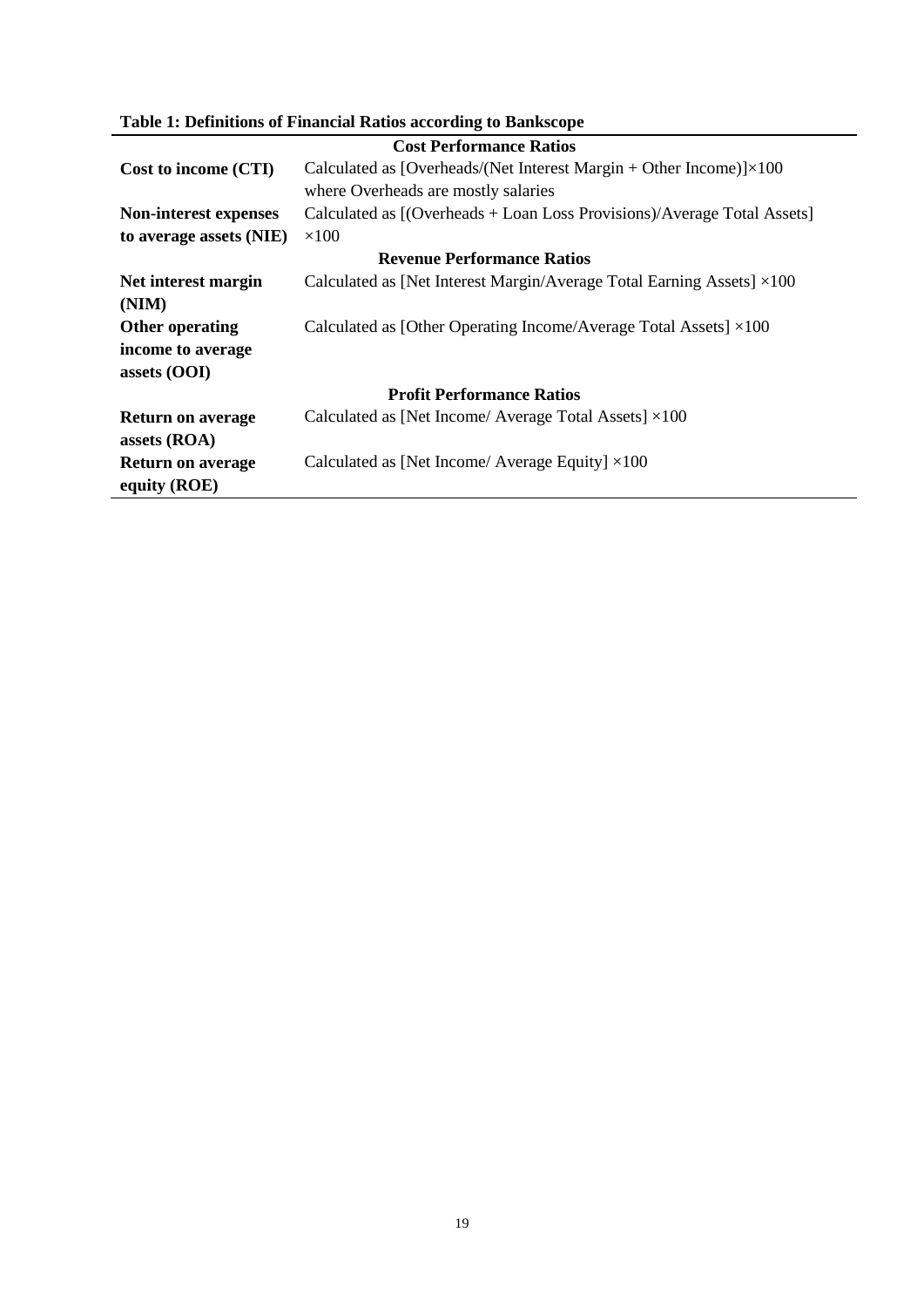| Table 2: Summary of the meta-frontier components in efficiency and productivity change                                                                                                                                                                                                                                      |                                                                                                                                                                                                           |                                                                                                                                                                                                                                                                  |                                                                                                                                                                                                                                                                                                                                       |  |  |  |  |  |
|-----------------------------------------------------------------------------------------------------------------------------------------------------------------------------------------------------------------------------------------------------------------------------------------------------------------------------|-----------------------------------------------------------------------------------------------------------------------------------------------------------------------------------------------------------|------------------------------------------------------------------------------------------------------------------------------------------------------------------------------------------------------------------------------------------------------------------|---------------------------------------------------------------------------------------------------------------------------------------------------------------------------------------------------------------------------------------------------------------------------------------------------------------------------------------|--|--|--|--|--|
| Meta-frontier Malmquist Productivity Index $MPI_{t,t+1} = \left[ \left( \frac{D_0^t(x^{t+1}, y^{t+1})}{D_0^t(x^t, y^t)} \right) \left( \frac{D_0^{t+1}(x^{t+1}, y^{t+1})}{D_0^{t+1}(x^t, y^t)} \right) \right]^{1/2}$                                                                                                       |                                                                                                                                                                                                           |                                                                                                                                                                                                                                                                  |                                                                                                                                                                                                                                                                                                                                       |  |  |  |  |  |
| Note that $D_0^t(x^{t+1}, y^{t+1}) = \min_{\theta} \{\theta: (y^{t+1}/\theta) \in P^t(x^{t+1})\}$ and $D_0^{t+1}(x^t, y^t) = \min_{\theta} \{\theta: (y^t/\theta) \in P^{t+1}(x^t)\}.$                                                                                                                                      |                                                                                                                                                                                                           |                                                                                                                                                                                                                                                                  |                                                                                                                                                                                                                                                                                                                                       |  |  |  |  |  |
| The meta-frontier Malmquist productivity index indicates changes in productivity calculated relative to the meta-frontier. Values in excess of 1 indicate an<br>improvement in productivity.                                                                                                                                |                                                                                                                                                                                                           |                                                                                                                                                                                                                                                                  |                                                                                                                                                                                                                                                                                                                                       |  |  |  |  |  |
| Two-component decomposition of the Meta-frontier Malmquist Productivity Index : $MPI_{t,t+1} = TEC_{t,t+1}^* \cdot TC_{t,t+1}^*$                                                                                                                                                                                            |                                                                                                                                                                                                           |                                                                                                                                                                                                                                                                  |                                                                                                                                                                                                                                                                                                                                       |  |  |  |  |  |
| Meta-frontier technical efficiency change $TEC_{t,t+1}^* = \left(\frac{D_D^{t+1}(x^{t+1}, y^{t+1})}{D_D^t(x^t, y^t)}\right)^*$<br>Technology Change $TC_{t,t+1}^* = \left[ \left( \frac{D_0^t(x^{t+1}, y^{t+1})}{D_x^{t+1}(x^{t+1}, y^{t+1})} \right) \left( \frac{D_0^t(x^t, y^t)}{D_x^{t+1}(x^t, y^t)} \right) \right]^2$ |                                                                                                                                                                                                           |                                                                                                                                                                                                                                                                  |                                                                                                                                                                                                                                                                                                                                       |  |  |  |  |  |
| Measures whether DMUs are getting closer to the meta-frontier over time<br>holding technology constant, implying that banks are using existing resources<br>more efficiently. Values greater (less) than 1 indicate improvement<br>(deterioration).                                                                         |                                                                                                                                                                                                           | Measures technology change and indicates whether the frontier is shifting<br>(because of innovations such as new financial products, systems). Values greater<br>(less) than 1 indicate improvement (deterioration).                                             |                                                                                                                                                                                                                                                                                                                                       |  |  |  |  |  |
|                                                                                                                                                                                                                                                                                                                             | Four-component decomposition of the Meta-frontier Malmquist Productivity Index: $MPI_{t,t+1} = TEC_{t,t+1}^g \cdot TCC_{t,t+1}^g \cdot PTCU_{t,t+1}^g \cdot FCU_{t,t+1}^g$                                |                                                                                                                                                                                                                                                                  |                                                                                                                                                                                                                                                                                                                                       |  |  |  |  |  |
| Within-group technical efficiency                                                                                                                                                                                                                                                                                           | Within-group technology change                                                                                                                                                                            | Pure type catch-up $(PTCU_{t,t+1}^g)$                                                                                                                                                                                                                            | Frontier catch-up $(FCU_{t,t+1}^g)$                                                                                                                                                                                                                                                                                                   |  |  |  |  |  |
| change ( $TEC_{t,t+1}^g$ )<br>This measures the technical efficiency<br>improvement within group g. It is<br>calculated relative to the group frontier.<br>Values greater (less) than 1 indicate<br>improvement (deterioration).                                                                                            | $(TC_{t,t+1}^g)$<br>This measures technology<br>improvements within group g. It is<br>calculated relative to the group frontier.<br>Values greater (less) than 1 indicate<br>improvement (deterioration). | This measures the TGR in period $t+1$<br>relative to the TGR in period t. If it<br>exceeds 1 then the business banking<br>model is having less effect (group<br>managerial capabilities and scale are<br>catching up with the meta-frontier),<br>and vice versa. | If FCU is less than 1 then the group<br>frontier is catching up with the meta-<br>frontier; innovations at the meta-<br>frontier level are diffusing quickly to<br>the group frontier. Values greater than<br>1 indicate the converse. It can identify<br>leader groups that implement certain<br>practices to increase productivity. |  |  |  |  |  |

Note:  $MPI_{t,t+1}^g = TEC_{t,t+1}^g \cdot TC_{t,t+1}^g$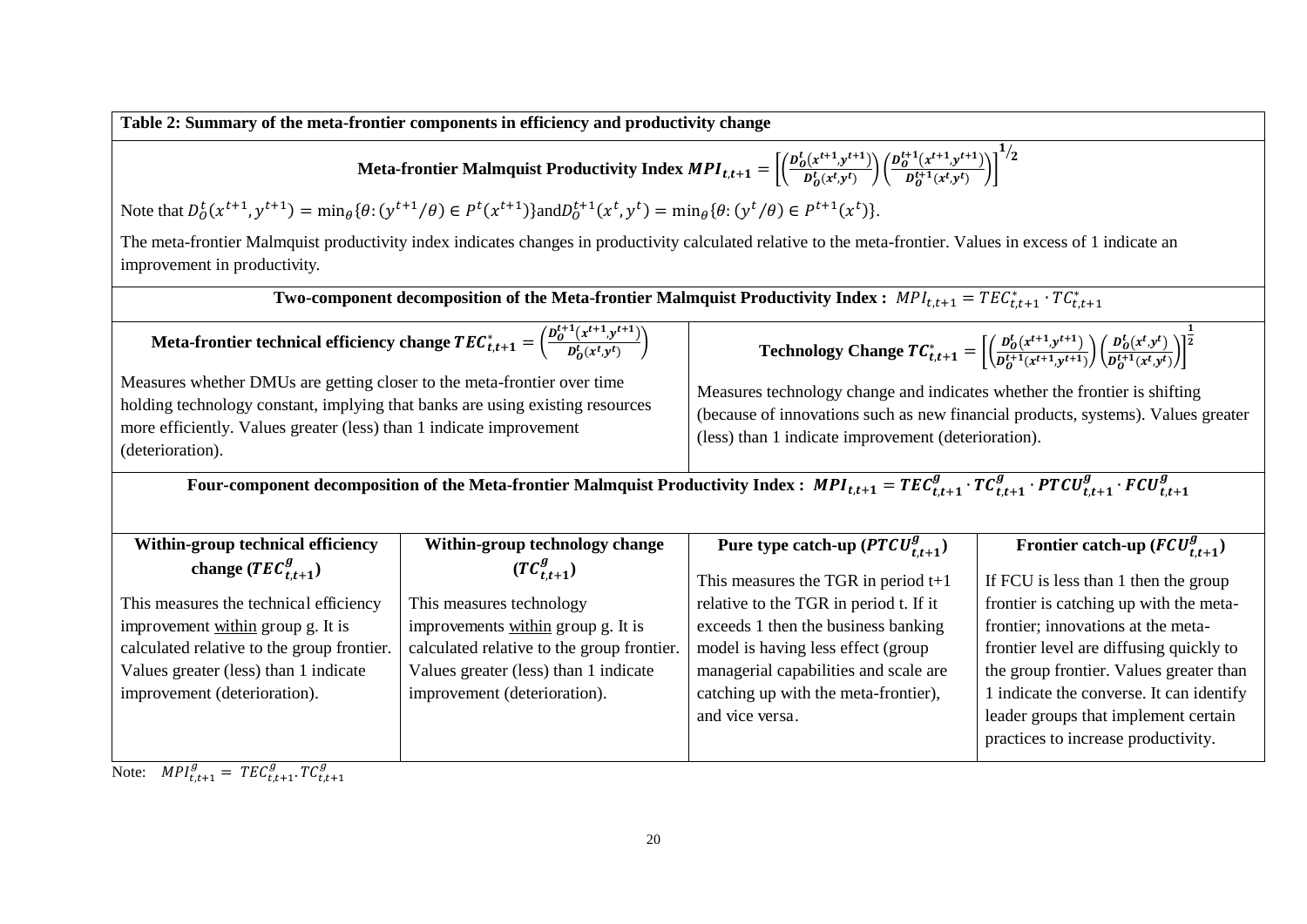**Table 3: Descriptive statistics for the DEA input and output variables**

|                                                       | Conventional |              |                       |              | <b>Islamic</b> |              | <b>ALL</b>    |              |               |  |
|-------------------------------------------------------|--------------|--------------|-----------------------|--------------|----------------|--------------|---------------|--------------|---------------|--|
|                                                       | <b>Mean</b>  | Median       | <b>SD</b>             | Mean         | Median         | SD           | Mean          | Median       | SD            |  |
|                                                       |              |              | 2006                  |              |                |              |               |              |               |  |
| Total loans                                           | 6250         | 4550         | 5419                  | 2976         | 628            | 4723         | 5246          | 2982         | 5396          |  |
| Other earning assets                                  | 3893         | 2315         | 4041                  | 1455         | 481            | 1884         | 3146          | 1694         | 3684          |  |
| Deposits & short-term funding                         | 8618         | 6016         | 7652                  | 3731         | 1096           | 5638         | 7121          | 3915         | 7407          |  |
| Fixed assets                                          | 87           | 60           | 90                    | 137          | 27             | 281          | 102           | 54           | 172           |  |
| General & admin expenses                              | 139          | 88           | 133                   | 101          | 40             | 142          | 127           | 75           | 136           |  |
| Equity                                                | 1361         | 1046         | 1173                  | 872          | 359            | 1214         | 1211          | 752          | 1197          |  |
| 2007<br><b>Total loans</b>                            |              |              |                       |              |                |              |               |              |               |  |
|                                                       | 8075<br>4745 | 5795         | 7563<br>5198          | 3720         | 1153           | 5688<br>2329 | 6740<br>3828  | 4154<br>1775 | 7282<br>4705  |  |
| Other earning assets<br>Deposits & short-term funding | 11314        | 2741<br>7544 | 10698                 | 1752<br>4655 | 756<br>1600    | 6703         | 9274          | 5415         | 10081         |  |
| Fixed assets                                          | 111          | 81           | 110                   | 153          | 43             | 292          | 124           | 70           | 184           |  |
| General & admin expenses                              | 158          | 108          | 148                   | 126          | 61             | 157          | 148           | 101          | 150           |  |
| Equity                                                | 1645         | 1356         | 1518                  | 1064         | 422            | 1485         | 1467          | 915          | 1520          |  |
|                                                       |              |              | 2008                  |              |                |              |               |              |               |  |
| Total loans                                           | 8863         | 6195         | 8283                  | 4062         | 1711           | 5945         | 7392          | 4054         | 7915          |  |
| Other earning assets                                  | 3848         | 2202         | 4007                  | 1612         | 646            | 2009         | 3163          | 1583         | 3650          |  |
| Deposits & short-term funding                         | 11192        | 8159         | 10270                 | 4860         | 1596           | 7042         | 9252          | 4914         | 9794          |  |
| Fixed assets                                          | 121          | 87           | 121                   | 153          | 48             | 325          | 130           | 75           | 204           |  |
| General & admin expenses                              | 175          | 100          | 197                   | 124          | 53             | 156          | 159           | 86           | 186           |  |
| Equity                                                | 1534         | 1154         | 1431                  | 1019         | 410            | 1372         | 1376          | 808          | 1422          |  |
|                                                       |              |              | 2009                  |              |                |              |               |              |               |  |
| Total loans                                           | 11004        | 7828         | 10559                 | 5256         | 2181           | 7655         | 9242          | 5940         | 10059         |  |
| Other earning assets                                  | 5011         | 2880         | 6070                  | 2106         | 849            | 2680         | 4121          | 2025         | 5414          |  |
| Deposits & short-term funding                         | 13831        | 9282         | 13629                 | 6228         | 2257           | 8923         | 11501         | 6695         | 12801         |  |
| Fixed assets                                          | 154          | 124          | 144                   | 191          | 57             | 417          | 165           | 87           | 257           |  |
| General and admin expenses                            | 214          | 137          | 222                   | 164          | 86             | 215          | 198           | 111          | 219           |  |
| Equity                                                | 2092         | 1421         | 1974                  | 1267         | 617            | 1786         | 1839          | 1128         | 1942          |  |
|                                                       |              |              | 2010                  |              |                |              |               |              |               |  |
| Total loans                                           | 10070        | 6635         | 9677                  | 5198         | 1901           | 7327         | 8577          | 5439         | 9243          |  |
| Other earning assets                                  | 4626         | 2563         | 5466                  | 2093         | 798            | 2517         | 3850          | 2037         | 4881          |  |
| Deposits & short-term funding                         | 12846        | 8236         | 12860                 | 6385         | 2141           | 8950         | 10866         | 6138         | 12104         |  |
| Fixed assets                                          | 147          | 102          | 133                   | 202          | 76             | 448          | 164           | 88           | 268           |  |
| General & admin expenses                              | 197          | 123          | 200                   | 151          | 63             | 197          | 183           | 102          | 198           |  |
| Equity                                                | 2083         | 1351         | 1945                  | 1187         | 611            | 1646         | 1808          | 1100         | 1891          |  |
| Total loans                                           | 9423         | 5535         | 2011                  | 4630         |                | 6913         | 7954          | 4653         | 9030          |  |
|                                                       | 4181         |              | 9526                  |              | 1789           |              |               |              |               |  |
| Other earning assets                                  | 11932        | 2600<br>7729 | 4968<br>12240         | 1893<br>5894 | 745<br>1875    | 2578<br>8756 | 3480<br>10081 | 1711<br>5629 | 4482<br>11561 |  |
| Deposits & short-term funding<br>Fixed assets         | 124          | 87           | 118                   | 174          | 54             | 371          | 139           | 80           | 225           |  |
| General & admin expenses                              | 183          | 118          | 179                   | 147          | 57             | 194          | 172           | 94           | 183           |  |
| Equity                                                | 2019         | 1341         | 1967                  | 1070         | 503            | 1509         | 1728          | 965          | 1879          |  |
|                                                       |              |              | 2012                  |              |                |              |               |              |               |  |
| Total loans                                           | 10028        | 6009         | 10379                 | 5222         | 1729           | 7921         | 8555          | 4418         | 9883          |  |
| Other earning assets                                  | 4085         | 2763         | 4622                  | 1891         | 747            | 2450         | 3413          | 2024         | 4186          |  |
| Deposits & short-term funding                         | 12654        | 8000         | 13309                 | 6521         | 1856           | 10070        | 10774         | 5310         | 12649         |  |
| Fixed assets                                          | 121          | 84           | 116                   | 169          | 61             | 334          | 136           | 71           | 207           |  |
| General & admin expenses                              | 186          | 115          | 184                   | 152          | 53             | 201          | 176           | 98           | 188           |  |
| Equity                                                | 2130         | 1311         | 2066                  | 1093         | 481            | 1568         | 1812          | 941          | 1974          |  |
|                                                       |              |              | All Years (2006-2012) |              |                |              |               |              |               |  |
| Total loans                                           | 9102         | 6195         | 8963                  | 4438         | 1711           | 6583         | 7672          | 4476         | 8574          |  |
| Other earning assets                                  | 4341         | 2563         | 4927                  | 1829         | 747            | 2322         | 3571          | 1770         | 4451          |  |
| Deposits & short-term funding                         | 11769        | 7955         | 11675                 | 5468         | 1767           | 8016         | 9838          | 5436         | 11067         |  |
| Fixed assets                                          | 124          | 84           | 121                   | 168          | 48             | 350          | 137           | 75           | 219           |  |
| General & admin expenses                              | 179          | 111          | 182                   | 138          | 60             | 179          | 166           | 93           | 182           |  |
| Equity                                                | 1838         | 1237         | 1761                  | 1082         | 470            | 1491         | 1606          | 929          | 1717          |  |

Notes: All values are in millions of US\$ at 2005 prices.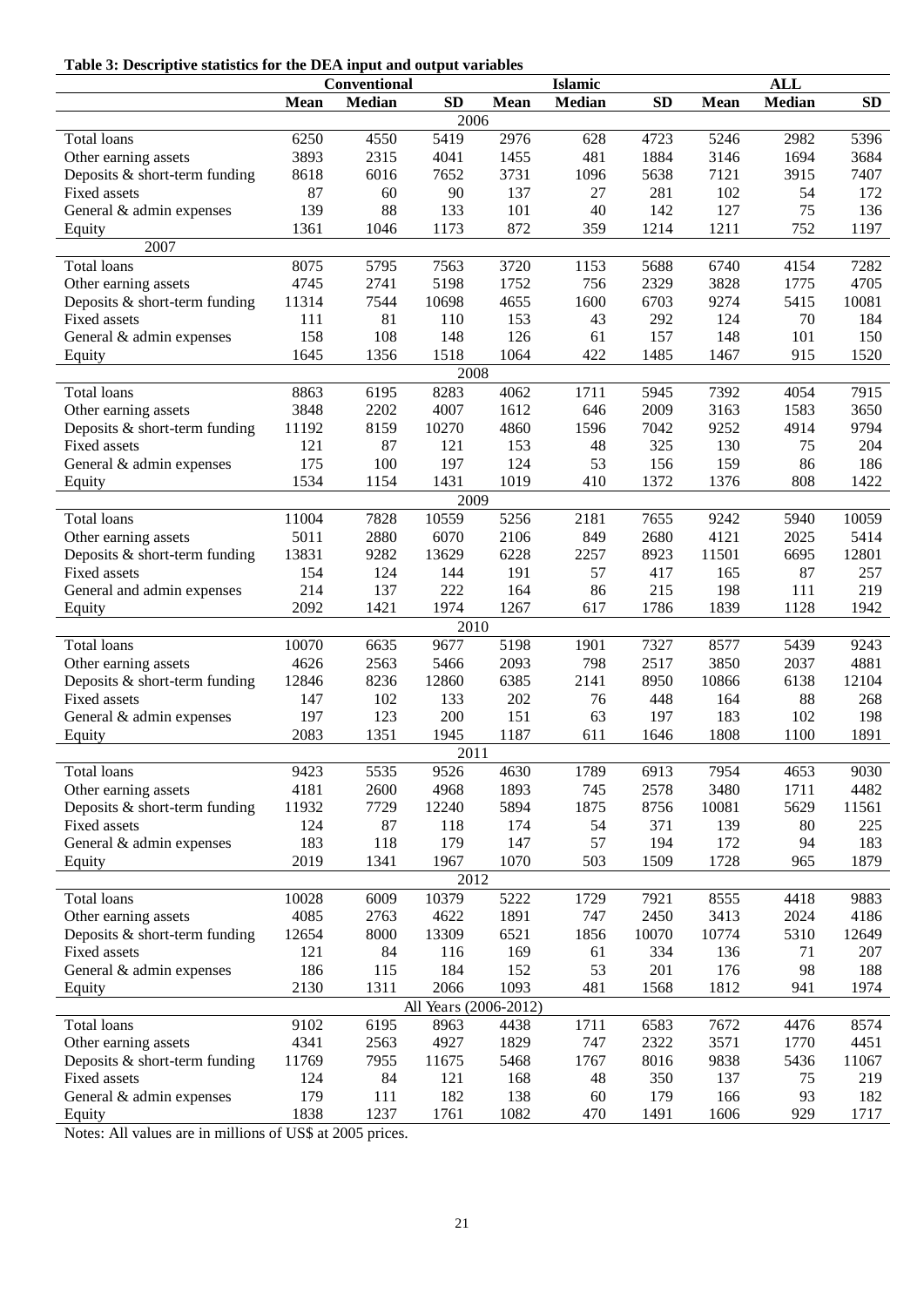| <b>CTI</b><br><b>NIE</b><br><b>NIM</b><br><b>OOI</b><br><b>ROA</b><br><b>ROE</b><br>$\mathbf{I}$ <b>B</b><br>CB<br>All<br>$\mathbf{I}$ <b>B</b><br>CB<br>All<br>$\mathbf{I}$ <b>B</b><br>CB<br>All<br>$\mathbf{I}$ <b>B</b><br>CB<br>All<br>$\mathbf{I}$ <b>B</b><br>CB<br>IB<br>CB<br>All<br>All<br>All years $(2006 - 2012)$<br>1.96<br>1.80<br>1.36<br>11.47<br>13.67<br>46.76<br>73.54<br>35.73<br>$\begin{array}{c} 2.43 \\ 0.00^{**} \end{array}$<br>3.50<br>3.03<br>2.96<br>3.06<br>2.82<br>1.66<br>1.03<br>1.93<br>6.50<br>Mean<br>$0.04**$<br>$0.01**$<br>$0.00**$<br>0.80<br>0.22<br>p-value (t-test)<br>35.69<br>33.08<br>2.03<br>2.83<br>1.80<br>3.02<br>3.18<br>1.26<br>1.68<br>1.86<br>2.02<br>13.73<br>8.32<br>14.54<br>Median<br>45.22<br>2.97<br>1.20<br>1.46<br>$0.00**$<br>$0.00^{**}$<br>$0.00^{**}$<br>$0.01$ *<br>$0.00^{**}$<br>0.54<br>$p$ -value (MW)<br>$0.00**$<br>$0.00**$<br>$0.00**$<br>$0.00**$<br>$0.00^{**}$<br>$0.00^{**}$<br>$p$ -value $(KS)$<br>2006<br>2.3<br>3.23<br>3.06<br>35.19<br>40.53<br>32.96<br>3.70<br>1.71<br>3.65<br>5.51<br>1.97<br>7.49<br>3.17<br>22.03<br>22.21<br>21.94<br>4.59<br>4.49<br>Mean<br>$0.06*$<br>0.95<br>0.16<br>0.29<br>0.12<br>0.11<br>p-value (t-test)<br>1.83<br>33.14<br>39.94<br>30.93<br>1.84<br>2.7<br>1.48<br>3.31<br>3.32<br>3.3<br>3.24<br>3.16<br>3.51<br>3.09<br>20.165<br>18.31<br>20.44<br>Median<br>1.67<br>$0.00^{**}$<br>$0.02**$<br>$0.00^{**}$<br>0.37<br>$0.10^{*}$<br>0.45<br>$p$ -value (MW)<br>$0.00**$<br>$0.03**$<br>$0.00**$<br>$0.00^{**}$<br>$0.02**$<br>p-value (KS)<br>0.16<br>2007<br>19.48<br>19.18<br>35.03<br>41.08<br>32.64<br>2.24<br>3.89<br>1.55<br>3.37<br>4.22<br>2.99<br>2.80<br>5.30<br>1.70<br>3.44<br>5.24<br>2.65<br>20.16<br>Mean<br>$0.03***$<br>$0.04**$<br>0.11<br>$0.07*$<br>0.73<br>0.27<br>p-value (t-test)<br>21.01<br>Median<br>32.78<br>38.36<br>32.21<br>1.73<br>2.38<br>1.35<br>3.03<br>3.03<br>2.96<br>1.78<br>3.02<br>1.57<br>2.96<br>4.56<br>2.82<br>21.00<br>21.02<br>0.19<br>$0.00**$<br>0.38<br>$0.00**$<br>$0.01$ *<br>0.57<br>p-value (MW)<br>$0.00**$<br>$0.00**$<br>$0.00**$<br>$0.06***$<br>0.58<br>0.11<br>p-value (KS)<br>2008<br>36.40<br>36.05<br>3.47<br>1.89<br>2.99<br>2.10<br>3.89<br>1.61<br>10.60<br>11.26<br>10.30<br>36.55<br>2.37<br>2.90<br>2.69<br>1.30<br>1.44<br>1.06<br>Mean<br>$0.02**$<br>0.92<br>0.72<br>0.87<br>0.11<br>0.86<br>p-value (t-test)<br>32.97<br>1.835<br>14.755<br>32.49<br>32.97<br>2.94<br>1.66<br>3.03<br>3.62<br>3.02<br>1.465<br>2.35<br>1.29<br>1.955<br>1.84<br>2.08<br>12.89<br>15.86<br>Median<br>$0.00**$<br>$0.00^{**}$<br>0.32<br>0.73<br>0.16<br>0.69<br>$p$ -value (MW)<br>$0.00**$<br>$0.00**$<br>$0.02**$<br>0.12<br>0.57<br>$p$ -value $(KS)$<br>0.97<br>2009<br>2.32<br>3.00<br>1.20<br>5.63<br>$-4.93$<br>10.30<br>54.50<br>103.35<br>35.19<br>$2.73$<br>$0.02$ **<br>3.64<br>2.90<br>2.68<br>1.20<br>1.19<br>0.27<br>$-2.27$<br>1.39<br>Mean<br>$0.03***$<br>0.99<br>$0.10*$<br>0.38<br>0.61<br>p-value (t-test)<br>35.76<br>2.39<br>1.08<br>Median<br>45.99<br>32.90<br>2.09<br>3.01<br>3.25<br>2.89<br>0.99<br>1.09<br>1.27<br>0.24<br>1.58<br>10.27<br>1.22<br>12.16<br>3.13<br>$0.01**$<br>$0.01**$<br>0.27<br>$0.00^{*}$<br>$0.00^{*}$<br>$p$ -value (MW)<br>0.45<br>$0.00**$<br>$0.01**$<br>$0.00**$<br>$0.00**$<br>$0.09*$<br>0.19<br>$p$ -value $(KS)$<br>2010<br>3.05<br>0.82<br>11.06<br>53.37<br>97.62<br>36.91<br>$\frac{2.52}{0.04}$<br>3.24<br>2.20<br>2.79<br>2.20<br>0.09<br>$-0.11$<br>$-3.79$<br>1.51<br>5.75<br>$-6.27$<br>1.14<br>Mean<br>$0.03**$<br>0.38<br>0.27<br>0.15<br>p-value (t-test)<br>0.16<br>3.07<br>1.02<br>2.08<br>35.96<br>51.10<br>34.51<br>2.19<br>2.94<br>2.06<br>3.00<br>2.97<br>0.86<br>1.06<br>1.48<br>0.48<br>1.70<br>10.45<br>12.60<br>Median<br>$0.01**$<br>$0.01**$<br>0.12<br>$0.00**$<br>$0.00^{**}$<br>0.71<br>$p$ -value (MW)<br>$0.03***$<br>$0.00**$<br>$0.01**$<br>$0.00**$<br>$0.00**$<br>$0.10*$<br>$p$ -value $(KS)$<br>2011<br>97.31<br>2.07<br>1.25<br>1.65<br>1.52<br>7.96<br>11.09<br>56.10<br>37.89<br>2.43<br>3.24<br>2.85<br>2.25<br>3.11<br>1.08<br>1.04<br>$-0.06$<br>0.88<br>Mean<br>$0.01**$<br>$0.02*$<br>0.23<br>0.14<br>p-value (t-test)<br>0.17<br>0.11<br>39.85<br>2.04<br>3.02<br>1.08<br>12.51<br>Median<br>53.54<br>33.85<br>2.76<br>1.96<br>3.12<br>2.99<br>0.91<br>1.08<br>1.46<br>0.71<br>1.70<br>10.41<br>3.24<br>$0.00^{**}$<br>$0.00**$<br>0.95<br>$0.00**$<br>$0.00^{**}$<br>p-value (MW)<br>0.48<br>$0.00**$<br>$0.00**$<br>$0.00**$<br>$0.00*$<br>$0.09*$<br>p-value (KS)<br>0.17<br>2012<br>11.79<br>98.67<br>38.00<br>3.39<br>2.01<br>2.74<br>3.02<br>1.41<br>2.10<br>$-0.48$<br>1.68<br>8.86<br>2.23<br>56.60<br>2.43<br>2.10<br>1.11<br>1.02<br>Mean<br>$0.04**$<br>0.38<br>$0.09*$<br>0.19<br>$0.03*$<br>0.14<br>p-value (t-test)<br>2.06<br>2.87<br>39.11<br>51.48<br>33.94<br>2.79<br>1.91<br>2.70<br>2.92<br>1.11<br>1.04<br>1.11<br>1.60<br>0.79<br>1.84<br>11.24<br>3.58<br>13.08<br>Median<br>$0.00**$<br>$0.00^{**}$<br>$0.00**$<br>$0.00^{**}$<br>0.26<br>0.63<br>p-value (MW) |                   | Table 4: Financial ratio analysis by year |  |  |          |  |  |          |  |          |  |          |  |          |  |
|---------------------------------------------------------------------------------------------------------------------------------------------------------------------------------------------------------------------------------------------------------------------------------------------------------------------------------------------------------------------------------------------------------------------------------------------------------------------------------------------------------------------------------------------------------------------------------------------------------------------------------------------------------------------------------------------------------------------------------------------------------------------------------------------------------------------------------------------------------------------------------------------------------------------------------------------------------------------------------------------------------------------------------------------------------------------------------------------------------------------------------------------------------------------------------------------------------------------------------------------------------------------------------------------------------------------------------------------------------------------------------------------------------------------------------------------------------------------------------------------------------------------------------------------------------------------------------------------------------------------------------------------------------------------------------------------------------------------------------------------------------------------------------------------------------------------------------------------------------------------------------------------------------------------------------------------------------------------------------------------------------------------------------------------------------------------------------------------------------------------------------------------------------------------------------------------------------------------------------------------------------------------------------------------------------------------------------------------------------------------------------------------------------------------------------------------------------------------------------------------------------------------------------------------------------------------------------------------------------------------------------------------------------------------------------------------------------------------------------------------------------------------------------------------------------------------------------------------------------------------------------------------------------------------------------------------------------------------------------------------------------------------------------------------------------------------------------------------------------------------------------------------------------------------------------------------------------------------------------------------------------------------------------------------------------------------------------------------------------------------------------------------------------------------------------------------------------------------------------------------------------------------------------------------------------------------------------------------------------------------------------------------------------------------------------------------------------------------------------------------------------------------------------------------------------------------------------------------------------------------------------------------------------------------------------------------------------------------------------------------------------------------------------------------------------------------------------------------------------------------------------------------------------------------------------------------------------------------------------------------------------------------------------------------------------------------------------------------------------------------------------------------------------------------------------------------------------------------------------------------------------------------------------------------------------------------------------------------------------------------------------------------------------------------------------------------------------------------------------------------------------------------------------------------------------------------------------------------------------------------------------------------------------------------------------------------------------------------------------------------------------------------------------------------------------------------------------|-------------------|-------------------------------------------|--|--|----------|--|--|----------|--|----------|--|----------|--|----------|--|
|                                                                                                                                                                                                                                                                                                                                                                                                                                                                                                                                                                                                                                                                                                                                                                                                                                                                                                                                                                                                                                                                                                                                                                                                                                                                                                                                                                                                                                                                                                                                                                                                                                                                                                                                                                                                                                                                                                                                                                                                                                                                                                                                                                                                                                                                                                                                                                                                                                                                                                                                                                                                                                                                                                                                                                                                                                                                                                                                                                                                                                                                                                                                                                                                                                                                                                                                                                                                                                                                                                                                                                                                                                                                                                                                                                                                                                                                                                                                                                                                                                                                                                                                                                                                                                                                                                                                                                                                                                                                                                                                                                                                                                                                                                                                                                                                                                                                                                                                                                                                                                                                                 |                   |                                           |  |  |          |  |  |          |  |          |  |          |  |          |  |
|                                                                                                                                                                                                                                                                                                                                                                                                                                                                                                                                                                                                                                                                                                                                                                                                                                                                                                                                                                                                                                                                                                                                                                                                                                                                                                                                                                                                                                                                                                                                                                                                                                                                                                                                                                                                                                                                                                                                                                                                                                                                                                                                                                                                                                                                                                                                                                                                                                                                                                                                                                                                                                                                                                                                                                                                                                                                                                                                                                                                                                                                                                                                                                                                                                                                                                                                                                                                                                                                                                                                                                                                                                                                                                                                                                                                                                                                                                                                                                                                                                                                                                                                                                                                                                                                                                                                                                                                                                                                                                                                                                                                                                                                                                                                                                                                                                                                                                                                                                                                                                                                                 |                   |                                           |  |  |          |  |  |          |  |          |  |          |  |          |  |
|                                                                                                                                                                                                                                                                                                                                                                                                                                                                                                                                                                                                                                                                                                                                                                                                                                                                                                                                                                                                                                                                                                                                                                                                                                                                                                                                                                                                                                                                                                                                                                                                                                                                                                                                                                                                                                                                                                                                                                                                                                                                                                                                                                                                                                                                                                                                                                                                                                                                                                                                                                                                                                                                                                                                                                                                                                                                                                                                                                                                                                                                                                                                                                                                                                                                                                                                                                                                                                                                                                                                                                                                                                                                                                                                                                                                                                                                                                                                                                                                                                                                                                                                                                                                                                                                                                                                                                                                                                                                                                                                                                                                                                                                                                                                                                                                                                                                                                                                                                                                                                                                                 |                   |                                           |  |  |          |  |  |          |  |          |  |          |  |          |  |
|                                                                                                                                                                                                                                                                                                                                                                                                                                                                                                                                                                                                                                                                                                                                                                                                                                                                                                                                                                                                                                                                                                                                                                                                                                                                                                                                                                                                                                                                                                                                                                                                                                                                                                                                                                                                                                                                                                                                                                                                                                                                                                                                                                                                                                                                                                                                                                                                                                                                                                                                                                                                                                                                                                                                                                                                                                                                                                                                                                                                                                                                                                                                                                                                                                                                                                                                                                                                                                                                                                                                                                                                                                                                                                                                                                                                                                                                                                                                                                                                                                                                                                                                                                                                                                                                                                                                                                                                                                                                                                                                                                                                                                                                                                                                                                                                                                                                                                                                                                                                                                                                                 |                   |                                           |  |  |          |  |  |          |  |          |  |          |  |          |  |
|                                                                                                                                                                                                                                                                                                                                                                                                                                                                                                                                                                                                                                                                                                                                                                                                                                                                                                                                                                                                                                                                                                                                                                                                                                                                                                                                                                                                                                                                                                                                                                                                                                                                                                                                                                                                                                                                                                                                                                                                                                                                                                                                                                                                                                                                                                                                                                                                                                                                                                                                                                                                                                                                                                                                                                                                                                                                                                                                                                                                                                                                                                                                                                                                                                                                                                                                                                                                                                                                                                                                                                                                                                                                                                                                                                                                                                                                                                                                                                                                                                                                                                                                                                                                                                                                                                                                                                                                                                                                                                                                                                                                                                                                                                                                                                                                                                                                                                                                                                                                                                                                                 |                   |                                           |  |  |          |  |  |          |  |          |  |          |  |          |  |
|                                                                                                                                                                                                                                                                                                                                                                                                                                                                                                                                                                                                                                                                                                                                                                                                                                                                                                                                                                                                                                                                                                                                                                                                                                                                                                                                                                                                                                                                                                                                                                                                                                                                                                                                                                                                                                                                                                                                                                                                                                                                                                                                                                                                                                                                                                                                                                                                                                                                                                                                                                                                                                                                                                                                                                                                                                                                                                                                                                                                                                                                                                                                                                                                                                                                                                                                                                                                                                                                                                                                                                                                                                                                                                                                                                                                                                                                                                                                                                                                                                                                                                                                                                                                                                                                                                                                                                                                                                                                                                                                                                                                                                                                                                                                                                                                                                                                                                                                                                                                                                                                                 |                   |                                           |  |  |          |  |  |          |  |          |  |          |  |          |  |
|                                                                                                                                                                                                                                                                                                                                                                                                                                                                                                                                                                                                                                                                                                                                                                                                                                                                                                                                                                                                                                                                                                                                                                                                                                                                                                                                                                                                                                                                                                                                                                                                                                                                                                                                                                                                                                                                                                                                                                                                                                                                                                                                                                                                                                                                                                                                                                                                                                                                                                                                                                                                                                                                                                                                                                                                                                                                                                                                                                                                                                                                                                                                                                                                                                                                                                                                                                                                                                                                                                                                                                                                                                                                                                                                                                                                                                                                                                                                                                                                                                                                                                                                                                                                                                                                                                                                                                                                                                                                                                                                                                                                                                                                                                                                                                                                                                                                                                                                                                                                                                                                                 |                   |                                           |  |  |          |  |  |          |  |          |  |          |  |          |  |
|                                                                                                                                                                                                                                                                                                                                                                                                                                                                                                                                                                                                                                                                                                                                                                                                                                                                                                                                                                                                                                                                                                                                                                                                                                                                                                                                                                                                                                                                                                                                                                                                                                                                                                                                                                                                                                                                                                                                                                                                                                                                                                                                                                                                                                                                                                                                                                                                                                                                                                                                                                                                                                                                                                                                                                                                                                                                                                                                                                                                                                                                                                                                                                                                                                                                                                                                                                                                                                                                                                                                                                                                                                                                                                                                                                                                                                                                                                                                                                                                                                                                                                                                                                                                                                                                                                                                                                                                                                                                                                                                                                                                                                                                                                                                                                                                                                                                                                                                                                                                                                                                                 |                   |                                           |  |  |          |  |  |          |  |          |  |          |  |          |  |
|                                                                                                                                                                                                                                                                                                                                                                                                                                                                                                                                                                                                                                                                                                                                                                                                                                                                                                                                                                                                                                                                                                                                                                                                                                                                                                                                                                                                                                                                                                                                                                                                                                                                                                                                                                                                                                                                                                                                                                                                                                                                                                                                                                                                                                                                                                                                                                                                                                                                                                                                                                                                                                                                                                                                                                                                                                                                                                                                                                                                                                                                                                                                                                                                                                                                                                                                                                                                                                                                                                                                                                                                                                                                                                                                                                                                                                                                                                                                                                                                                                                                                                                                                                                                                                                                                                                                                                                                                                                                                                                                                                                                                                                                                                                                                                                                                                                                                                                                                                                                                                                                                 |                   |                                           |  |  |          |  |  |          |  |          |  |          |  |          |  |
|                                                                                                                                                                                                                                                                                                                                                                                                                                                                                                                                                                                                                                                                                                                                                                                                                                                                                                                                                                                                                                                                                                                                                                                                                                                                                                                                                                                                                                                                                                                                                                                                                                                                                                                                                                                                                                                                                                                                                                                                                                                                                                                                                                                                                                                                                                                                                                                                                                                                                                                                                                                                                                                                                                                                                                                                                                                                                                                                                                                                                                                                                                                                                                                                                                                                                                                                                                                                                                                                                                                                                                                                                                                                                                                                                                                                                                                                                                                                                                                                                                                                                                                                                                                                                                                                                                                                                                                                                                                                                                                                                                                                                                                                                                                                                                                                                                                                                                                                                                                                                                                                                 |                   |                                           |  |  |          |  |  |          |  |          |  |          |  |          |  |
|                                                                                                                                                                                                                                                                                                                                                                                                                                                                                                                                                                                                                                                                                                                                                                                                                                                                                                                                                                                                                                                                                                                                                                                                                                                                                                                                                                                                                                                                                                                                                                                                                                                                                                                                                                                                                                                                                                                                                                                                                                                                                                                                                                                                                                                                                                                                                                                                                                                                                                                                                                                                                                                                                                                                                                                                                                                                                                                                                                                                                                                                                                                                                                                                                                                                                                                                                                                                                                                                                                                                                                                                                                                                                                                                                                                                                                                                                                                                                                                                                                                                                                                                                                                                                                                                                                                                                                                                                                                                                                                                                                                                                                                                                                                                                                                                                                                                                                                                                                                                                                                                                 |                   |                                           |  |  |          |  |  |          |  |          |  |          |  |          |  |
|                                                                                                                                                                                                                                                                                                                                                                                                                                                                                                                                                                                                                                                                                                                                                                                                                                                                                                                                                                                                                                                                                                                                                                                                                                                                                                                                                                                                                                                                                                                                                                                                                                                                                                                                                                                                                                                                                                                                                                                                                                                                                                                                                                                                                                                                                                                                                                                                                                                                                                                                                                                                                                                                                                                                                                                                                                                                                                                                                                                                                                                                                                                                                                                                                                                                                                                                                                                                                                                                                                                                                                                                                                                                                                                                                                                                                                                                                                                                                                                                                                                                                                                                                                                                                                                                                                                                                                                                                                                                                                                                                                                                                                                                                                                                                                                                                                                                                                                                                                                                                                                                                 |                   |                                           |  |  |          |  |  |          |  |          |  |          |  |          |  |
|                                                                                                                                                                                                                                                                                                                                                                                                                                                                                                                                                                                                                                                                                                                                                                                                                                                                                                                                                                                                                                                                                                                                                                                                                                                                                                                                                                                                                                                                                                                                                                                                                                                                                                                                                                                                                                                                                                                                                                                                                                                                                                                                                                                                                                                                                                                                                                                                                                                                                                                                                                                                                                                                                                                                                                                                                                                                                                                                                                                                                                                                                                                                                                                                                                                                                                                                                                                                                                                                                                                                                                                                                                                                                                                                                                                                                                                                                                                                                                                                                                                                                                                                                                                                                                                                                                                                                                                                                                                                                                                                                                                                                                                                                                                                                                                                                                                                                                                                                                                                                                                                                 |                   |                                           |  |  |          |  |  |          |  |          |  |          |  |          |  |
|                                                                                                                                                                                                                                                                                                                                                                                                                                                                                                                                                                                                                                                                                                                                                                                                                                                                                                                                                                                                                                                                                                                                                                                                                                                                                                                                                                                                                                                                                                                                                                                                                                                                                                                                                                                                                                                                                                                                                                                                                                                                                                                                                                                                                                                                                                                                                                                                                                                                                                                                                                                                                                                                                                                                                                                                                                                                                                                                                                                                                                                                                                                                                                                                                                                                                                                                                                                                                                                                                                                                                                                                                                                                                                                                                                                                                                                                                                                                                                                                                                                                                                                                                                                                                                                                                                                                                                                                                                                                                                                                                                                                                                                                                                                                                                                                                                                                                                                                                                                                                                                                                 |                   |                                           |  |  |          |  |  |          |  |          |  |          |  |          |  |
|                                                                                                                                                                                                                                                                                                                                                                                                                                                                                                                                                                                                                                                                                                                                                                                                                                                                                                                                                                                                                                                                                                                                                                                                                                                                                                                                                                                                                                                                                                                                                                                                                                                                                                                                                                                                                                                                                                                                                                                                                                                                                                                                                                                                                                                                                                                                                                                                                                                                                                                                                                                                                                                                                                                                                                                                                                                                                                                                                                                                                                                                                                                                                                                                                                                                                                                                                                                                                                                                                                                                                                                                                                                                                                                                                                                                                                                                                                                                                                                                                                                                                                                                                                                                                                                                                                                                                                                                                                                                                                                                                                                                                                                                                                                                                                                                                                                                                                                                                                                                                                                                                 |                   |                                           |  |  |          |  |  |          |  |          |  |          |  |          |  |
|                                                                                                                                                                                                                                                                                                                                                                                                                                                                                                                                                                                                                                                                                                                                                                                                                                                                                                                                                                                                                                                                                                                                                                                                                                                                                                                                                                                                                                                                                                                                                                                                                                                                                                                                                                                                                                                                                                                                                                                                                                                                                                                                                                                                                                                                                                                                                                                                                                                                                                                                                                                                                                                                                                                                                                                                                                                                                                                                                                                                                                                                                                                                                                                                                                                                                                                                                                                                                                                                                                                                                                                                                                                                                                                                                                                                                                                                                                                                                                                                                                                                                                                                                                                                                                                                                                                                                                                                                                                                                                                                                                                                                                                                                                                                                                                                                                                                                                                                                                                                                                                                                 |                   |                                           |  |  |          |  |  |          |  |          |  |          |  |          |  |
|                                                                                                                                                                                                                                                                                                                                                                                                                                                                                                                                                                                                                                                                                                                                                                                                                                                                                                                                                                                                                                                                                                                                                                                                                                                                                                                                                                                                                                                                                                                                                                                                                                                                                                                                                                                                                                                                                                                                                                                                                                                                                                                                                                                                                                                                                                                                                                                                                                                                                                                                                                                                                                                                                                                                                                                                                                                                                                                                                                                                                                                                                                                                                                                                                                                                                                                                                                                                                                                                                                                                                                                                                                                                                                                                                                                                                                                                                                                                                                                                                                                                                                                                                                                                                                                                                                                                                                                                                                                                                                                                                                                                                                                                                                                                                                                                                                                                                                                                                                                                                                                                                 |                   |                                           |  |  |          |  |  |          |  |          |  |          |  |          |  |
|                                                                                                                                                                                                                                                                                                                                                                                                                                                                                                                                                                                                                                                                                                                                                                                                                                                                                                                                                                                                                                                                                                                                                                                                                                                                                                                                                                                                                                                                                                                                                                                                                                                                                                                                                                                                                                                                                                                                                                                                                                                                                                                                                                                                                                                                                                                                                                                                                                                                                                                                                                                                                                                                                                                                                                                                                                                                                                                                                                                                                                                                                                                                                                                                                                                                                                                                                                                                                                                                                                                                                                                                                                                                                                                                                                                                                                                                                                                                                                                                                                                                                                                                                                                                                                                                                                                                                                                                                                                                                                                                                                                                                                                                                                                                                                                                                                                                                                                                                                                                                                                                                 |                   |                                           |  |  |          |  |  |          |  |          |  |          |  |          |  |
|                                                                                                                                                                                                                                                                                                                                                                                                                                                                                                                                                                                                                                                                                                                                                                                                                                                                                                                                                                                                                                                                                                                                                                                                                                                                                                                                                                                                                                                                                                                                                                                                                                                                                                                                                                                                                                                                                                                                                                                                                                                                                                                                                                                                                                                                                                                                                                                                                                                                                                                                                                                                                                                                                                                                                                                                                                                                                                                                                                                                                                                                                                                                                                                                                                                                                                                                                                                                                                                                                                                                                                                                                                                                                                                                                                                                                                                                                                                                                                                                                                                                                                                                                                                                                                                                                                                                                                                                                                                                                                                                                                                                                                                                                                                                                                                                                                                                                                                                                                                                                                                                                 |                   |                                           |  |  |          |  |  |          |  |          |  |          |  |          |  |
|                                                                                                                                                                                                                                                                                                                                                                                                                                                                                                                                                                                                                                                                                                                                                                                                                                                                                                                                                                                                                                                                                                                                                                                                                                                                                                                                                                                                                                                                                                                                                                                                                                                                                                                                                                                                                                                                                                                                                                                                                                                                                                                                                                                                                                                                                                                                                                                                                                                                                                                                                                                                                                                                                                                                                                                                                                                                                                                                                                                                                                                                                                                                                                                                                                                                                                                                                                                                                                                                                                                                                                                                                                                                                                                                                                                                                                                                                                                                                                                                                                                                                                                                                                                                                                                                                                                                                                                                                                                                                                                                                                                                                                                                                                                                                                                                                                                                                                                                                                                                                                                                                 |                   |                                           |  |  |          |  |  |          |  |          |  |          |  |          |  |
|                                                                                                                                                                                                                                                                                                                                                                                                                                                                                                                                                                                                                                                                                                                                                                                                                                                                                                                                                                                                                                                                                                                                                                                                                                                                                                                                                                                                                                                                                                                                                                                                                                                                                                                                                                                                                                                                                                                                                                                                                                                                                                                                                                                                                                                                                                                                                                                                                                                                                                                                                                                                                                                                                                                                                                                                                                                                                                                                                                                                                                                                                                                                                                                                                                                                                                                                                                                                                                                                                                                                                                                                                                                                                                                                                                                                                                                                                                                                                                                                                                                                                                                                                                                                                                                                                                                                                                                                                                                                                                                                                                                                                                                                                                                                                                                                                                                                                                                                                                                                                                                                                 |                   |                                           |  |  |          |  |  |          |  |          |  |          |  |          |  |
|                                                                                                                                                                                                                                                                                                                                                                                                                                                                                                                                                                                                                                                                                                                                                                                                                                                                                                                                                                                                                                                                                                                                                                                                                                                                                                                                                                                                                                                                                                                                                                                                                                                                                                                                                                                                                                                                                                                                                                                                                                                                                                                                                                                                                                                                                                                                                                                                                                                                                                                                                                                                                                                                                                                                                                                                                                                                                                                                                                                                                                                                                                                                                                                                                                                                                                                                                                                                                                                                                                                                                                                                                                                                                                                                                                                                                                                                                                                                                                                                                                                                                                                                                                                                                                                                                                                                                                                                                                                                                                                                                                                                                                                                                                                                                                                                                                                                                                                                                                                                                                                                                 |                   |                                           |  |  |          |  |  |          |  |          |  |          |  |          |  |
|                                                                                                                                                                                                                                                                                                                                                                                                                                                                                                                                                                                                                                                                                                                                                                                                                                                                                                                                                                                                                                                                                                                                                                                                                                                                                                                                                                                                                                                                                                                                                                                                                                                                                                                                                                                                                                                                                                                                                                                                                                                                                                                                                                                                                                                                                                                                                                                                                                                                                                                                                                                                                                                                                                                                                                                                                                                                                                                                                                                                                                                                                                                                                                                                                                                                                                                                                                                                                                                                                                                                                                                                                                                                                                                                                                                                                                                                                                                                                                                                                                                                                                                                                                                                                                                                                                                                                                                                                                                                                                                                                                                                                                                                                                                                                                                                                                                                                                                                                                                                                                                                                 |                   |                                           |  |  |          |  |  |          |  |          |  |          |  |          |  |
|                                                                                                                                                                                                                                                                                                                                                                                                                                                                                                                                                                                                                                                                                                                                                                                                                                                                                                                                                                                                                                                                                                                                                                                                                                                                                                                                                                                                                                                                                                                                                                                                                                                                                                                                                                                                                                                                                                                                                                                                                                                                                                                                                                                                                                                                                                                                                                                                                                                                                                                                                                                                                                                                                                                                                                                                                                                                                                                                                                                                                                                                                                                                                                                                                                                                                                                                                                                                                                                                                                                                                                                                                                                                                                                                                                                                                                                                                                                                                                                                                                                                                                                                                                                                                                                                                                                                                                                                                                                                                                                                                                                                                                                                                                                                                                                                                                                                                                                                                                                                                                                                                 |                   |                                           |  |  |          |  |  |          |  |          |  |          |  |          |  |
|                                                                                                                                                                                                                                                                                                                                                                                                                                                                                                                                                                                                                                                                                                                                                                                                                                                                                                                                                                                                                                                                                                                                                                                                                                                                                                                                                                                                                                                                                                                                                                                                                                                                                                                                                                                                                                                                                                                                                                                                                                                                                                                                                                                                                                                                                                                                                                                                                                                                                                                                                                                                                                                                                                                                                                                                                                                                                                                                                                                                                                                                                                                                                                                                                                                                                                                                                                                                                                                                                                                                                                                                                                                                                                                                                                                                                                                                                                                                                                                                                                                                                                                                                                                                                                                                                                                                                                                                                                                                                                                                                                                                                                                                                                                                                                                                                                                                                                                                                                                                                                                                                 |                   |                                           |  |  |          |  |  |          |  |          |  |          |  |          |  |
|                                                                                                                                                                                                                                                                                                                                                                                                                                                                                                                                                                                                                                                                                                                                                                                                                                                                                                                                                                                                                                                                                                                                                                                                                                                                                                                                                                                                                                                                                                                                                                                                                                                                                                                                                                                                                                                                                                                                                                                                                                                                                                                                                                                                                                                                                                                                                                                                                                                                                                                                                                                                                                                                                                                                                                                                                                                                                                                                                                                                                                                                                                                                                                                                                                                                                                                                                                                                                                                                                                                                                                                                                                                                                                                                                                                                                                                                                                                                                                                                                                                                                                                                                                                                                                                                                                                                                                                                                                                                                                                                                                                                                                                                                                                                                                                                                                                                                                                                                                                                                                                                                 |                   |                                           |  |  |          |  |  |          |  |          |  |          |  |          |  |
|                                                                                                                                                                                                                                                                                                                                                                                                                                                                                                                                                                                                                                                                                                                                                                                                                                                                                                                                                                                                                                                                                                                                                                                                                                                                                                                                                                                                                                                                                                                                                                                                                                                                                                                                                                                                                                                                                                                                                                                                                                                                                                                                                                                                                                                                                                                                                                                                                                                                                                                                                                                                                                                                                                                                                                                                                                                                                                                                                                                                                                                                                                                                                                                                                                                                                                                                                                                                                                                                                                                                                                                                                                                                                                                                                                                                                                                                                                                                                                                                                                                                                                                                                                                                                                                                                                                                                                                                                                                                                                                                                                                                                                                                                                                                                                                                                                                                                                                                                                                                                                                                                 |                   |                                           |  |  |          |  |  |          |  |          |  |          |  |          |  |
|                                                                                                                                                                                                                                                                                                                                                                                                                                                                                                                                                                                                                                                                                                                                                                                                                                                                                                                                                                                                                                                                                                                                                                                                                                                                                                                                                                                                                                                                                                                                                                                                                                                                                                                                                                                                                                                                                                                                                                                                                                                                                                                                                                                                                                                                                                                                                                                                                                                                                                                                                                                                                                                                                                                                                                                                                                                                                                                                                                                                                                                                                                                                                                                                                                                                                                                                                                                                                                                                                                                                                                                                                                                                                                                                                                                                                                                                                                                                                                                                                                                                                                                                                                                                                                                                                                                                                                                                                                                                                                                                                                                                                                                                                                                                                                                                                                                                                                                                                                                                                                                                                 |                   |                                           |  |  |          |  |  |          |  |          |  |          |  |          |  |
|                                                                                                                                                                                                                                                                                                                                                                                                                                                                                                                                                                                                                                                                                                                                                                                                                                                                                                                                                                                                                                                                                                                                                                                                                                                                                                                                                                                                                                                                                                                                                                                                                                                                                                                                                                                                                                                                                                                                                                                                                                                                                                                                                                                                                                                                                                                                                                                                                                                                                                                                                                                                                                                                                                                                                                                                                                                                                                                                                                                                                                                                                                                                                                                                                                                                                                                                                                                                                                                                                                                                                                                                                                                                                                                                                                                                                                                                                                                                                                                                                                                                                                                                                                                                                                                                                                                                                                                                                                                                                                                                                                                                                                                                                                                                                                                                                                                                                                                                                                                                                                                                                 |                   |                                           |  |  |          |  |  |          |  |          |  |          |  |          |  |
|                                                                                                                                                                                                                                                                                                                                                                                                                                                                                                                                                                                                                                                                                                                                                                                                                                                                                                                                                                                                                                                                                                                                                                                                                                                                                                                                                                                                                                                                                                                                                                                                                                                                                                                                                                                                                                                                                                                                                                                                                                                                                                                                                                                                                                                                                                                                                                                                                                                                                                                                                                                                                                                                                                                                                                                                                                                                                                                                                                                                                                                                                                                                                                                                                                                                                                                                                                                                                                                                                                                                                                                                                                                                                                                                                                                                                                                                                                                                                                                                                                                                                                                                                                                                                                                                                                                                                                                                                                                                                                                                                                                                                                                                                                                                                                                                                                                                                                                                                                                                                                                                                 |                   |                                           |  |  |          |  |  |          |  |          |  |          |  |          |  |
|                                                                                                                                                                                                                                                                                                                                                                                                                                                                                                                                                                                                                                                                                                                                                                                                                                                                                                                                                                                                                                                                                                                                                                                                                                                                                                                                                                                                                                                                                                                                                                                                                                                                                                                                                                                                                                                                                                                                                                                                                                                                                                                                                                                                                                                                                                                                                                                                                                                                                                                                                                                                                                                                                                                                                                                                                                                                                                                                                                                                                                                                                                                                                                                                                                                                                                                                                                                                                                                                                                                                                                                                                                                                                                                                                                                                                                                                                                                                                                                                                                                                                                                                                                                                                                                                                                                                                                                                                                                                                                                                                                                                                                                                                                                                                                                                                                                                                                                                                                                                                                                                                 |                   |                                           |  |  |          |  |  |          |  |          |  |          |  |          |  |
|                                                                                                                                                                                                                                                                                                                                                                                                                                                                                                                                                                                                                                                                                                                                                                                                                                                                                                                                                                                                                                                                                                                                                                                                                                                                                                                                                                                                                                                                                                                                                                                                                                                                                                                                                                                                                                                                                                                                                                                                                                                                                                                                                                                                                                                                                                                                                                                                                                                                                                                                                                                                                                                                                                                                                                                                                                                                                                                                                                                                                                                                                                                                                                                                                                                                                                                                                                                                                                                                                                                                                                                                                                                                                                                                                                                                                                                                                                                                                                                                                                                                                                                                                                                                                                                                                                                                                                                                                                                                                                                                                                                                                                                                                                                                                                                                                                                                                                                                                                                                                                                                                 |                   |                                           |  |  |          |  |  |          |  |          |  |          |  |          |  |
|                                                                                                                                                                                                                                                                                                                                                                                                                                                                                                                                                                                                                                                                                                                                                                                                                                                                                                                                                                                                                                                                                                                                                                                                                                                                                                                                                                                                                                                                                                                                                                                                                                                                                                                                                                                                                                                                                                                                                                                                                                                                                                                                                                                                                                                                                                                                                                                                                                                                                                                                                                                                                                                                                                                                                                                                                                                                                                                                                                                                                                                                                                                                                                                                                                                                                                                                                                                                                                                                                                                                                                                                                                                                                                                                                                                                                                                                                                                                                                                                                                                                                                                                                                                                                                                                                                                                                                                                                                                                                                                                                                                                                                                                                                                                                                                                                                                                                                                                                                                                                                                                                 |                   |                                           |  |  |          |  |  |          |  |          |  |          |  |          |  |
|                                                                                                                                                                                                                                                                                                                                                                                                                                                                                                                                                                                                                                                                                                                                                                                                                                                                                                                                                                                                                                                                                                                                                                                                                                                                                                                                                                                                                                                                                                                                                                                                                                                                                                                                                                                                                                                                                                                                                                                                                                                                                                                                                                                                                                                                                                                                                                                                                                                                                                                                                                                                                                                                                                                                                                                                                                                                                                                                                                                                                                                                                                                                                                                                                                                                                                                                                                                                                                                                                                                                                                                                                                                                                                                                                                                                                                                                                                                                                                                                                                                                                                                                                                                                                                                                                                                                                                                                                                                                                                                                                                                                                                                                                                                                                                                                                                                                                                                                                                                                                                                                                 |                   |                                           |  |  |          |  |  |          |  |          |  |          |  |          |  |
|                                                                                                                                                                                                                                                                                                                                                                                                                                                                                                                                                                                                                                                                                                                                                                                                                                                                                                                                                                                                                                                                                                                                                                                                                                                                                                                                                                                                                                                                                                                                                                                                                                                                                                                                                                                                                                                                                                                                                                                                                                                                                                                                                                                                                                                                                                                                                                                                                                                                                                                                                                                                                                                                                                                                                                                                                                                                                                                                                                                                                                                                                                                                                                                                                                                                                                                                                                                                                                                                                                                                                                                                                                                                                                                                                                                                                                                                                                                                                                                                                                                                                                                                                                                                                                                                                                                                                                                                                                                                                                                                                                                                                                                                                                                                                                                                                                                                                                                                                                                                                                                                                 |                   |                                           |  |  |          |  |  |          |  |          |  |          |  |          |  |
|                                                                                                                                                                                                                                                                                                                                                                                                                                                                                                                                                                                                                                                                                                                                                                                                                                                                                                                                                                                                                                                                                                                                                                                                                                                                                                                                                                                                                                                                                                                                                                                                                                                                                                                                                                                                                                                                                                                                                                                                                                                                                                                                                                                                                                                                                                                                                                                                                                                                                                                                                                                                                                                                                                                                                                                                                                                                                                                                                                                                                                                                                                                                                                                                                                                                                                                                                                                                                                                                                                                                                                                                                                                                                                                                                                                                                                                                                                                                                                                                                                                                                                                                                                                                                                                                                                                                                                                                                                                                                                                                                                                                                                                                                                                                                                                                                                                                                                                                                                                                                                                                                 |                   |                                           |  |  |          |  |  |          |  |          |  |          |  |          |  |
|                                                                                                                                                                                                                                                                                                                                                                                                                                                                                                                                                                                                                                                                                                                                                                                                                                                                                                                                                                                                                                                                                                                                                                                                                                                                                                                                                                                                                                                                                                                                                                                                                                                                                                                                                                                                                                                                                                                                                                                                                                                                                                                                                                                                                                                                                                                                                                                                                                                                                                                                                                                                                                                                                                                                                                                                                                                                                                                                                                                                                                                                                                                                                                                                                                                                                                                                                                                                                                                                                                                                                                                                                                                                                                                                                                                                                                                                                                                                                                                                                                                                                                                                                                                                                                                                                                                                                                                                                                                                                                                                                                                                                                                                                                                                                                                                                                                                                                                                                                                                                                                                                 |                   |                                           |  |  |          |  |  |          |  |          |  |          |  |          |  |
|                                                                                                                                                                                                                                                                                                                                                                                                                                                                                                                                                                                                                                                                                                                                                                                                                                                                                                                                                                                                                                                                                                                                                                                                                                                                                                                                                                                                                                                                                                                                                                                                                                                                                                                                                                                                                                                                                                                                                                                                                                                                                                                                                                                                                                                                                                                                                                                                                                                                                                                                                                                                                                                                                                                                                                                                                                                                                                                                                                                                                                                                                                                                                                                                                                                                                                                                                                                                                                                                                                                                                                                                                                                                                                                                                                                                                                                                                                                                                                                                                                                                                                                                                                                                                                                                                                                                                                                                                                                                                                                                                                                                                                                                                                                                                                                                                                                                                                                                                                                                                                                                                 |                   |                                           |  |  |          |  |  |          |  |          |  |          |  |          |  |
|                                                                                                                                                                                                                                                                                                                                                                                                                                                                                                                                                                                                                                                                                                                                                                                                                                                                                                                                                                                                                                                                                                                                                                                                                                                                                                                                                                                                                                                                                                                                                                                                                                                                                                                                                                                                                                                                                                                                                                                                                                                                                                                                                                                                                                                                                                                                                                                                                                                                                                                                                                                                                                                                                                                                                                                                                                                                                                                                                                                                                                                                                                                                                                                                                                                                                                                                                                                                                                                                                                                                                                                                                                                                                                                                                                                                                                                                                                                                                                                                                                                                                                                                                                                                                                                                                                                                                                                                                                                                                                                                                                                                                                                                                                                                                                                                                                                                                                                                                                                                                                                                                 |                   |                                           |  |  |          |  |  |          |  |          |  |          |  |          |  |
|                                                                                                                                                                                                                                                                                                                                                                                                                                                                                                                                                                                                                                                                                                                                                                                                                                                                                                                                                                                                                                                                                                                                                                                                                                                                                                                                                                                                                                                                                                                                                                                                                                                                                                                                                                                                                                                                                                                                                                                                                                                                                                                                                                                                                                                                                                                                                                                                                                                                                                                                                                                                                                                                                                                                                                                                                                                                                                                                                                                                                                                                                                                                                                                                                                                                                                                                                                                                                                                                                                                                                                                                                                                                                                                                                                                                                                                                                                                                                                                                                                                                                                                                                                                                                                                                                                                                                                                                                                                                                                                                                                                                                                                                                                                                                                                                                                                                                                                                                                                                                                                                                 |                   |                                           |  |  |          |  |  |          |  |          |  |          |  |          |  |
|                                                                                                                                                                                                                                                                                                                                                                                                                                                                                                                                                                                                                                                                                                                                                                                                                                                                                                                                                                                                                                                                                                                                                                                                                                                                                                                                                                                                                                                                                                                                                                                                                                                                                                                                                                                                                                                                                                                                                                                                                                                                                                                                                                                                                                                                                                                                                                                                                                                                                                                                                                                                                                                                                                                                                                                                                                                                                                                                                                                                                                                                                                                                                                                                                                                                                                                                                                                                                                                                                                                                                                                                                                                                                                                                                                                                                                                                                                                                                                                                                                                                                                                                                                                                                                                                                                                                                                                                                                                                                                                                                                                                                                                                                                                                                                                                                                                                                                                                                                                                                                                                                 |                   |                                           |  |  |          |  |  |          |  |          |  |          |  |          |  |
|                                                                                                                                                                                                                                                                                                                                                                                                                                                                                                                                                                                                                                                                                                                                                                                                                                                                                                                                                                                                                                                                                                                                                                                                                                                                                                                                                                                                                                                                                                                                                                                                                                                                                                                                                                                                                                                                                                                                                                                                                                                                                                                                                                                                                                                                                                                                                                                                                                                                                                                                                                                                                                                                                                                                                                                                                                                                                                                                                                                                                                                                                                                                                                                                                                                                                                                                                                                                                                                                                                                                                                                                                                                                                                                                                                                                                                                                                                                                                                                                                                                                                                                                                                                                                                                                                                                                                                                                                                                                                                                                                                                                                                                                                                                                                                                                                                                                                                                                                                                                                                                                                 |                   |                                           |  |  |          |  |  |          |  |          |  |          |  |          |  |
|                                                                                                                                                                                                                                                                                                                                                                                                                                                                                                                                                                                                                                                                                                                                                                                                                                                                                                                                                                                                                                                                                                                                                                                                                                                                                                                                                                                                                                                                                                                                                                                                                                                                                                                                                                                                                                                                                                                                                                                                                                                                                                                                                                                                                                                                                                                                                                                                                                                                                                                                                                                                                                                                                                                                                                                                                                                                                                                                                                                                                                                                                                                                                                                                                                                                                                                                                                                                                                                                                                                                                                                                                                                                                                                                                                                                                                                                                                                                                                                                                                                                                                                                                                                                                                                                                                                                                                                                                                                                                                                                                                                                                                                                                                                                                                                                                                                                                                                                                                                                                                                                                 |                   |                                           |  |  |          |  |  |          |  |          |  |          |  |          |  |
|                                                                                                                                                                                                                                                                                                                                                                                                                                                                                                                                                                                                                                                                                                                                                                                                                                                                                                                                                                                                                                                                                                                                                                                                                                                                                                                                                                                                                                                                                                                                                                                                                                                                                                                                                                                                                                                                                                                                                                                                                                                                                                                                                                                                                                                                                                                                                                                                                                                                                                                                                                                                                                                                                                                                                                                                                                                                                                                                                                                                                                                                                                                                                                                                                                                                                                                                                                                                                                                                                                                                                                                                                                                                                                                                                                                                                                                                                                                                                                                                                                                                                                                                                                                                                                                                                                                                                                                                                                                                                                                                                                                                                                                                                                                                                                                                                                                                                                                                                                                                                                                                                 |                   |                                           |  |  |          |  |  |          |  |          |  |          |  |          |  |
|                                                                                                                                                                                                                                                                                                                                                                                                                                                                                                                                                                                                                                                                                                                                                                                                                                                                                                                                                                                                                                                                                                                                                                                                                                                                                                                                                                                                                                                                                                                                                                                                                                                                                                                                                                                                                                                                                                                                                                                                                                                                                                                                                                                                                                                                                                                                                                                                                                                                                                                                                                                                                                                                                                                                                                                                                                                                                                                                                                                                                                                                                                                                                                                                                                                                                                                                                                                                                                                                                                                                                                                                                                                                                                                                                                                                                                                                                                                                                                                                                                                                                                                                                                                                                                                                                                                                                                                                                                                                                                                                                                                                                                                                                                                                                                                                                                                                                                                                                                                                                                                                                 | $p$ -value $(KS)$ | $0.00^{**}$                               |  |  | $0.00**$ |  |  | $0.01**$ |  | $0.04**$ |  | $0.00**$ |  | $0.00**$ |  |

Notes: \*\* = significant at 5% significance level; \* = significant at 10% significance level; t test tests the null hypothesis that the means of the two samples are equal (equal variances are not assumed)

MW is the Mann Whitney U test which tests the null hypothesis that the two samples are drawn from different distributions (against the alternative that their distributions differ in location); KS is the Kolmogorov-Smirnov which tests the null hypothesis that the two samples are drawn from different distributions (against the alternative that their distributions differ in location and shape)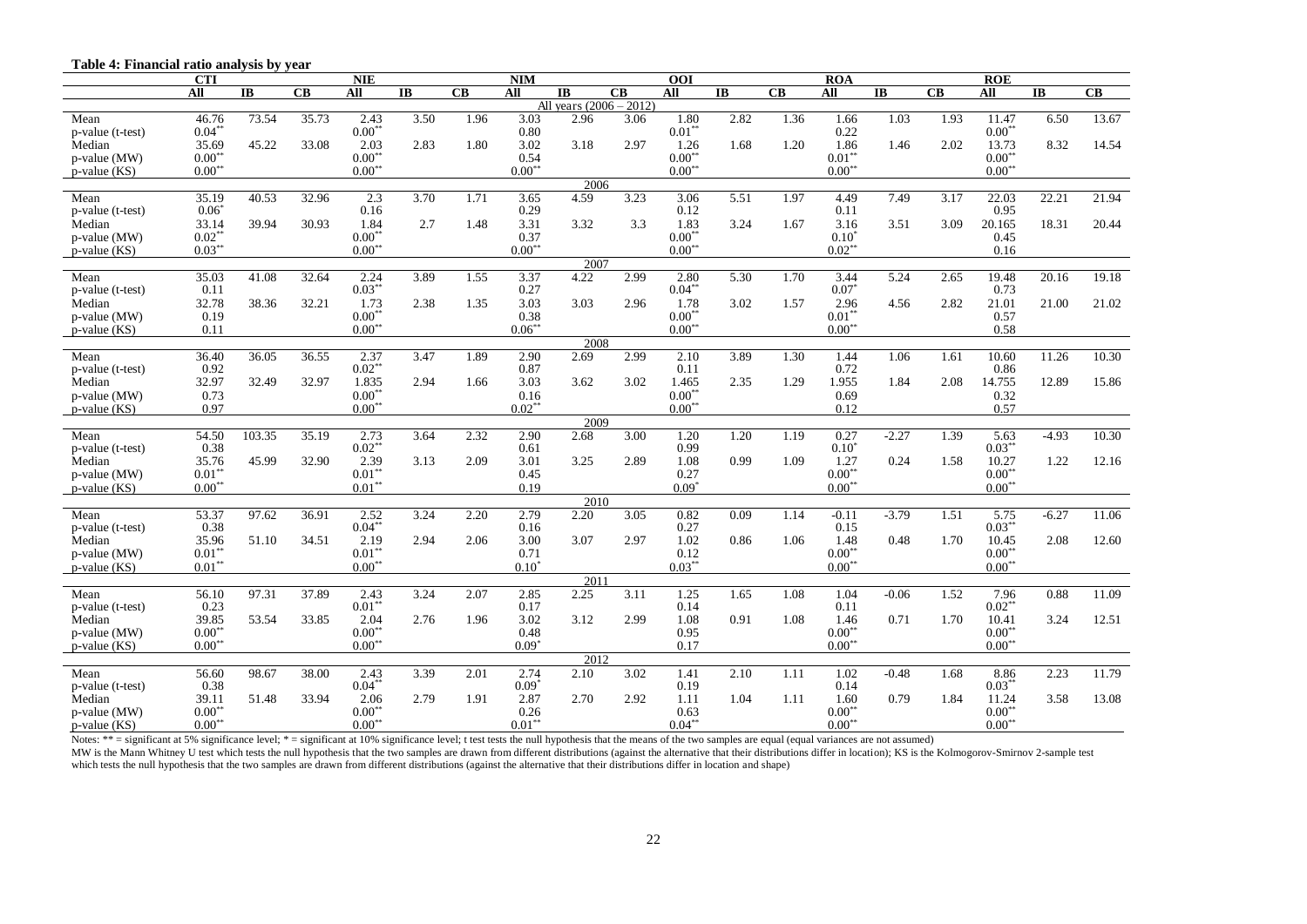<span id="page-23-13"></span><span id="page-23-8"></span><span id="page-23-7"></span><span id="page-23-6"></span><span id="page-23-5"></span>

|       | $MMPI_{t,t+1}$ | $TEC_{t,t+1}^*$ | $TC_{t,t+1}^*$ | $TEC_{t,t+1}^g$ | $TC_{t,t+1}$ | $PTCU_*^g$ .<br>$t,t+1$ | $FCU^{g}_{\tau}$<br>$t,t+1$ |
|-------|----------------|-----------------|----------------|-----------------|--------------|-------------------------|-----------------------------|
|       | (1)            | (2)             | (3)            | (3)             | (5)          | (6)                     | (7)                         |
|       |                |                 | Conventional   |                 |              |                         |                             |
| 06/07 | 1.010          | 1.054           | 0.958          | 0.973           | 0.992        | 1.083                   | 0.966                       |
| 07/08 | 1.050          | 0.808           | 1.300          | 1.026           | 1.008        | 0.788                   | 1.289                       |
| 08/09 | 0.930          | 1.158           | 0.803          | 0.937           | 1.034        | 1.237                   | 0.776                       |
| 09/10 | 0.935          | 1.027           | 0.911          | 1.025           | 0.928        | 1.002                   | 0.981                       |
| 10/11 | 1.003          | 1.112           | 0.902          | 1.035           | 0.978        | 1.075                   | 0.922                       |
| 11/12 | 0.989          | 0.996           | 0.993          | 1.031           | 0.967        | 0.966                   | 1.027                       |
| 06/12 | 0.985          | 1.020           | 0.967          | 1.004           | 0.984        | 1.016                   | 0.982                       |
|       |                |                 | Islamic        |                 |              |                         |                             |
| 06/07 | 0.989          | 1.103           | 0.896          | 1.144           | 0.859        | 0.964                   | 1.043                       |
| 07/08 | 0.985          | 0.850           | 1.160          | 0.913           | 1.060        | 0.930                   | 1.094                       |
| 08/09 | 0.945          | 1.133           | 0.834          | 1.066           | 0.879        | 1.063                   | 0.949                       |
| 09/10 | 1.011          | 1.083           | 0.934          | 1.048           | 0.992        | 1.033                   | 0.942                       |
| 10/11 | 0.973          | 1.090           | 0.892          | 1.120           | 0.848        | 0.974                   | 1.052                       |
| 11/12 | 1.041          | 1.003           | 1.038          | 0.942           | 1.112        | 1.065                   | 0.933                       |
| 06/12 | 0.990          | 1.039           | 0.953          | 1.035           | 0.953        | 1.003                   | 1.000                       |
|       |                |                 | All            |                 |              |                         |                             |
| 06/07 | 1.004          | 1.069           | 0.939          | 1.023           | 0.949        | 1.045                   | 0.989                       |
| 07/08 | 1.030          | 0.820           | 1.255          | 0.990           | 1.024        | 0.829                   | 1.226                       |
| 08/09 | 0.935          | 1.151           | 0.812          | 0.974           | 0.984        | 1.181                   | 0.826                       |
| 09/10 | 0.958          | 1.044           | 0.918          | 1.032           | 0.947        | 1.011                   | 0.969                       |
| 10/11 | 0.994          | 1.105           | 0.899          | 1.060           | 0.937        | 1.043                   | 0.960                       |
| 11/12 | 1.005          | 0.999           | 1.006          | 1.003           | 1.009        | 0.995                   | 0.997                       |
| 06/12 | 0.987          | 1.025           | 0.962          | 1.013           | 0.974        | 1.012                   | 0.988                       |

| Table 5: Geometric means derived from the meta-frontier Malmquist productivity index |  |  |  |
|--------------------------------------------------------------------------------------|--|--|--|
|--------------------------------------------------------------------------------------|--|--|--|

<span id="page-23-14"></span><span id="page-23-12"></span><span id="page-23-11"></span><span id="page-23-10"></span><span id="page-23-9"></span><span id="page-23-4"></span><span id="page-23-3"></span><span id="page-23-2"></span><span id="page-23-1"></span><span id="page-23-0"></span>Notes: The TEC<sup>\*</sup> and TC<sup>\*</sup> components refer to the two-component decomposition of the MPI, the TEC<sup>g</sup>, TC<sup>g</sup>, PTCU<sup>g</sup> and FCU<sup>g</sup> to the four-component (more details in Table 2).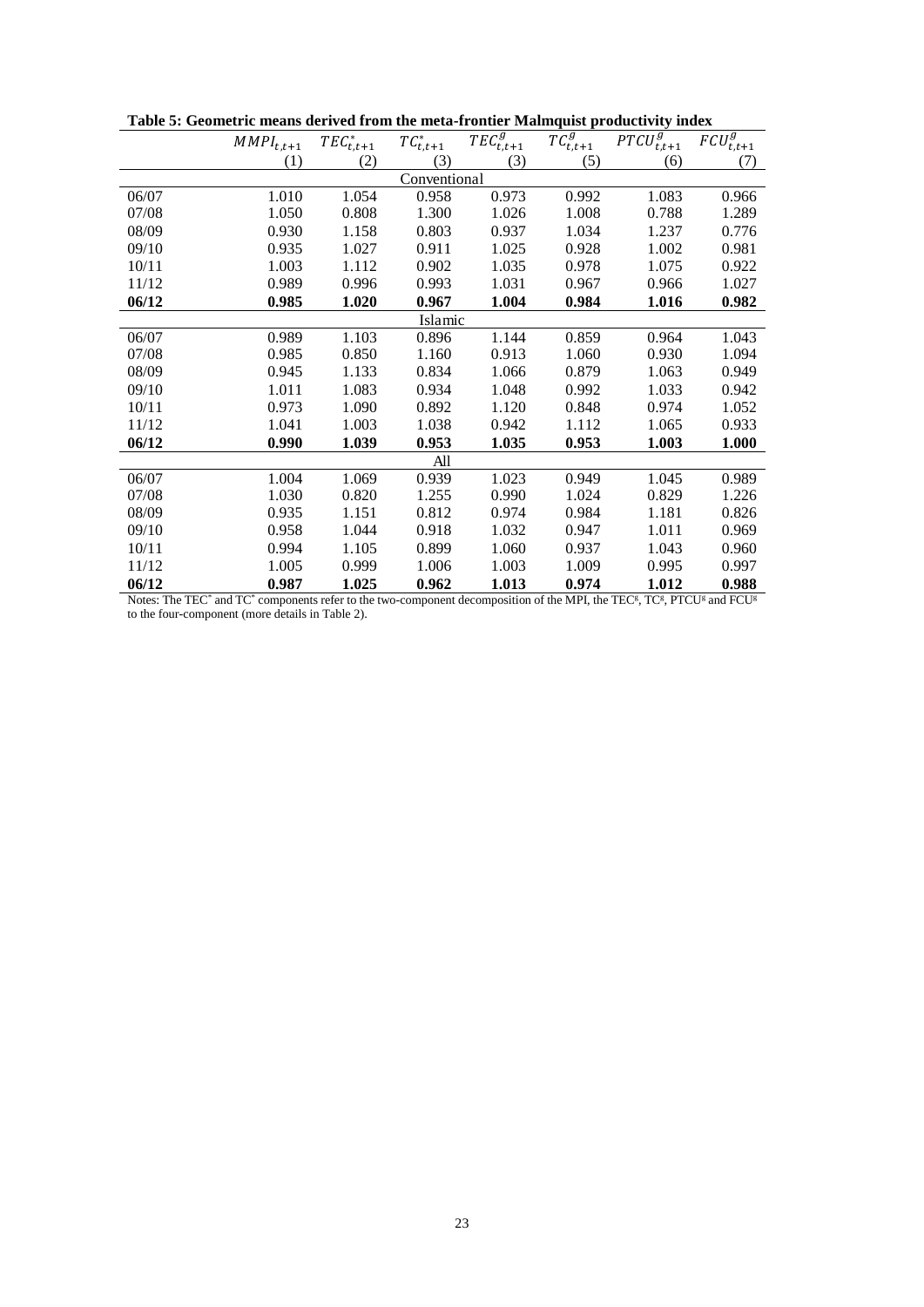#### REFERENCES

- Abdelsalam, O., P. Dimitropoulos, M. Elnahass and S. Leventis (2016). 'Earnings management behaviors under different monitoring mechanisms: The case of Islamic and conventional banks.' Journal of Economic Behavior & Organization 132: 155-173.
- <span id="page-24-0"></span>Abdul-Majid, M., D. S. Saal and G. Battisti (2008). 'The efficiency and productivity of Malaysian banks: an output distance function approach.' Aston Business School Research Paper RP 0815.
- <span id="page-24-3"></span><span id="page-24-1"></span>Abdul-Majid, M., D. S. Saal and G. Battisti (2010). 'Efficiency in Islamic and conventional banking: an international comparison.' Journal of Productivity Analysis 34(1): 25-43.
- Abdul-Majid, M., D. S. Saal and G. Battisti (2011a). 'Efficiency and total factor productivity change of Malaysian commercial banks.' The Service Industries Journal 31(13): 2117-2143.
- Abdul-Majid, M., D. S. Saal and G. Battisti (2011b). 'The impact of Islamic banking on the cost efficiency and productivity change of Malaysian commercial banks.' Applied Economics 43(16): 2033-3054.
- <span id="page-24-7"></span><span id="page-24-2"></span>Abedifar, P., P. Molyneux and A. Tarazi (2013). 'Risk in Islamic banking.' Review of Finance 17(6): 2035-2096.
- Afsharian, M., and H. Ahn (2015). 'The overall Malmquist index: a new approach for measuring productivity changes over time.' Annals of Operations Research, 226(1): 1-27.
- <span id="page-24-8"></span>Ahmad, W. and R. H. Luo (2010). 'Comparison of banking efficiency in Europe: Islamic versus conventional banks.' International Finance Review 11: 361-389.
- <span id="page-24-10"></span>Ajmi, A. N., S. Hammoudeh, D. K. Nguyen and S. Sarafrazi (2014). 'How strong are the causal relationships between Islamic stock markets and conventional financial systems?: evidence from linear and nonlinear tests.' Journal of International Financial Markets, Institutions and Money 28(1): 213-227.
- Al-Hassan, A., N. Oulidi and M. Khamis (2010). 'The GCC Banking Sector: Topography and Analysis.' IMF Working Papers WP/10/87, Available at SSRN: [http://ssrn.com/abstract=1586676.](http://ssrn.com/abstract=1586676)
- <span id="page-24-6"></span>Al-Jarrah, I. and P. Molyneux (2005). 'Efficiency in Arabian banking'. Islamic Perspectives on Wealth Creation. M. Iqbal and R. Wilson (ed). Edinburgh, Edinburgh University Press**:** pp97-117.
- Al-Jarrah, I. and P. Molyneux (2006). 'Cost efficiency, scale elasticity and scale economies in Arab banking.' Banks and Bank Systems 1(3): 60-89.
- Al-Muharrami, S. (2008). 'An examination of technical, pure technical and scale efficiencies in GCC banking.' American Journal of Finance and Accounting 1(2): 152-166.
- Al-Muharrami, S., K. Matthews and Y. Khabari (2006). 'Market structure and competitive conditions in the Arab GCC banking system.' Journal of Banking and Finance 30(12): 3487-3501.
- Alam, I. M. S. (2001). 'A nonparametric approach for assessing productivity dynamics of large US banks.' Journal of Money, Credit, and Banking 33(1): 121-139.
- Ali, S. S. (2011). Islamic Banking in the MENA Region, The World Bank.
- <span id="page-24-11"></span>Alzahrani, M. and L. W. Megginson (2017). 'Finance as Worship: A Survey of Islamic Finance Research', CEIF Discussion Paper, Available at SSRN https://ssrn.com/abstract=2967619
- <span id="page-24-5"></span>Anzoategui, D., M. S. M. Pería and R. Rocha (2010). 'Bank Competition in the Middle East and Northern Africa Region.' Policy Research Working Paper 5363 The World Bank, Washington DC.
- <span id="page-24-4"></span>Ariss, R. T., R. Rezvanian and S. M. Mehdian (2007). 'Cost efficiency, technological progress and productivity growth of banks in GCC countries.' International Journal of Business 12(4): 471-491.
- Bader, M. K. I. (2008). 'Cost, revenue, and profit efficiency of Islamic versus conventional banks: international evidence using data envelopment analysis.' Islamic Economic Studies 15(2): 23- 76.
- <span id="page-24-9"></span>Baele, L. T. M., M. Farooq and S. R. G. Ongena (2014). 'Of religion and redemption: Evidence from default on Islamic loans.' Journal of Banking and Finance 44: 141-159.
- Bassem, B. S. (2014). 'Total factor productivity change of MENA microfinance institutions: A Malmquist productivity index approach.' Economic Modelling, 39: 182-189.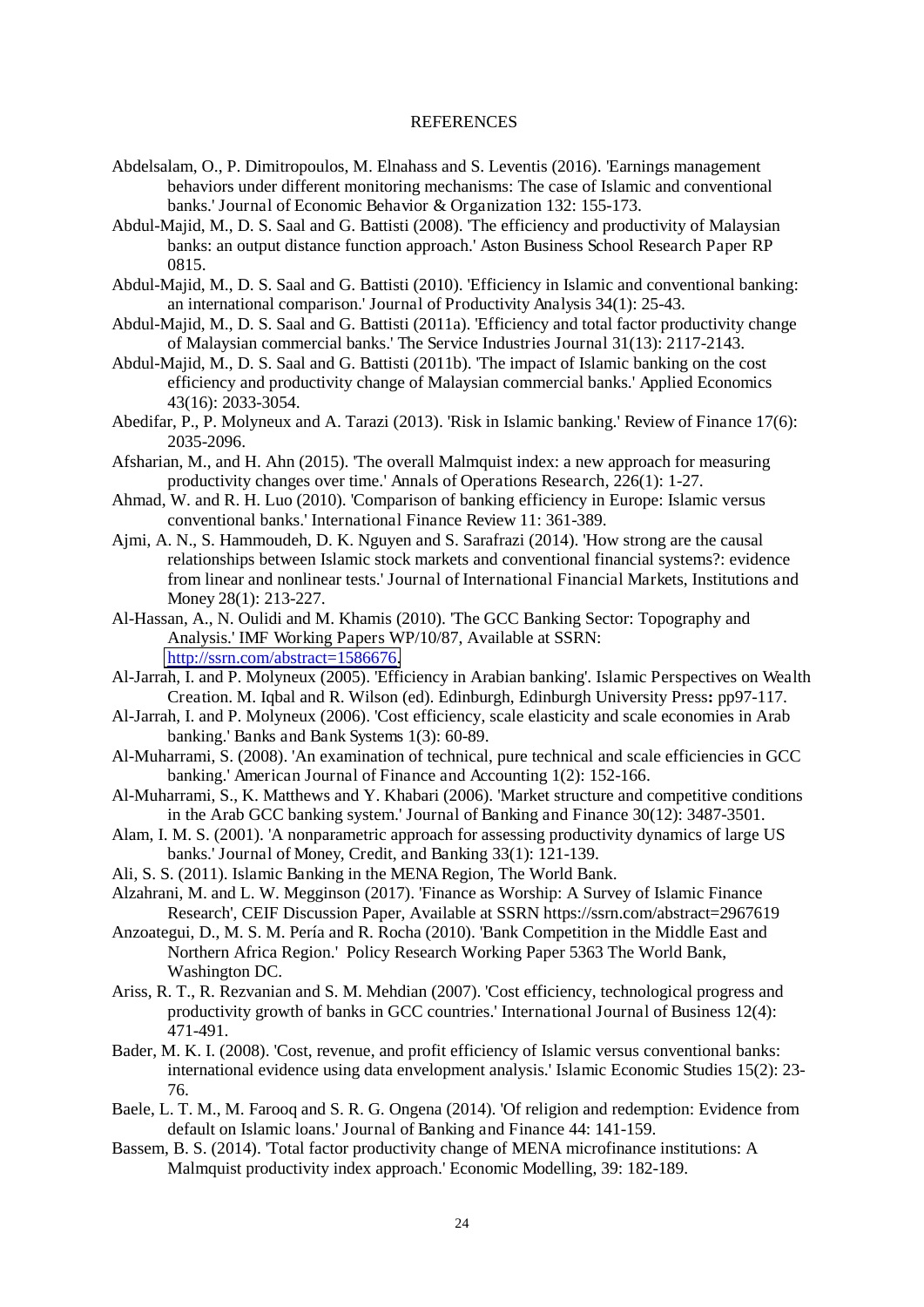- <span id="page-25-13"></span>Basu, R., A. Prasad and S. Rodriguez (2015). 'Monetary Operations and Islamic Banking in the GCC: Challenges and Options' (No. 15/234). International Monetary Fund.
- <span id="page-25-2"></span>Beck, T., A. Demirgüç-Kunt and O. Merrouche (2013). 'Islamic vs. conventional banking: Business model, efficiency and stability.' Journal of Banking and Finance 37: 433-447.
- <span id="page-25-11"></span>Berger, A. N. and D. B. Humphrey (1997). 'Efficiency of financial institutions: International survey and directions for future research.' European Journal of Operational Research 98(2): 175- 212.
- Berger, A. N. and L. J. Mester (1997). 'Inside the black box: What explains differences in the efficiencies of financial institutions.' Journal of Banking and Finance 21(7): 895-947.
- <span id="page-25-8"></span>Boussemart, J. P., W. Briec, K. Kerstens and J. C. Poutineau (2003). 'Luenberger and Malmquist productivity indices: theoretical comparisons and empirical illustration.' Bulletin of Economic Research, 55(4): 391-405.
- <span id="page-25-9"></span>Brown, K. and M. T. Skully (2002). 'International Studies in Comparative Banking: A Survey of Recent Developments.' SSRN eLibrary.
- Casu, B. and C. Giradone (2004). 'Large banks' efficiency in the single European market.' The Service Industries Journal 24(6): 129-142.
- <span id="page-25-12"></span>Casu, B., C. Giradone and P. Molyneux (2001). 'Efficiency in European banking'. European Banking: Efficiency, Technology and Growth. J. Goddard, P. Molyneux and J. O. S. Wilson (ed). Chichester, John Wiley and Sons: 99-140.
- <span id="page-25-10"></span>Casu, B., C. Girardone and P. Molyneux (2004). 'Productivity change in European banking: a comparison of parametric and non-parametric approaches.' Journal of Banking and Finance 28(10): 2521-2540.
- <span id="page-25-3"></span>Chang, T. P., J. L. Hu, R. Y. Chou, and L. Sun (2012). 'The sources of bank productivity growth in China during 2002–2009: A disaggregation view.' Journal of Banking & Finance, 36(7): 1997-2006.
- Chang, C. C., and Y. H. Luh (1999). 'Efficiency change and growth in productivity: the Asian growth experience.' Journal of Asian Economics, 10(4): 551-570.
- <span id="page-25-0"></span>Charnes, A., Z. M. Huang and D. B. Sun (1990). 'Polyhedral cone-ratio DEA models with an illustrative application to larger commercial banks.' Journal of Econometrics 46(1-2): 73-91.
- <span id="page-25-1"></span>Chen, K.-H. and H.-Y. Yang (2011). 'A cross-country comparison of productivity growth using the generalised metafrontier Malmquist productivity index: with application to banking industries in Taiwan and China.' Journal of Productivity Analysis 35(3): 197-212.
- <span id="page-25-4"></span>Chowdhury, H., W. Wodchis and A. Laporte (2011). 'Efficiency and technological change in health care services in Ontario: an application of Malmquist productivity index with bootstrapping.' International Journal of Productivity and Performance Management, 60(7): 721-745.
- <span id="page-25-7"></span>Choudhury, M.A., M.Z. Hoque (2006). 'Corporate governance in Islamic perspective.' Corp. Gov. Int. J. Bus. Soc. 6: 116–128. doi:10.1108/14720700610655132
- Čihák, M. and H. Hesse (2010). 'Islamic banks and financial stability: An empirical analysis.' Journal of Financial Services Research 38: 95-113.
- Claessens, S., A. Demirgüç-Kunt and H. Huizinga (2001). 'How does foreign entry affect domestic banking markets.' Journal of Banking and Finance 25(5): 891-911.
- Coelli, T. J., D. S. P. Rao, C. J. O'Donnell and G. E. Battese (2005). An Introduction to Efficiency and Productivity Analysis. New York, Springer.
- <span id="page-25-5"></span>Charnes, A., W. W. Cooper and E. Rhodes (1981). 'Evaluating program and managerial efficiency: an application of data envelopment analysis to program follow through.' Management Science 27(6): 668-697.
- Desagné, A., A.-M. Castilloux and J.-F. Angers (1998). 'The use of the bootstrap statistical method for the pharmacoeconomic sost analysis of skewed data.' Pharmaco Economics 13: 487-497.
- Drake, L. and M. J. B. Hall (2003). 'Efficiency in Japanese banking: an empirical analysis.' Journal of Banking and Finance 27(5): 891-917.
- <span id="page-25-6"></span>Doumpos M., Hasan I. and Pasiouras F., (2017). 'Bank overall financial strength: Islamic versus conventional banks', Economic Modelling 64, 513–523.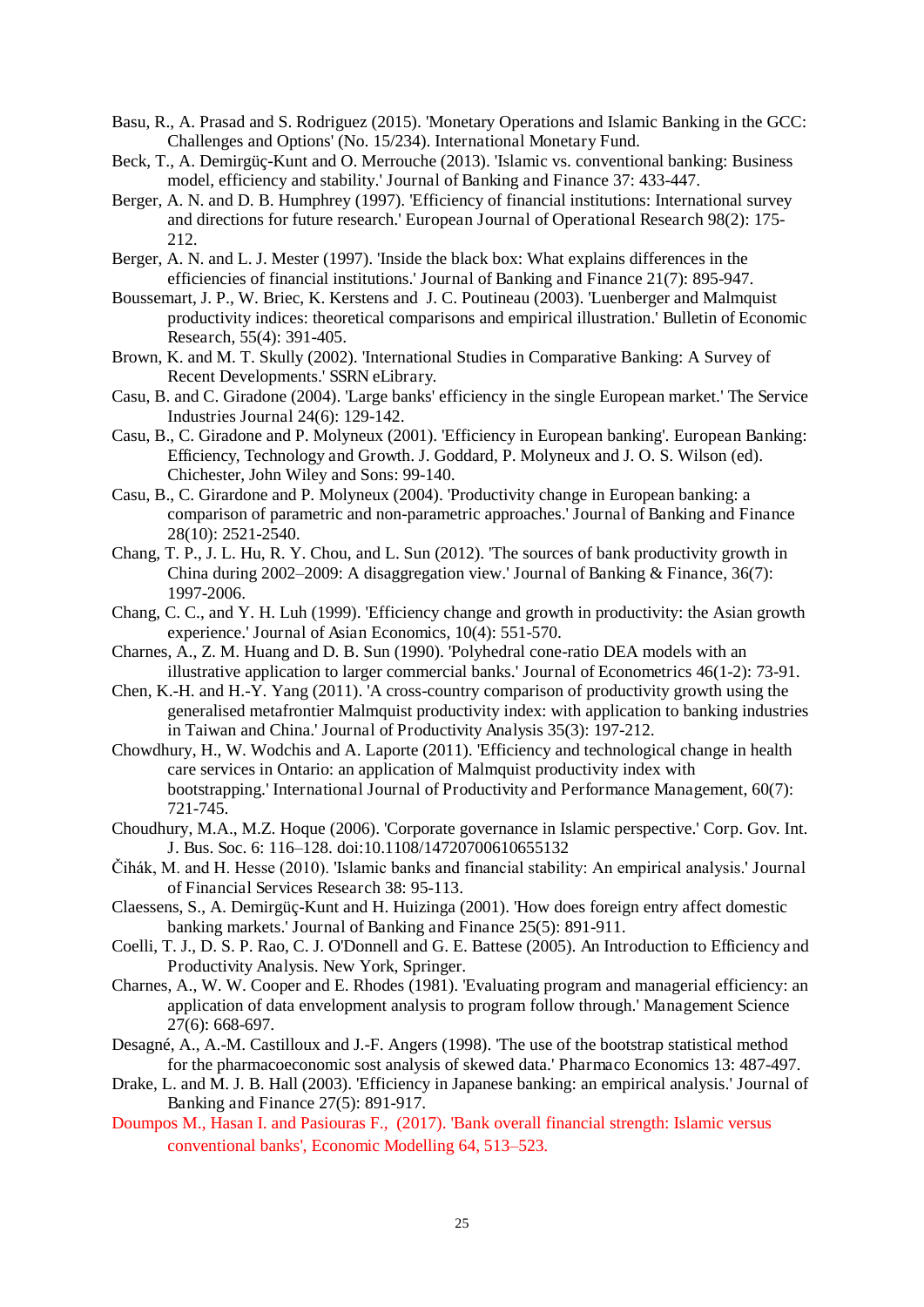- <span id="page-26-2"></span>Dyson, R. G., R. Allen, A. S. Camanho, V. V. Podinovski, C. S. Sarrico and E. A. Shale (2001). 'Pitfalls and protocols in DEA.' European Journal of Operational Research 132: 245-259.
- El-Gamal, M. A. and H. Inanoglu (2005). 'Inefficiency and heterogeneity in Turkish banking: 1990- 2000.' Journal of Applied Econometrics 20: 641-664.
- El-Gamal, M. A. (2009). Islamic Finance: Law, Economics, and Practice. Cambridge UK, Cambridge University Press.
- Elnahass, M., M. Izzeldin and O. Abdelsalam (2014). 'Loan loss provisions, bank valuations and discretion: A comparative study between conventional and Islamic banks.' Journal of Economic Behavior & Organization 103: S160-S173.
- EU (2018) Final report of the High-Level Expert Group on Sustainable Finance, Available at: https://ec.europa.eu/info/publications/180131-sustainable-finance-report\_en
- EY (2017). 'Banking in emerging markets GCC FinTech play 2017.' Ernst and Young.
- EY (2016). 'World Islamic Banking Competitiveness Report 2016.' Ernst and Young.
- Färe, R. and D. Primont (1995). Multi-Output Production and Duality: Theory and Applications. Boston, Massachusetts, Kluwer Acadademic Publishers.
- Godlewski, C. J., R. Turk-Ariss and L. Weill (2013). 'Sukuk vs. conventional bonds: A stock market perspective.' Journal of Comparative Economics 41(3): 745-761.
- <span id="page-26-9"></span>Gohou, G. and H. Miniaoui (2013). 'Did Islamic banking perform better during the financial crisis ? Evidence from the UAE.' Journal of Islamic Economics , Banking and Finance 9(2): 115-130.
- <span id="page-26-6"></span>Grassa, R. (2012). 'Islamic banks' income structure and risk: Evidence from GCC countries.' Accounting Research Journal 25(3): 226-241.
- <span id="page-26-3"></span>Grigorian, D. A. and V. Manole (2005). 'A Cross-Country Nonparametric Analysis of Bahrain's Banking System.' IMF Working Paper WP/05/117 International Monetary Fund, Washington  $DC$
- Hamdan, C. (2009). 'Banking on Islam: A technology perspective.' Islamic Finance News 6(19): 20- 21.
- Hancock, M. and J. DiVanna (2013). 'Slower and steadier: the new stage of Islamic finance.' The Banker 18th October 2013.
- Hasan, M. and J. Dridi (2011). 'The effects of the global crisis on Islamic and conventional banks: A comparative study.' Journal of International Commerce, Economics and Policy 2(2), 163-200.
- Hassan, M. K. and A.-H. M. Bashir (2005). 'Determinants of Islamic banking profitability'. Islamic Perspectives on Wealth Creation. M. Iqbal and R. Wilson (ed). Edinburgh, Edinburgh University Press**:** pp118-141.
- <span id="page-26-5"></span>Hassan, T., S. Mohamad and M. K. I. Bader (2009). 'Efficiency of conventional versus Islamic banks: evidence from the Middle East.' International Journal of Islamic and Middle Eastern Finance and Management 2(1): 46-65.
- <span id="page-26-4"></span>Hayami, Y (1969). Sources of agricultural productivity gap among selected countries. Am J Agric Econ 51: 564–575
- <span id="page-26-0"></span>Hayami, Y. and V.W. Ruttan (1970). Agricultural productivity differences among countries. Am Econ Rev 60: 895–911
- <span id="page-26-1"></span>Hayami, Y. and V.W. Ruttan (1971). Agricultural Development: An International Perspective. John Hopkins University Press, Baltimore
- <span id="page-26-7"></span>Ho, C.-T. and D.-S. Zhu (2004). 'Performance measurement of Taiwan's commercial banks.' International Journal of Productivity and Performance Management 53(5/6): 425-434.
- <span id="page-26-8"></span>Hussein, K. A. (2004). 'Banking efficiency in Bahrain: Islamic versus conventional banks.' Islamic Development Bank, Islamic Research and Training Institute Research Paper 68 Islamic Development Bank, Islamic Research and Training Institute, Jeddah.
- Imam P., Kpodar K., (2016). 'Islamic banking: Good for growth?' Economic Modelling 59, 387–401.
- Jawadi F., Jawadi, N., Cheffou, A.I., Ben Ameur, H. and Louhichi, W. (2017). 'Modelling the effect of the geographical environment on Islamic banking performance: A panel quantile regression analysis' Economic Modelling 67, 300–306.
- Johnes, J., M. Izzeldin and V. Pappas (2014). 'A comparison of performance of Islamic and conventional banks 2004-2009.' Journal of Economic Behavior and Organization 103: S93-S107.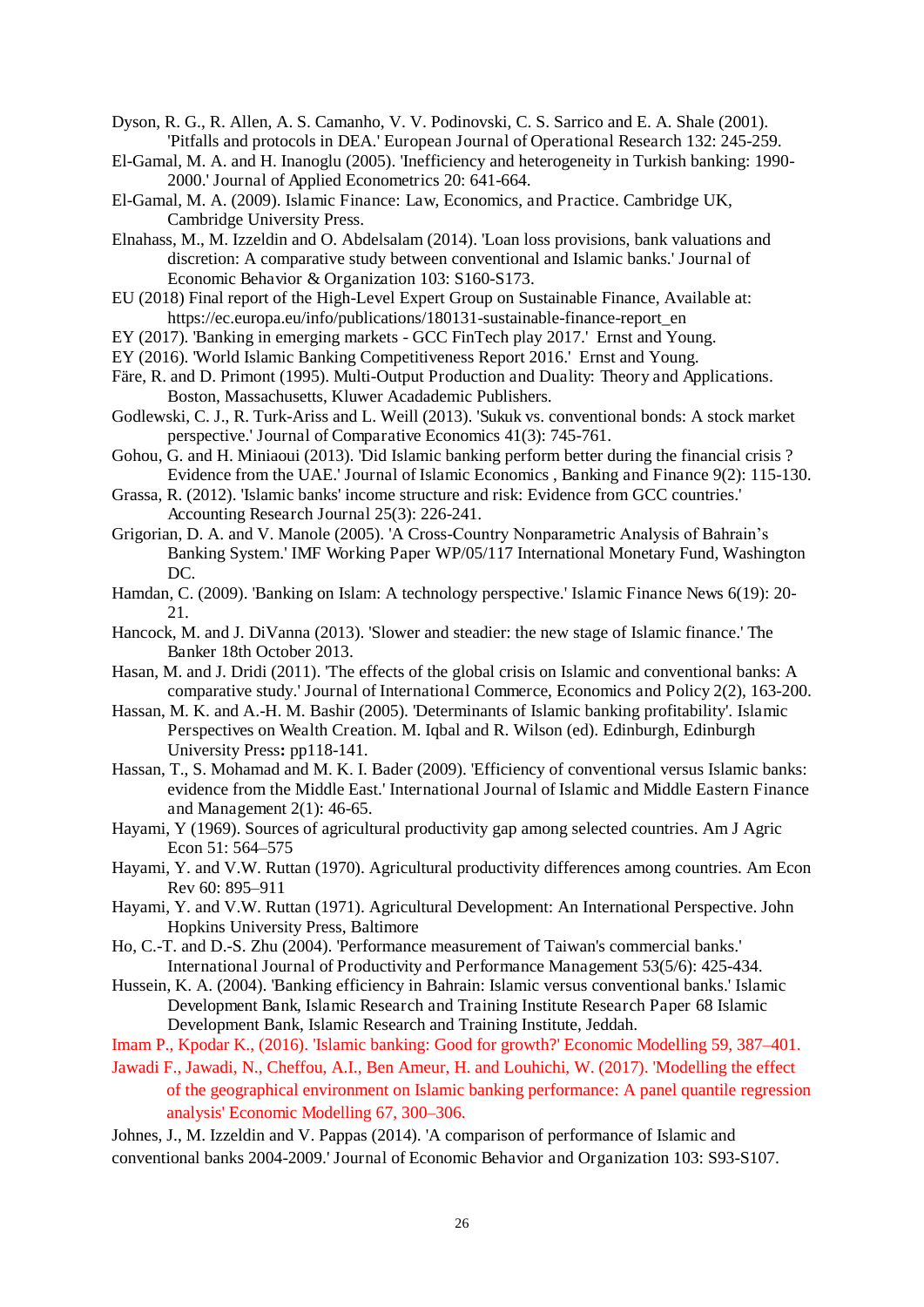- <span id="page-27-0"></span>Johnes, J., S. Ongena, V. Pappas, E. G. Tsionas and M. Izzeldin (2017). 'Another Great Convergence? Are Islamic and Conventional Banks Converging in Efficiency across All Countries?' Available at SSRN:<https://ssrn.com/abstract=2960018>
- <span id="page-27-2"></span>Kamarudin, F., B. A. A. Nordin, J. Muhammad and M. A. A. Hamid (2014). 'Cost, revenue and profit efficiency of Islamic and conventional banking sector: empirical evidence from Gulf Cooperative Council countries.' Global Business Review 15(1): 1-24.
- Kevork, I. S., J. Pange, P. Tzeremes, and N. G. Tzeremes (2017). 'Estimating Malmquist productivity indexes using probabilistic directional distances: An application to the European banking sector.' European Journal of Operational Research 261(3): 1125-1140.
- <span id="page-27-1"></span>Li, Z., Crook, J., and G. Andreeva (2017). 'Dynamic prediction of financial distress using Malmquist DEA.' Expert Systems with Applications 80: 94-106.
- <span id="page-27-12"></span>Majdoub, J. and W. Mansour (2014). 'Islamic equity market integration and volatility spillover between emerging and US stock markets.' North American Journal of Economics and Finance 29: 452.
- <span id="page-27-9"></span>Majdoub, J., W. Mansour and J. Jouini (2016). 'Market integration between conventional and Islamic stock prices.' North American Journal of Economics and Finance [http://dx.doi.org/10.1016/j.najef.2016.03.004.](http://dx.doi.org/10.1016/j.najef.2016.03.004)
- Maredza, A. and S. Ikhide (2013). The Impact of the Global Financial Crisis on Efficiency and Productivity of the Banking System in South Africa.' ERSA Working Papers No. 328.
- Martin-Oliver, M. and V. Salas-Fumás (2012). 'Why did high producitivey growth of banks precede the financial ctisis?' Banco de Espana Working Paper.
- <span id="page-27-11"></span>Matoussi, R.G.H. (2014). 'Corporate governance of Islamic banks A comparative study between GCC and Southeast Asia countries', International Journal of Islamic and Middle Eastern Finance and Management 7(3): 346 - 362
- <span id="page-27-15"></span>Matthews, K. G. P. (2014). ['Cost inefficiency in the Pakistan banking sector 2002-2009'.](http://orca.cf.ac.uk/72161) State Bank of Pakistan Research Bulletin 10(1): 1-20.
- <span id="page-27-4"></span>Matthews, K. G. P. (2017). 'The Efficiency Performance of Islamic Banks in the Global Financial Crisis: The Case of Bangladesh'. The Ninth Foundation of Islamic Finance Conference presentation, Lancaster University.
- <span id="page-27-10"></span>Mejia, A. L., S. Aljabrin, R. Awad, M. Norat and I. Song (2014). 'Regulation and Supervision of Islamic Banks.' International Monetary Fund Working Paper No. WP/14/219.
- <span id="page-27-6"></span>Mobarek, A. and A. Kalonov (2014). 'Comparative performance analysis between conventional and Islamic banks: empirical evidence from OIC countries.' Applied Economics 46(1/3): 253-270.
- Mohamad, S., T. Hassan and M. K. I. Bader (2008). 'Efficiency of conventional versus Islamic banks: International evidence using the stochastic frontier approach (SFA).' Journal of Islamic Economics, Banking and Finance 4(2): 107-130.
- <span id="page-27-3"></span>Mokhtar, H. S. A., N. Abdullah and S. M. Al-Habshi (2006). 'Efficiency of Islamic banking in Malaysia: A stochastic frontier approach.' Journal of Economics Cooperation 27(2): 37-70.
- <span id="page-27-16"></span>Mokhtar, H. S. A., N. Abdullah and S. M. Alhabshi (2007). 'Technical and cost efficiency of Islamic banking in Malaysia.' Review of Islamic Economics 11(1): 5-40.
- <span id="page-27-13"></span>Mokhtar, H. S. A., N. Abdullah and S. M. Alhabshi (2008). 'Efficiency and competition of Islamic banking in Malaysia.' Humanomics 24(1): 28-48.
- Mostafa, M. (2007). 'Modeling the efficiency of GCC banks: a data envelopment analysis approach.' International Journal of Productivity and Performance Management 56(7): 623-643.
- <span id="page-27-14"></span>Mukhtar, S., Zainol, A.Z., Jusoh, S. (2018), 'Islamic Law and Sustainable Development Goals' , Tazkia Islamic Finance and Business Review, Volume 12(1), 81-99.
- <span id="page-27-5"></span>Myers T. A. and Hassanzadeh, E. (2013). 'The Interconnections Between Islamic Finance and Sustainable Finance', International Institute for Sustainable Development (IISD).
- <span id="page-27-8"></span>Oh, D. H. and J. D. Lee (2010). 'A metafrontier approach for measuring Malmquist productivity index.' Empirical Economics 38(1): 47-64.
- <span id="page-27-7"></span>Olson, D. and T. Zoubi (2016). 'Convergence in bank performance for commercial and Islamic banks during and after the Global Financial Crisis.' The Quarterly Review of Economics and Finance.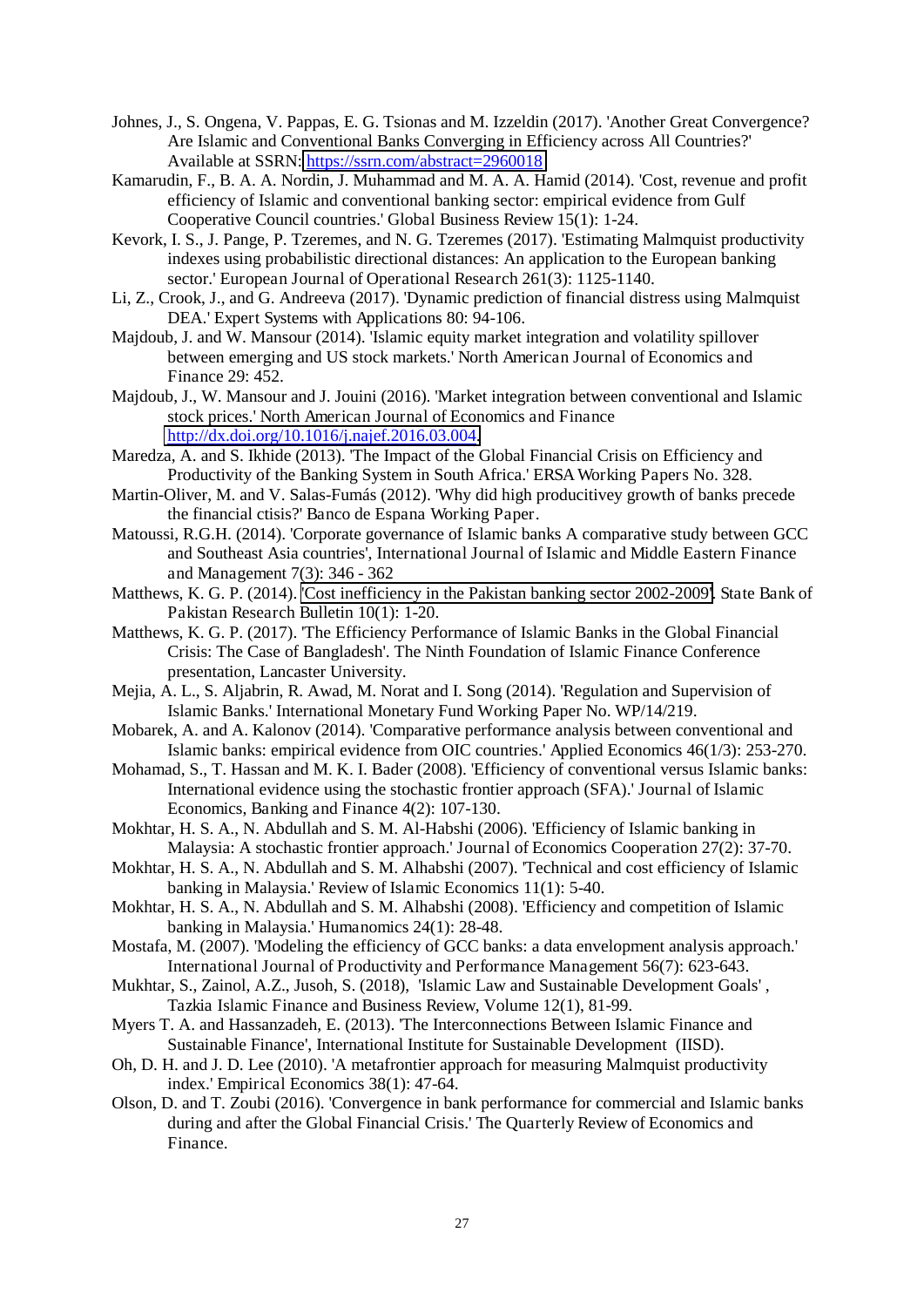- Olson, D. and T. A. Zoubi (2008). 'Using accounting ratios to distinguish between Islamic and conventional banks in the GCC region.' The International Journal of Accounting 43(1): 45- 65.
- Olson, D. and T. A. Zoubi (2011). 'Efficiency and bank profitability in MENA countries ' Emerging Markets Review 12(2): 94-110.
- Ongena, S. and I. Şendeniz-Yüncü (2011). 'Which firms engage small, foreign, or state banks? And who goes Islamic? Evidence from Turkey', Journal of Banking and Finance 35: 3213-3224
- Pappas, V., S. Ongena, M. Izzeldin and A. Fuertes (2016). 'A survival analysis of Islamic and conventional banks.' Journal of Financial Services Research doi:10.1007/s10693-016-0239-0.
- Parashar, S. P. and J. Venkatesh (2010). 'How did Islamic banks do during global financial crisis?' Banks and Bank Systems 5(4): 54-62.
- Pasiouras, F. (2008). 'Estimating the technical and scale efficiency of Greek commercial banks: the impact of credit risk, off-balance sheet activites, and international operations.' Research in International Business and Finance 22(3): 301-318.
- Pires, H. M. and E. Fernandes (2012). 'Malmquist financial efficiency analysis for airlines.' Transportation Research Part E: Logistics and Transportation Review 48(5): 1049- 1055.
- Portela, M. C. and E. Thanassoulis (2010). 'Malmquist-type indices in the presence of negative data: An application to bank branches'. Journal of banking & Finance 34(7): 1472-1483.
- Ramanathan, R. (2007). 'Performance of banks in countries of the Gulf Cooperation Council.' International Journal of Productivity and Performance Management 56(2): 137-154.
- Rosly, S. A. and M. A. Abu Bakar (2003). 'Performance of Islamic and mainstream banks in Malaysia.' International Journal of Social Economics 30(12): 1249-1265.
- Saeed, M. and M. Izzeldin (2014). 'Examining the relationship between default risk and efficiency in Islamic and conventional banks.' Journal fof Economic Behavior and Organization.
- Safieddine, A. (2009). 'Islamic financial institutions and corporate governance: New insights for agency theory.' Corporate Governance: An International Review 17(2): 142-158.
- Said, A. (2012). 'Comparing the change in efficiency of the Western and Islamic banking systems.' Journal of Money, Investment and Banking 23: 149-180.
- Sánchez, M. (2010). 'Financial innovation and the global crisis.' International Journal of Business and Management 5(11).
- Sanyal, P. and R. Shankar (2011). 'Ownership, competition, and bank productivity: An analysis of Indian banking in the post-reform period.' International Review of Economics and Finance 20(2): 225-247.
- Sensoy, A., G. Aras and E. Hacihasanoglu (2015). 'Predictability dynamics of Islamic and conventional equity markets.' The North American Journal of Economics and Finance 31: 222-248.
- Srairi, S. A. (2010). 'Cost and profit efficiency of conventional and Islamic banks in GCC countries.' Journal of Productivity Analysis 34(1): 45-62.
- Süer, Ö., H. Levent and S. Şen (2016). 'Foreign entry and the Turkish banking system in 2000s.' North American Journal of Economics and Finance [http://dx.doi.org/10.1016/j.najef.2016.03.003.](http://dx.doi.org/10.1016/j.najef.2016.03.003)
- Sufian, F. (2006/2007). 'The efficiency of Islamic banking industry: a non-parametric analysis with non-discretionary input variable.' Islamic Economic Studies 14(1&2): 53-87.
- Warde, I. (2010). Islamic Finance in the Global Economy. Edinburgh, Edinburgh University Press.
- Willison, B. (2009). 'Technology trends in Islamic investment banking.' Islamic Finance News 6(19): 22-23.
- Worthington, A. C. (1999). 'Malmquist indices of productivity change in Australian financial services.' Journal of International Financial Markets, Institutions and Money 9(3): 303-320.
- Xu, L. (2012). Theoretical and empirical studies of productivity growth in the agricultural economics– –cases of china and the united states. Physics Procedia, 24: 1475-1481.
- Zaim, O. and F. Taskin (1997). 'The comparative performance of the public enterprise sector in Turkey: A Malmquist productivity index approach.' Journal of Comparative Economics 25(2): 129-157.
- Zins, A. and Weill L. (2017). 'Islamic banking and risk: The impact of Basel II'. Economic Modelling 64, 626–637.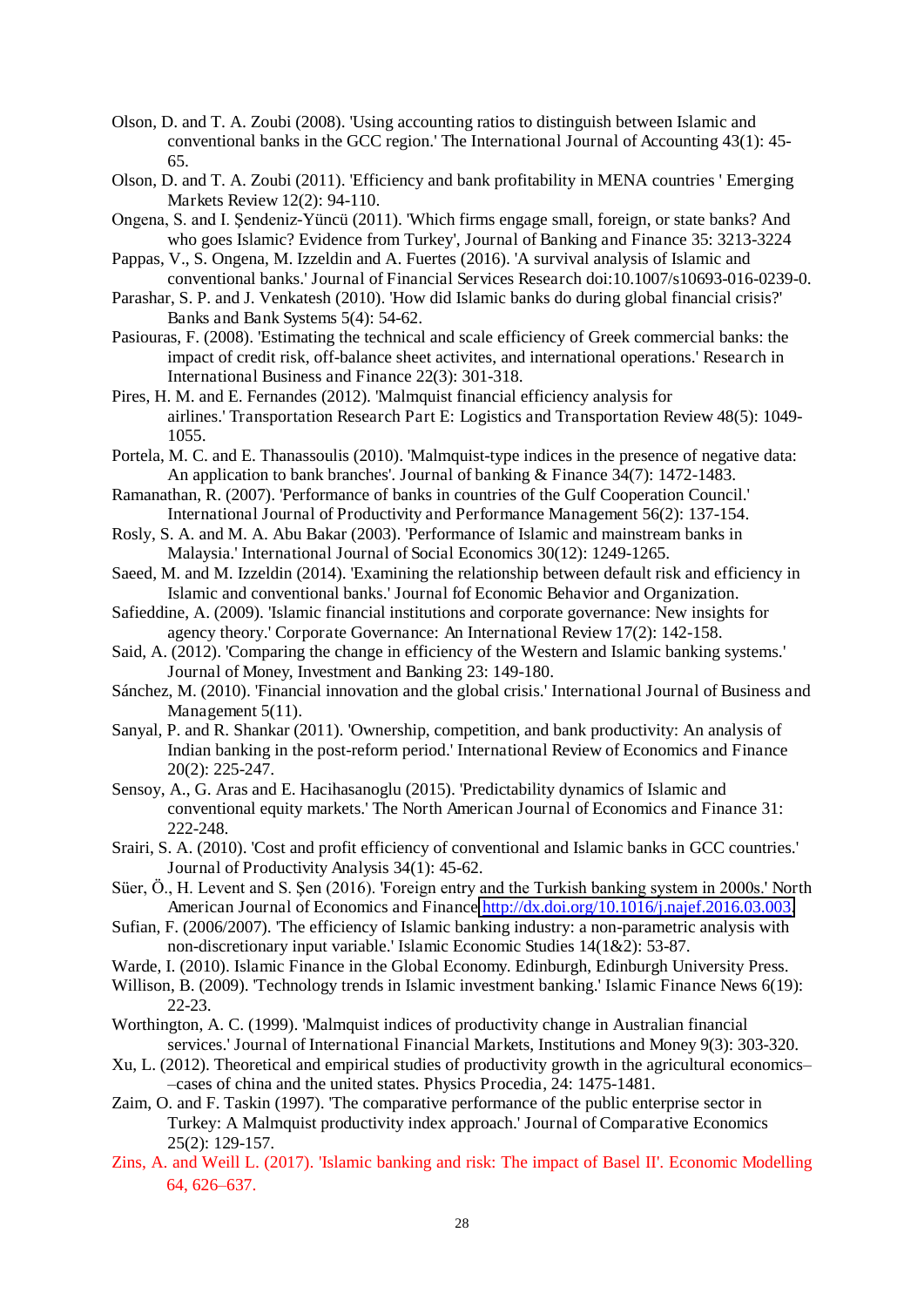Zheng, J., X. Liu and A. Bigsten (2003). 'Efficiency, technical progress, and best practice in Chinese state enterprises (1980–1994).' Journal of Comparative Economics 31(1): 134-152.